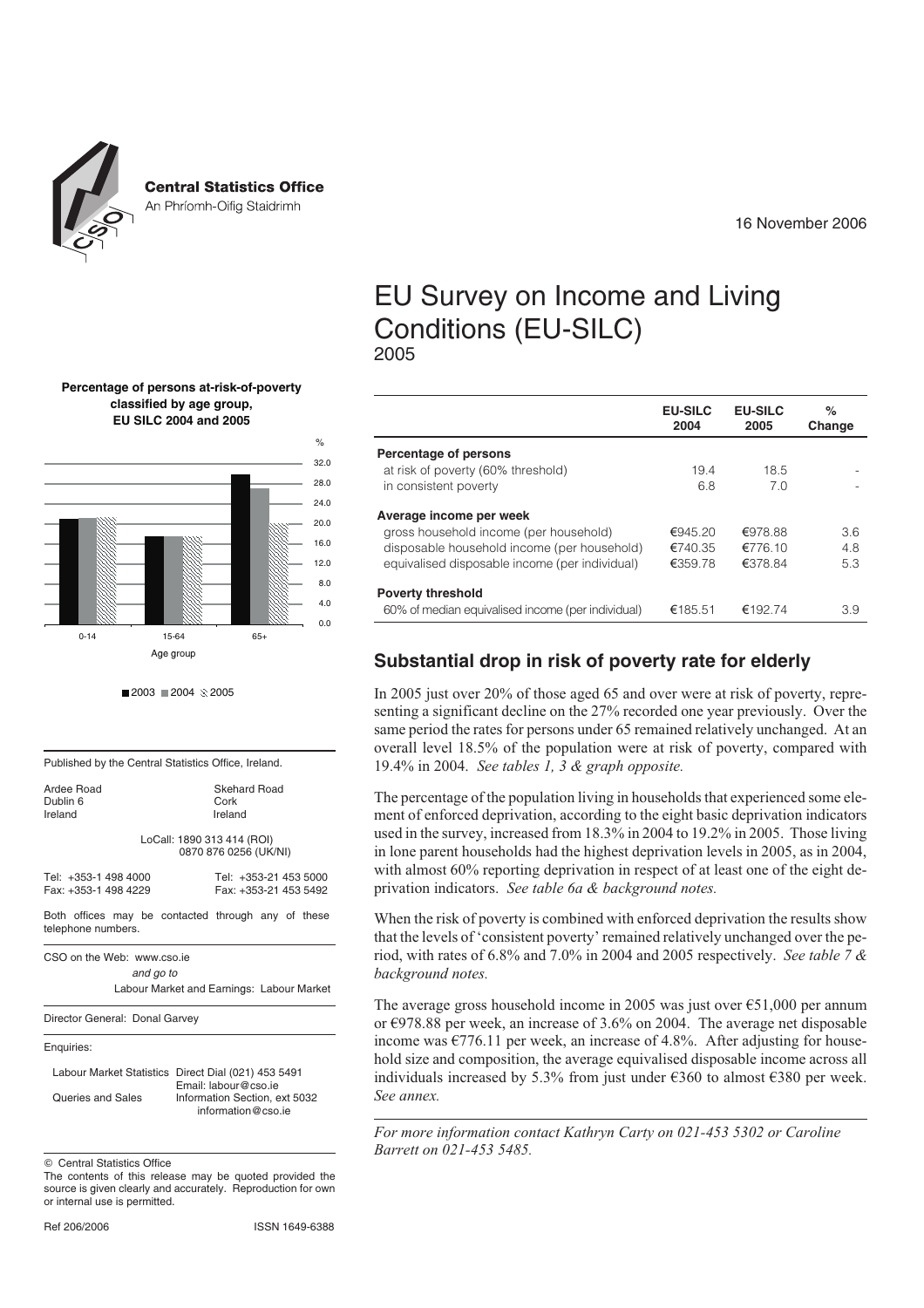The at risk of poverty threshold, set at 60% of median equivalised income, was just over €10,000 per annum or almost €193 per week in 2005, an increase of 3.9% from 2004. In practice this means that persons living alone with a net disposable income of less than  $\epsilon$ 193 per week were considered to be at risk of poverty, while the threshold for households consisting of two adults and two children was €447.15. *See annex.*

#### **Social transfers reduce poverty rate by more than half**

If no account was taken of social transfers (such as unemployment benefits, child benefit and pensions) the risk of poverty would have been much higher at around 40% in both 2004 and 2005. The impact of their inclusion was to more than halve the risk in both years through a reduction of almost 22 percentage points in 2005 and 20.4 percentage points in 2004. *See table 3.*

Social transfers play a particularly important role in reducing the risk of poverty for those aged 65 and over. The inclusion of pensions and survivors' benefits reduced their risk of poverty from over 88% to just under 40% in 2005, while the inclusion of other social transfers brought the rate down by a further 20 percentage points to 20.1%. *See table 3 & graph opposite.*

The impact of social transfers on those under the age of 65 was less pronounced. The at risk of poverty rate for children was reduced by 19 percentage points from 40% to 21.2%, while for persons aged 15-64 the rate fell by almost 15 percentage points from 32.3% to 17.4%. *See table 3.*

#### **No significant difference between male and female risk of poverty rates**

While females were found to have a higher risk of poverty than males in 2004, there was little or no observable difference in 2005. The rate for females dropped by 2.3 percentage points to 18.5% while the rate for males remained relatively unchanged over the year at 18.4%. The most significant decrease for females was among the elderly, where the poverty risk dropped from 28.2% in 2004 to 19.9% in 2005. *See table 3.*

While the risk of poverty for males remained relatively static over the year there were some changes within the various age groups. The at risk of poverty rate for males aged 65 and over fell from 25.8% in 2004 to 20.3% in 2005. The rate for those aged 15-64 showed a slight increase from 16.4% to 17.0% with a more significant increase evident for those aged under 15 where the risk of poverty increased from 19.5% to 22.1%. *See table 3.*

### **Significant decrease in poverty rates for lone parent households**

The at risk of poverty rate for persons living in lone parent households declined from 48.3% in 2004 to 40.7% in 2005. However, they were still a particularly high-risk group. Decreases in the risk of poverty rate were also evident among the '1 adult, no children' households, a grouping predominantly composed of the elderly, where risk of poverty decreased from 35.7% in 2004 to 28.8% in 2005. *See table 4.*

Other high-risk groups were the unemployed and the ill or disabled. Though the at risk of poverty rates for the ill or disabled have decreased consistently over the past 2 years, from 51.7% in 2003 to 40.6% in 2005, the unemployed have only shown a very slight reduction from 41.5% to 40.6%. *See table 4 & graph opposite.*

In 2005, almost 30% of adults who had no more than a primary level education were at risk of poverty. The risk was halved to 14.8% for persons with a higher secondary education, while just under 4% of persons with a third level degree or above were considered to be at risk. *See table 4.*



**At-risk-of-poverty-rates (60% threshold)**

■ Income excluding all social transfers (60% threshold)

Income including old-age and survivors' benefits but excluding all other social transfers (60% threshold)  $\otimes$  Income including all social transfers (60% threshold)



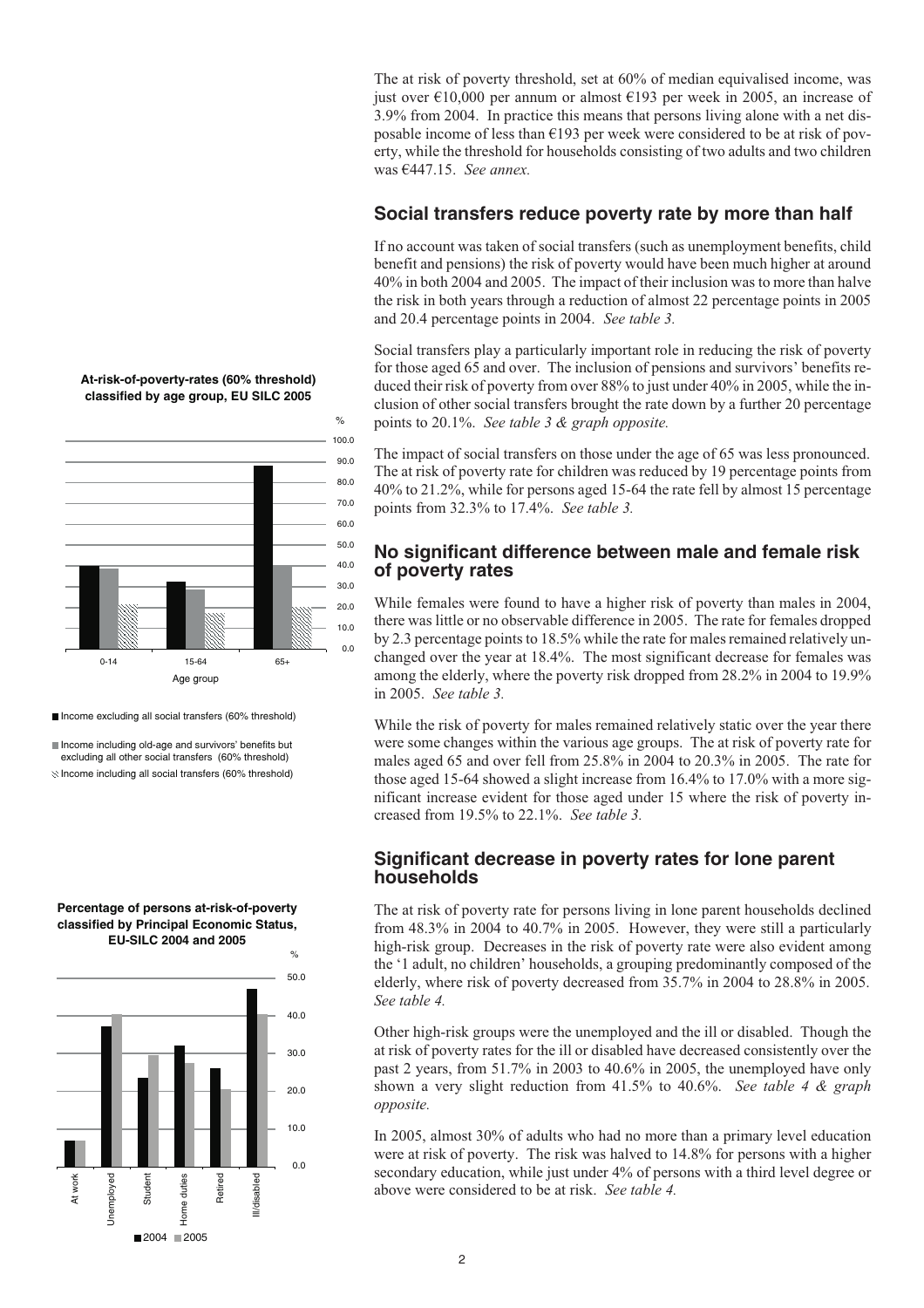60.0 Other households with adults, no children more adults, no children adult with children 2 adults with 1-3 children Total 1 adult, no children 2 adults, no children 3 or more adults, no children 1 adult with children 2 adults with 1-3 children Other households with adult, no children children  $\overline{5}$ ■2004 2005

**Composition of population in consistent poverty classified by household composition, EU SILC 2005**



Non-Irish nationals had a much higher risk of poverty than Irish nationals. In 2005 almost 27% of non-Irish nationals were at risk of poverty, compared with 18% for Irish nationals. *See table 4.*

# **Debt problems high among households with children**

In 2005, one in ten persons were in households that reported 'experiencing debt problems arising from ordinary living expenses'. This has been consistently the most common type of deprivation reported since 2003 and is particularly prevalent among households with children. In 2005, almost 40% of persons in lone parent households reported having debt problems, along with 15.3% of persons in 'other households with children' and 10.2% of households with '2 adults and 1-3 children'. Among households without children, the proportions ranged from 4.5% for 2 adult households to 6.3% for households with 3 or more adults. *See table 5a.*

Almost 7% of persons were in households that reported being 'unable to afford new (rather than second-hand) clothes' and 6.5% went 'without heating at some stage in the past year' due to lack of money. *See table 5a.*

Almost 20% of all persons reported experiencing difficulties in respect of at least one of the eight basic deprivation indicators in 2005. Persons living in lone parent households were most likely to experience more than one form of deprivation with almost 40% reporting difficulties in respect of two or more of the indicators. This compares with less than 5% for persons living in households with '3 or more adults and no children'. In general, deprivation levels were higher among households with children compared to those without children. *See table 6a & graph opposite.*

# **Consistent poverty higher among females than males**

In 2005, 7.5% of females were in consistent poverty, compared to 6.4% of males. A similar gender differential was evident in 2004, with rates of 7.4% and 6.2% respectively. In terms of age, children aged 0-14 had a much higher consistent poverty rate than persons aged 15-64 (10.2% compared with 6.5%) in 2005, while the consistent poverty rate for the elderly was significantly lower than both at 3.7%. *See table 7.*

Members of lone parent households were again the most significantly at risk group, with over 27% in consistent poverty. Over 21% of persons living in rented or rent-free accommodation were in consistent poverty, as were almost 22% of the unemployed. Other high-risk groups were the ill or disabled (17.4%), non-Irish nationals (13.1%), children under 16 years of age (10.6%) and adults with no more than primary level education (10.1%). *See table 7.*

## **Over one third of persons in consistent poverty are children**

While children under 16 years of age account for just 22.5% of the overall population they represent almost 27% of those at risk of poverty and a significantly higher 34.3% of persons in consistent poverty. In contrast, persons aged 65 and over accounted for over 11% of the population but less than 6% of those in consistent poverty. *See table 8.*

Over half of persons at risk of poverty and almost two-thirds of persons in consistent poverty lived in households with children. Members of lone parent households made up almost 15% of persons in consistent poverty, despite representing less than 4% of the population. *See table 8 & graph opposite.*

Persons living in rented or rent free accommodation made up over 43% of persons at risk of poverty and over two-thirds of persons in consistent poverty, while representing less than 22% of the overall population. Over half of persons at risk of poverty and nearly two-thirds of persons in consistent poverty lived in urban areas. *See table 8.*



 $\frac{1}{2}$ 

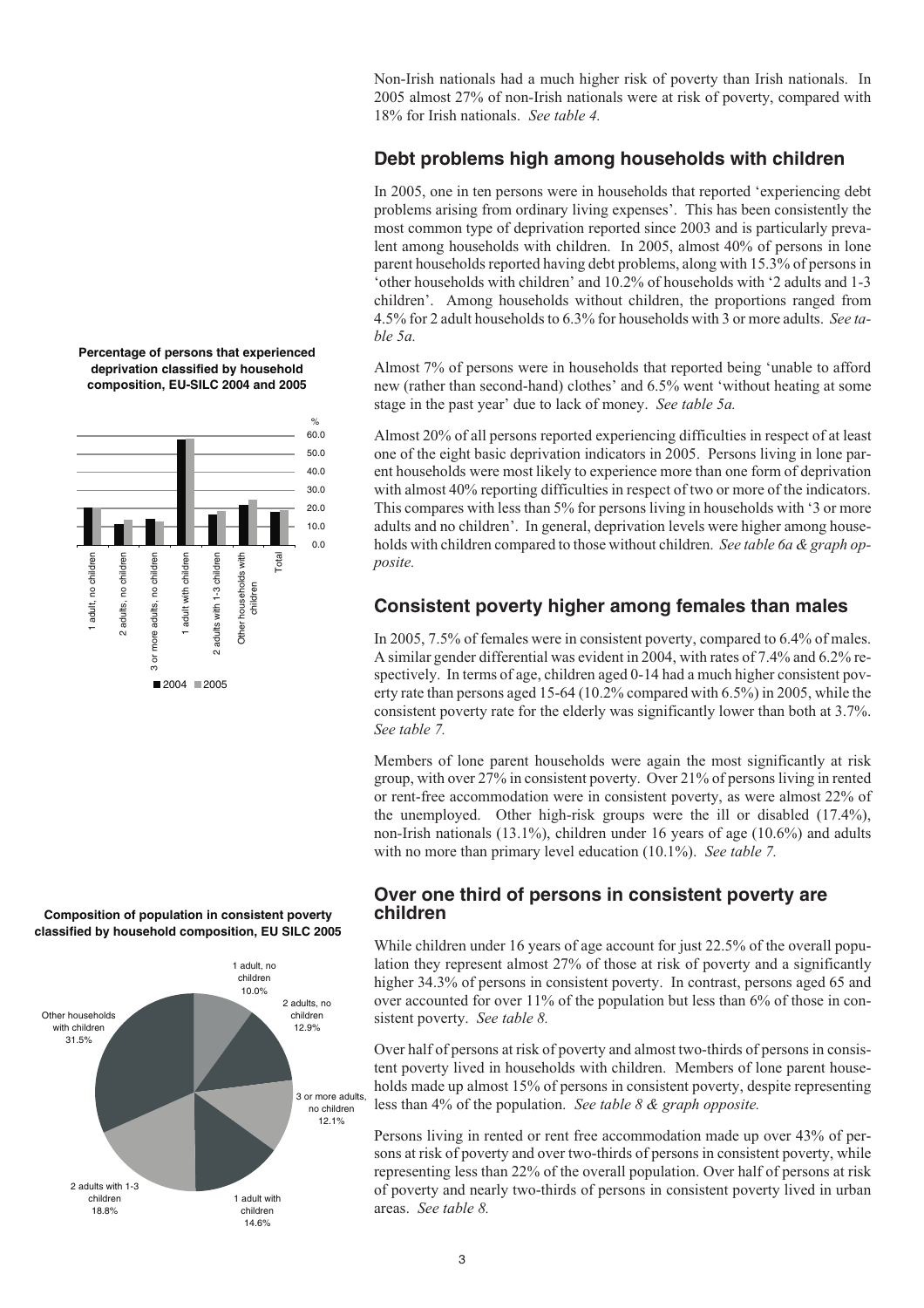**Composition of gross household income classified by income decile, EU SILC 2005**



Total direct income Total social transfers

#### **Social transfers account for almost 20% of gross household income**

The proportion of gross household income received from social transfers increased from 18.7% in 2004 to 19.5% in 2005. Social transfers represented over 91% of gross income in the lowest decile and almost 81% of the second lowest decile in 2005. In contrast, just 5.5% of income in the top decile was generated from social transfers. *See table 13 & graph opposite.*

Households in the lower deciles tended to be composed of persons not economically active, while persons at work were more prevalent in the upper deciles. Almost 80% of persons living in households in the lowest decile were either not economically active or unemployed, compared with just 17% in the top decile and just over one-third overall. *See table 13.*

### **Top income group had almost five times more income than the bottom**

In 2005 the income quintile share ratio shows that persons in the top income quintile had almost 5 times the equivalised income of those in the bottom income quintile, indicating no significant change over the past 3 years. Another measure of inequality, the Gini coefficient, increased slightly over the period from 31.1% in 2003 and 31.8% in 2004 to 32.4% in 2005. There was also a slight increase in the 'relative at risk of poverty gap' between 2004 and 2005 (19.8% in 2004 compared with 20.8% in 2005). *See table 1.*

Just under 22% of average gross income in the lowest equivalised income decile and less than 30% in the second lowest decile was generated from direct income. The average net disposable equivalised income in the lowest income decile was almost  $E127$ , while it increased to almost  $E180$  in the second decile. This compared with an average income of just over  $\epsilon$ 960 in the top decile and approximately €380 overall. *See table 14a.*

### **Over half the elderly had incomes close to the poverty threshold**

Over half of all persons aged 65 and over were in the second and third deciles, indicating that their income, mainly from pensions and survivors' benefits, was close to the poverty threshold. A further 7.5% were in the bottom decile with the result that close to 60% were in the bottom three deciles compared with 30% for the population overall. *See table 14c.*

Almost 60% of members of lone parent households were also in the bottom three deciles but their income situation was more severe in that the majority, representing almost a third of all persons in such households, were in the bottom decile. In contrast, just under 6% of persons living in households with '2 adults with 1-3 children' were in the lowest income decile and just over 20% were in the bottom three deciles. *See table 14c.*

Just over 12% of the lowest equivalised income decile were members of lone parent households, compared with 3.8% in the State. A high proportion of persons in the lowest income decile were living in 'other households with children' (29.8%) or households with '3 or more adults, no children' (18.5%). The second income decile contained a greater proportion of members of '1 adult, no children' households (20.5%) which was linked to the high occurrence of elderly also in this decile. Just over 27% of persons in the second decile were aged 65 or over, compared with 11.2% of the overall population. Persons in the two lowest deciles, accounting for 20% of the population, approximate quite closely those at risk of poverty at the 60% level. *See table 14b.*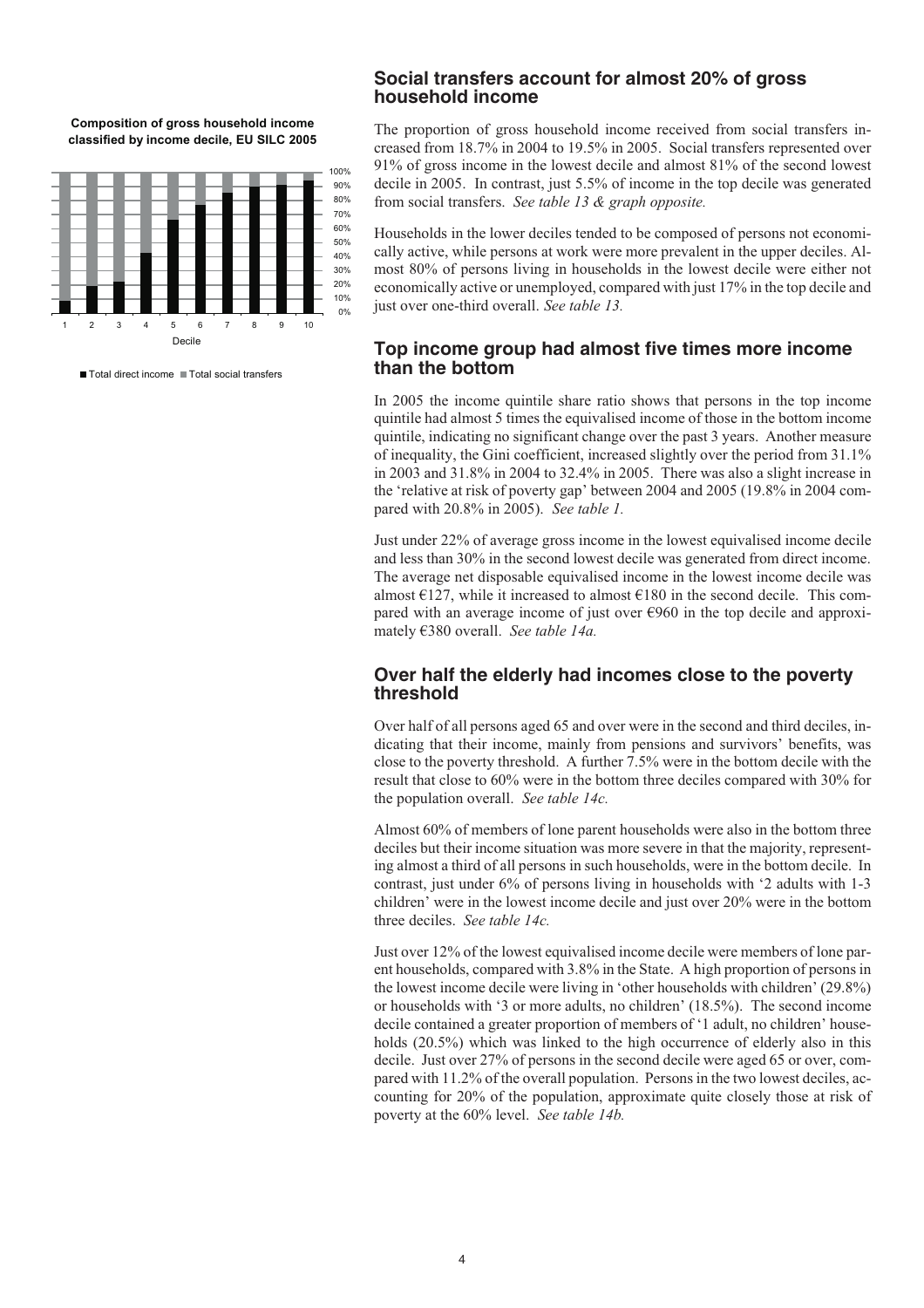

#### **EU25 at-risk-of-poverty rate (60% threshold) including all social transfers, 2004<sup>1</sup>**

<sup>1</sup> Data for Malta is currently not available

### **Almost a quarter of persons with a chronic illness at risk of poverty**

In 2005, almost one in four of those with a chronic illness or disability were at risk of poverty, representing a decrease from the 2004 figure of just over 30%. Those with a chronic illness had a significantly higher risk of poverty than those without a chronic illness (15.3%), and they were almost twice as likely to be in consistent poverty (9.5% compared with 4.8%). *See table 11.*

It is estimated from the survey that in 2005 almost 32% of the population were covered by a medical card. The average equivalised income among those covered was almost  $\epsilon$ 12,000 per annum, compared to over  $\epsilon$ 23,000 for those without a medical card. Almost 41% of persons with a medical card were at risk of poverty compared with just over 44% in 2004. There was virtually no change in consistent poverty for those with a medical card between 2004 (18.1%) and 2005 (18.2%). *See table 11.*

An estimated 48% of the population surveyed were covered by private medical insurance in 2005. The average equivalised income for this group was  $\epsilon$ 25,549 per annum, compared with  $\epsilon$ 14,523 for those without cover. The at risk of poverty rate for those without private health insurance was much higher than for those with insurance (28.8% compared with 7.1%). They also had a substantially higher consistent poverty rate (12.6% compared with 0.7%). Almost 25% of the population were not covered by either private medical insurance or a medical card. These persons had a lower than average at risk of poverty rate (12.1%) and consistent poverty rate (3.6%), while their average equivalised income was €18,119. *See table 11.*

# **Smokers at higher risk of poverty**

The survey estimated that almost one in four of the population aged 16 and over smoked in 2005. Smokers had an average equivalised income of  $E17,937$ , almost  $\epsilon$ 3,000 less than their non-smoking counterparts. The at risk of poverty rate for smokers was 21.4%, compared to 16.1% for non-smokers, and they were over 2.5 times more likely to be in consistent poverty than non-smokers (10.9% compared to 4.2%). Smoking was most common among members of lone parent households (53.9%), the unemployed (48.6%) and the ill or disabled (37.6%). *See tables 11 & 12.*

# **Irish at risk of poverty rate one of the highest in the EU**

Using the internationally comparable EU definition of income, the at risk of poverty rate in Ireland in 2005 was 19.7% compared with 20.9% in 2004. The latter was one of the highest rates in the EU, matched only by Portugal and the Slovak Republic and was significantly higher than the EU-25 at risk of poverty rate of 16%. When all social transfers were excluded, the at risk of poverty rate in Ireland was 39% in 2004, the  $7<sup>th</sup>$  lowest of the 25 EU countries. However, the inclusion of social transfers only reduced the Irish risk by 18 percentage points, compared with an average 25 percentage points across the EU as a whole. *See tables 2, 10, graph opposite and background notes.*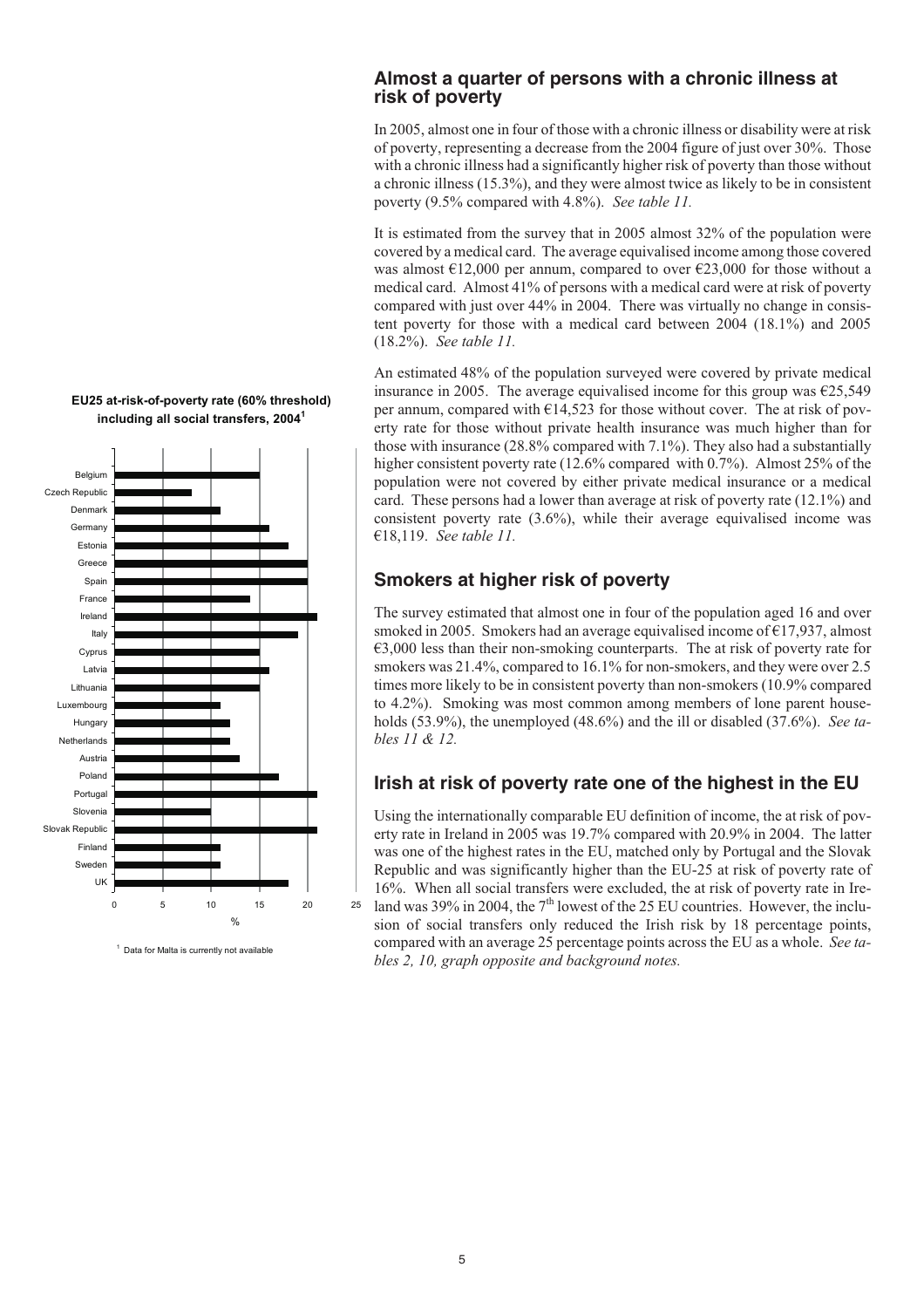**Tables**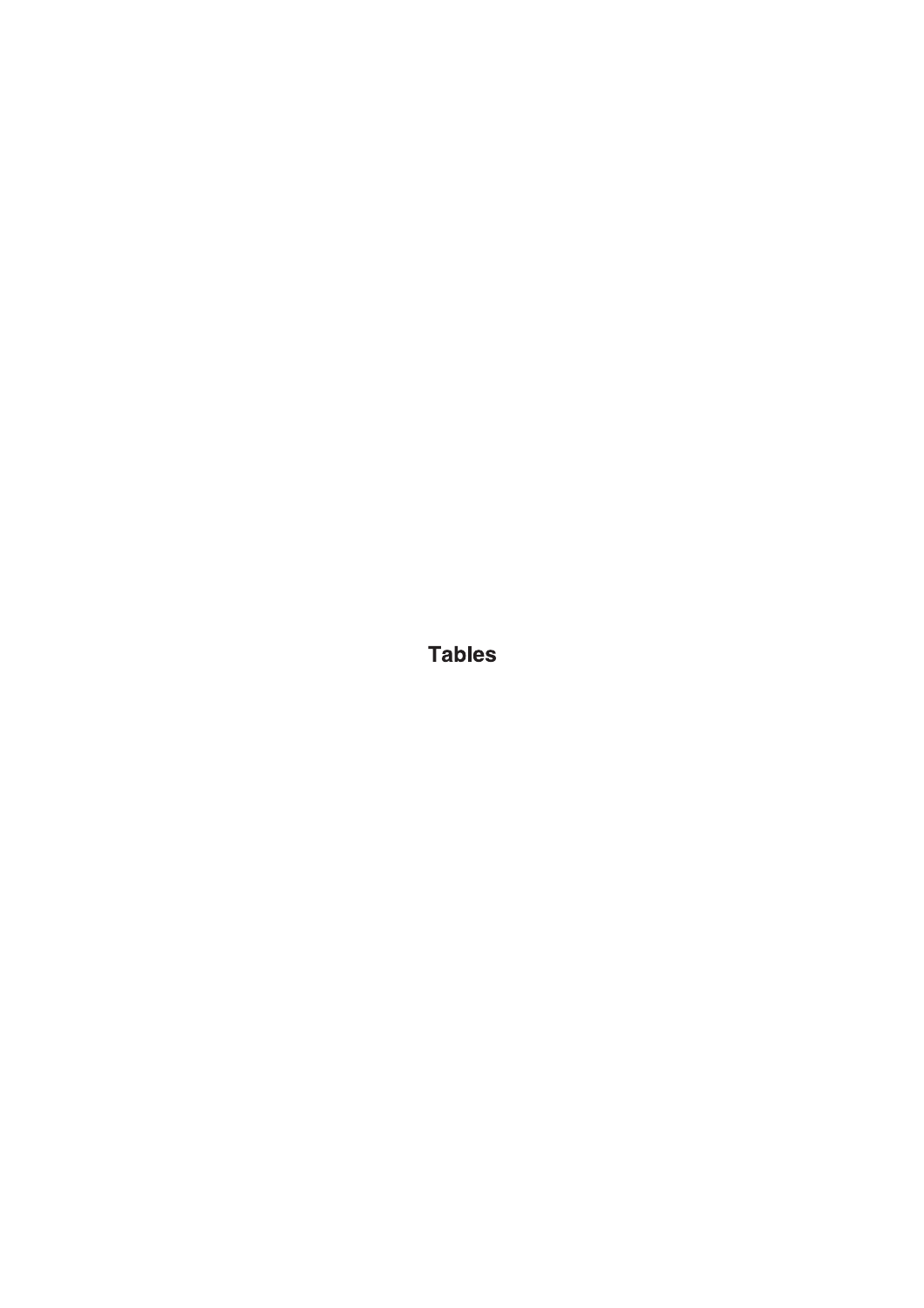|  | Table 1 Key national indicators of poverty and social exclusion <sup>1</sup> |  |  |  |  |  |
|--|------------------------------------------------------------------------------|--|--|--|--|--|
|--|------------------------------------------------------------------------------|--|--|--|--|--|

|                                                                              |      |      | $\%$ |
|------------------------------------------------------------------------------|------|------|------|
|                                                                              | 2003 | 2004 | 2005 |
| National/NAPS Indicators using alternative national scale                    |      |      |      |
| At-risk-of-poverty rate                                                      |      |      |      |
| Equivalised total disposable income:                                         |      |      |      |
| Including all social transfers (60% threshold)                               | 19.7 | 19.4 | 18.5 |
| Including old-age and survivors' benefits but excluding all other            |      |      |      |
| social transfers (60% threshold)                                             | 30.6 | 32.7 | 32.1 |
| Excluding all social transfers (60% threshold)                               | 37.2 | 39.8 | 40.1 |
| Including all social transfers (40% threshold)                               | 5.8  | 4.4  | 4.7  |
| Including all social transfers (50% threshold)                               | 11.6 | 11.1 | 10.8 |
| Including all social transfers (70% threshold)                               | 27.7 | 28.7 | 28.2 |
| Relative at-risk-of-poverty gap                                              | 21.5 | 19.8 | 20.8 |
| Gini coefficient                                                             | 31.1 | 31.8 | 32.4 |
| Income distribution (income quintile share ratio)                            | 5.0  | 5.0  | 4.9  |
| Percentage of persons in 'consistent poverty' using median income threshold  |      |      |      |
| Less than 50% of threshold                                                   | 5.3  | 3.9  | 4.5  |
| Less than 60% of threshold                                                   | 8.8  | 6.8  | 7.0  |
| Less than 70% of threshold                                                   | 11.1 | 9.6  | 10.3 |
| Percentage of households in 'consistent poverty' using mean income threshold |      |      |      |
| Less than 40% of threshold                                                   | 4.1  | 3.1  | 3.3  |
| Less than 50% of threshold                                                   | 7.9  | 6.7  | 6.7  |
| Less than 60% of threshold                                                   | 11.5 | 10.0 | 10.1 |

<sup>1</sup> See background notes.

#### **Table 2 Key indicators of poverty and social exclusion (EU definition of Income and modified OECD scale)**

|                                                                   |      |      | $\%$ |
|-------------------------------------------------------------------|------|------|------|
|                                                                   | 2003 | 2004 | 2005 |
| EU (Laeken Indicators) using modified OECD scale                  |      |      |      |
| At-risk-of-poverty rate                                           |      |      |      |
| Equivalised total disposable income:                              |      |      |      |
| Including all social transfers (60% threshold)                    | 20.1 | 20.9 | 19.7 |
| Including old-age and survivors' benefits but excluding all other |      |      |      |
| social transfers (60% threshold)                                  | 31.3 | 32.9 | 32.3 |
| Excluding all social transfers (60% threshold)                    | 37.0 | 39.1 | 39.6 |
| Including all social transfers (40% threshold)                    | 5.8  | 4.8  | 4.6  |
| Including all social transfers (50% threshold)                    | 12.3 | 11.4 | 11.2 |
| Including all social transfers (70% threshold)                    | 27.0 | 29.0 | 28.1 |
| Relative at-risk-of-poverty gap                                   | 22.4 | 19.6 | 20.3 |
| Gini coefficient                                                  | 30.8 | 31.6 | 32.0 |
| Income distribution (income quintile share ratio)                 | 5.0  | 5.0  | 5.0  |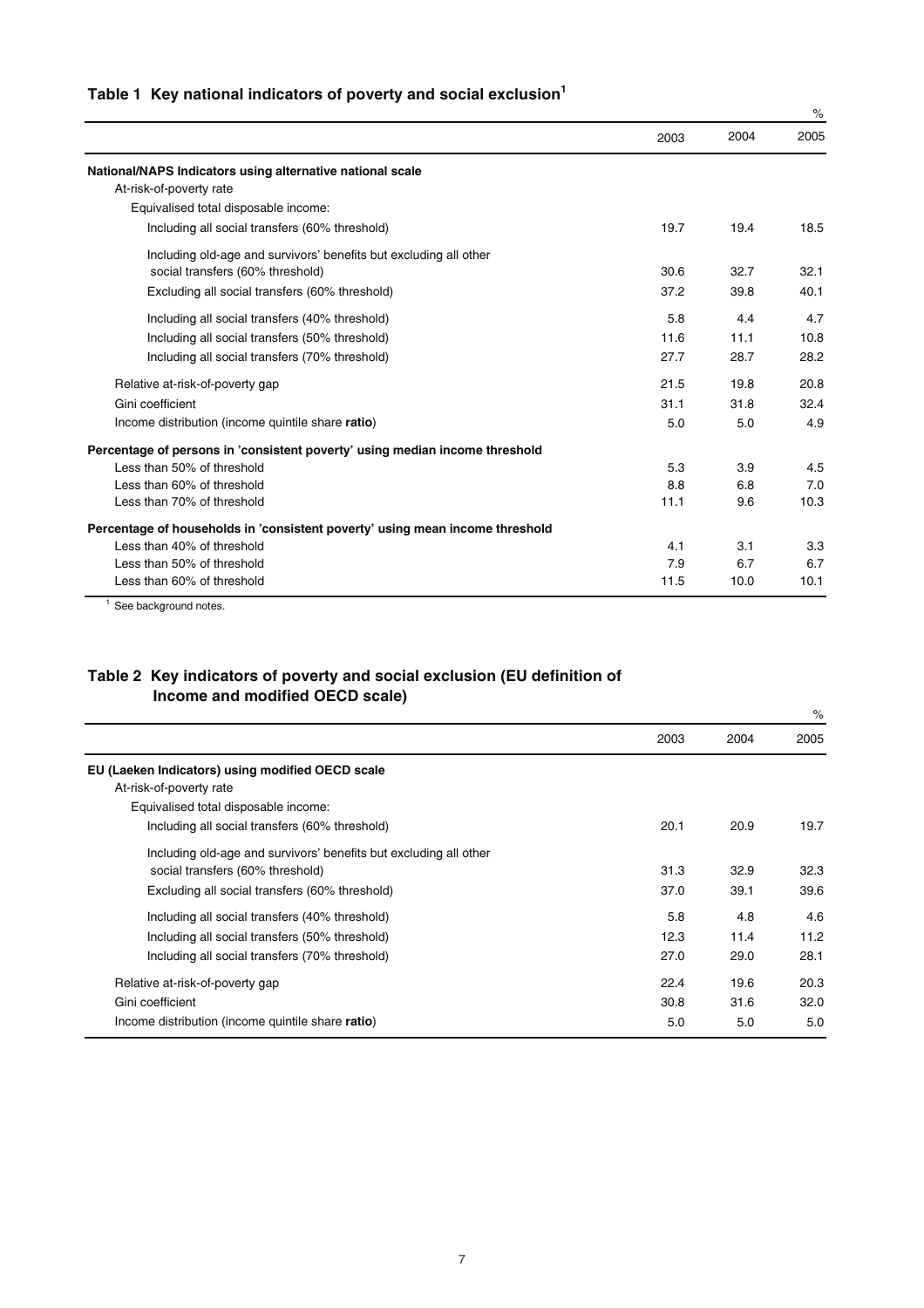## **Table 3 Indicators of poverty and social exclusion classified by age and gender**

|                                                                                                                                                            |                     |                     |                      |                     |                     |                     |                    | $\%$                |
|------------------------------------------------------------------------------------------------------------------------------------------------------------|---------------------|---------------------|----------------------|---------------------|---------------------|---------------------|--------------------|---------------------|
|                                                                                                                                                            | Age group           |                     |                      |                     |                     |                     |                    |                     |
|                                                                                                                                                            |                     | 2004                |                      |                     |                     | 2005                |                    |                     |
|                                                                                                                                                            | $0 - 14$            | 15-64               | $65+$                | Total               | $0 - 14$            | 15-64               | $65+$              | Total               |
| <b>Males</b>                                                                                                                                               |                     |                     |                      |                     |                     |                     |                    |                     |
| At-risk-of-poverty rate<br>Equivalised total disposable income:<br>Including all social transfers (60% threshold)                                          | 19.5                | 16.4                | 25.8                 | 18.0                | 22.1                | 17.0                | 20.3               | 18.4                |
| Including old-age and survivors' benefits<br>but excluding all other social transfers<br>(60% threshold)                                                   | 36.2                | 27.5                | 39.2                 | 30.5                | 38.6                | 26.9                | 35.0               | 30.2                |
| Excluding all social transfers (60% threshold)                                                                                                             | 36.5                | 30.8                | 85.7                 | 37.4                | 39.8                | 30.1                | 87.4               | 37.8                |
| Including all social transfers (40% threshold)<br>Including all social transfers (50% threshold)<br>Including all social transfers (70% threshold)         | 5.4<br>12.5<br>27.9 | 3.8<br>9.8<br>22.8  | 3.8<br>8.5<br>47.7   | 4.1<br>10.3<br>26.4 | 4.7<br>13.9<br>29.5 | 4.7<br>10.0<br>23.3 | 3.7<br>7.8<br>44.6 | 4.6<br>10.6<br>26.7 |
| Gini coefficient                                                                                                                                           | 32.6                | 31.6                | 26.7                 | 31.9                | 33.3                | 33.0                | 26.5               | 33.0                |
| <b>Females</b><br>At-risk-of-poverty rate<br>Equivalised total disposable income:<br>Including all social transfers (60% threshold)                        | 23.1                | 18.8                | 28.2                 | 20.8                | 20.1                | 17.8                | 19.9               | 18.5                |
| Including old-age and survivors' benefits<br>but excluding all other social transfers<br>(60% threshold)<br>Excluding all social transfers (60% threshold) | 38.7<br>39.4        | 30.6<br>34.4        | 51.6<br>88.7         | 34.9<br>42.2        | 39.2<br>40.2        | 30.7<br>34.5        | 43.5<br>88.6       | 34.0<br>42.4        |
| Including all social transfers (40% threshold)<br>Including all social transfers (50% threshold)<br>Including all social transfers (70% threshold)         | 5.4<br>14.4<br>32.1 | 4.9<br>11.9<br>25.6 | $\star$<br>8<br>57.7 | 4.6<br>11.9<br>30.9 | 4.7<br>12.6<br>30.1 | 5.1<br>11.2<br>25.4 | 3.1<br>6.8<br>52.2 | 4.8<br>11.0<br>29.7 |
| Gini coefficient                                                                                                                                           | 29.9                | 31.9                | 24.5                 | 31.6                | 31.0                | 32.1                | 24.2               | 31.8                |
| Total<br>At-risk-of-poverty rate<br>Equivalised total disposable income:<br>Including all social transfers (60% threshold)                                 | 21.2                | 17.6                | 27.1                 | 19.4                | 21.2                | 17.4                | 20.1               | 18.5                |
| Including old-age and survivors' benefits<br>but excluding all other social transfers<br>(60% threshold)<br>Excluding all social transfers (60% threshold) | 37.4<br>37.9        | 29.1<br>32.6        | 46.2<br>87.4         | 32.7<br>39.8        | 38.9<br>40.0        | 28.8<br>32.3        | 39.8<br>88.1       | 32.1<br>40.1        |
| Including all social transfers (40% threshold)<br>Including all social transfers (50% threshold)<br>Including all social transfers (70% threshold)         | 5.4<br>13.4<br>29.9 | 4.3<br>10.9<br>24.2 | 2.9<br>8.2<br>53.3   | 4.4<br>11.1<br>28.7 | 4.7<br>13.3<br>29.8 | 4.9<br>10.6<br>24.3 | 3.4<br>7.2<br>48.9 | 4.7<br>10.8<br>28.2 |
| Gini coefficient                                                                                                                                           | 31.3                | 31.7                | 25.6                 | 31.8                | 32.1                | 32.5                | 25.3               | 32.4                |

\* Sample occurrence too small for estimation.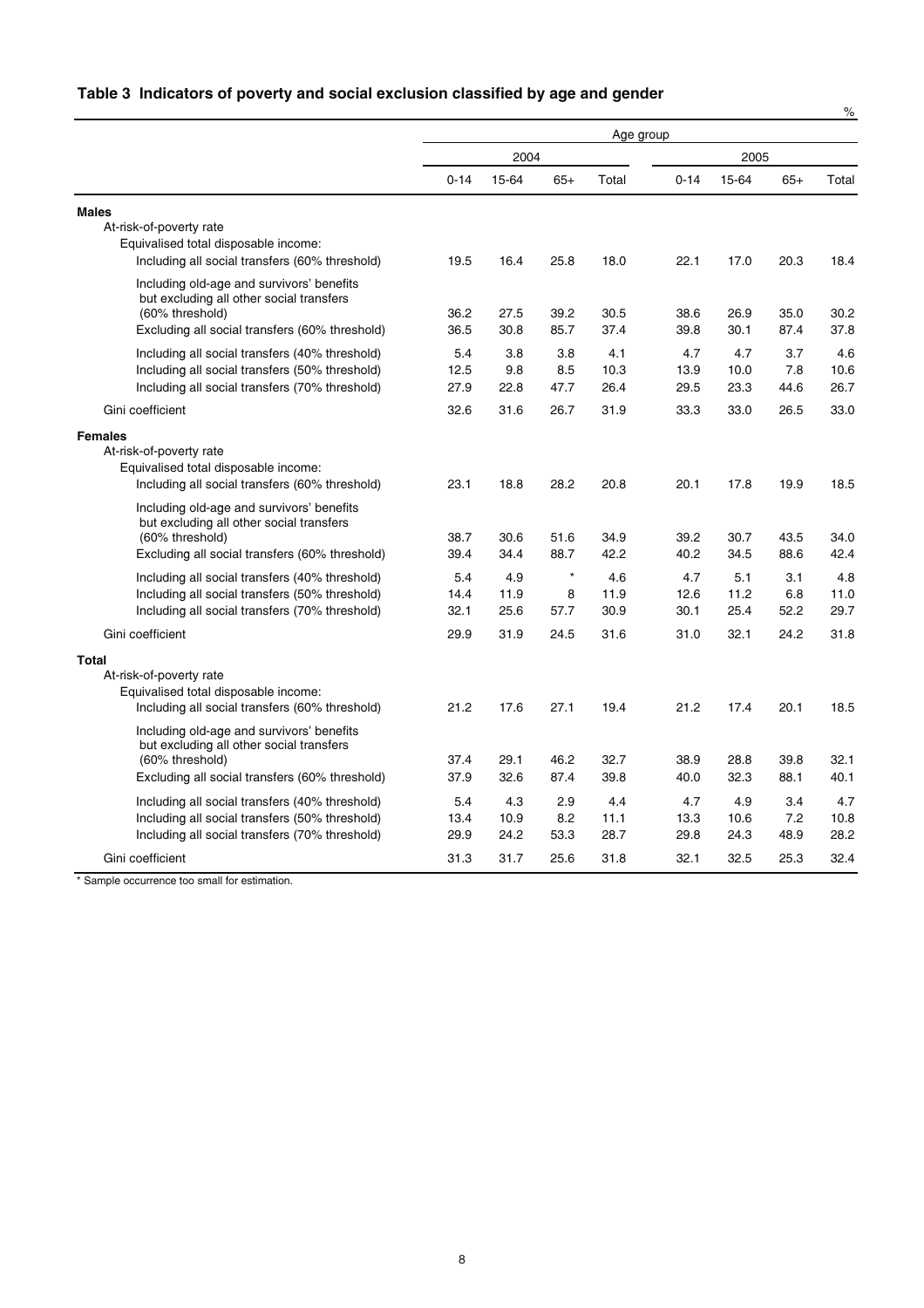| Table 4 At-risk-of-poverty rate (after social transfers, 60% threshold) |
|-------------------------------------------------------------------------|
|-------------------------------------------------------------------------|

|                                                         |              |              |              |              |              | $\%$         |
|---------------------------------------------------------|--------------|--------------|--------------|--------------|--------------|--------------|
|                                                         |              | 2004         |              |              | 2005         |              |
|                                                         | Male         | Female       | Total        | Male         | Female       | Total        |
| <b>Total</b>                                            | 18.0         | 20.8         | 19.4         | 18.4         | 18.5         | 18.5         |
| Age group                                               |              |              |              |              |              |              |
| $0 - 14$                                                | 19.5         | 23.1         | 21.2         | 22.1         | 20.1         | 21.2         |
| 15-64                                                   | 16.4         | 18.8         | 17.6         | 17.0         | 17.8         | 17.4         |
| $65+$                                                   | 25.8         | 28.2         | 27.1         | 20.3         | 19.9         | 20.1         |
| <b>Household composition</b>                            |              |              |              |              |              |              |
| 1 adult, no children                                    | 36.7         | 34.9         | 35.7         | 30.8         | 26.8         | 28.8         |
| 2 adults, no children<br>3 or more adults, no children  | 20.9         | 21.9         | 21.4<br>12.7 | 17.1         | 16.2         | 16.6         |
| 1 adult with children                                   | 11.2<br>46.8 | 14.4<br>49.1 | 48.3         | 13.8<br>46.8 | 13.8<br>37.7 | 13.8<br>40.7 |
| 2 adults with 1-3 children                              | 12.0         | 13.1         | 12.5         | 12.6         | 13.1         | 12.8         |
| Other households with children                          | 22.1         | 24.1         | 23.1         | 24.8         | 24.7         | 24.7         |
|                                                         |              |              |              |              |              |              |
| <b>Tenure status</b><br>Owner                           | 14.9         | 17.1         | 16.0         | 13.8         | 13.0         | 13.4         |
| Rented or rent free                                     | 33.2         | 36.3         | 34.8         | 36.4         | 36.7         | 36.6         |
|                                                         |              |              |              |              |              |              |
| Region<br>Border, Midland and Western                   | 24.4         | 27.8         | 26.0         | 26.2         | 27.0         |              |
| Southern and Eastern                                    | 15.8         | 18.5         | 17.2         | 15.5         | 15.4         | 26.6<br>15.5 |
|                                                         |              |              |              |              |              |              |
| <b>Urban/rural location</b>                             |              |              |              |              |              |              |
| Urban areas<br>Rural areas                              | 15.0<br>22.8 | 18.1<br>25.5 | 16.6<br>24.1 | 15.9<br>22.4 | 16.2<br>22.6 | 16.0<br>22.5 |
|                                                         |              |              |              |              |              |              |
| Principal Economic Status (aged 16 and over)<br>At work | 7.5          | 6.4          | 7.0          | 7.1          | 6.9          | 7.0          |
| Unemployed                                              | 41.0         | 25.9         | 37.2         | 45.5         | 27.4         | 40.6         |
| Student                                                 | 19.7         | 27.8         | 23.6         | 29.6         | 29.3         | 29.5         |
| Home duties                                             | $^{\star}$   | 31.8         | 32.1         | $\star$      | 27.6         | 27.6         |
| Retired                                                 | 27.9         | 20.1         | 26.1         | 21.8         | 15.9         | 20.5         |
| III/disabled                                            | 52.9         | 38.2         | 47.3         | 47.9         | 27.5         | 40.6         |
| Other                                                   |              | 53.5         | 52.3         |              |              | 35.7         |
| Children under 16 years of age                          | 20.6         | 23.2         | 21.9         | 22.8         | 21.2         | 22.0         |
| Highest education level attained (aged 16 and over)     |              |              |              |              |              |              |
| Primary or below                                        | 33.5         | 35.4         | 34.4         | 29.8         | 29.8         | 29.8         |
| Lower secondary                                         | 16.8         | 24.8         | 20.8         | 18.5         | 24.0         | 21.2         |
| Higher secondary                                        | 11.5         | 16.0         | 13.9         | 15.0         | 14.7         | 14.8         |
| Post leaving cert                                       | 12.3         | 12.8         | 12.6         | 8.3          | 13.7         | 11.1         |
| Third level non degree                                  | 7.6          | 8.1          | 7.9          | 9.1          | 8.6          | 8.8          |
| Third level degree or above                             | 4.6          | 4.5          | 4.6          | 4.2          | 3.7          | 3.9          |
| Other                                                   | $\star$      | $\star$      | $\star$      | $\star$      | $\star$      |              |
| Children under 16 years of age                          | 20.6         | 23.2         | 21.9         | 22.8         | 21.2         | 22.0         |
| Nationality <sup>1</sup>                                |              |              |              |              |              |              |
| Irish nationals                                         |              |              |              |              |              |              |
|                                                         | 17.7         | 20.2         | 19.0         | 18.0         | 18.1         | 18.0         |
| Non-Irish nationals                                     | 26.3         | 31.5         | 29.2         | 27.7         | 26.2         | 26.9         |

\* Sample occurrence too small for estimation.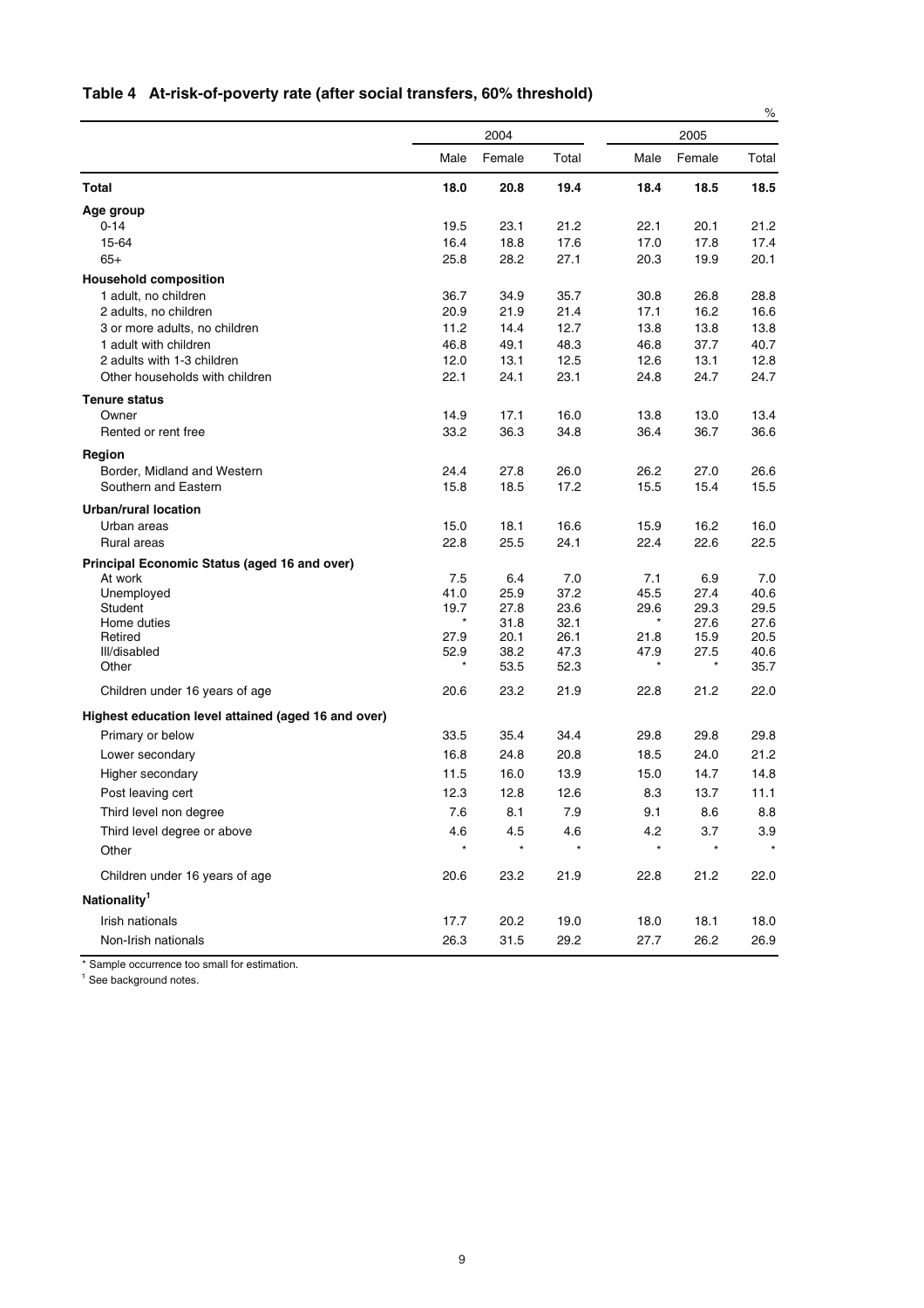## **Table 5a Percentage of persons reporting deprivation classified by household composition**

| Deprivation Indicators                             | 1 adult.<br>no<br>children | 2 adults,<br>no<br>children | 3 or more<br>adults, no<br>children | 1 adult.<br>with<br>children | 2 adults,<br>with $1-3$<br>children | Other<br>households<br>with children | Total |
|----------------------------------------------------|----------------------------|-----------------------------|-------------------------------------|------------------------------|-------------------------------------|--------------------------------------|-------|
| 2004                                               |                            |                             |                                     |                              |                                     |                                      |       |
| No substantial meal on at least one day in the     |                            |                             |                                     |                              |                                     |                                      |       |
| past two weeks                                     | 5.8                        | 3.4                         | 3.0                                 | 17.6                         | 4.9                                 | 7.5                                  | 5.2   |
| Without heating at some stage in the past year     | 8.0                        | 3.4                         | 2.7                                 | 22.9                         | 3.8                                 | 8.1                                  | 5.4   |
| Experienced debt problems arising from ordinary    |                            |                             |                                     |                              |                                     |                                      |       |
| living expenses                                    | 5.0                        | 3.2                         | 5.1                                 | 36.6                         | 9.5                                 | 13.0                                 | 8.7   |
| Unable to afford two pairs of strong shoes         | 4.4                        | 2.2                         | 2.9                                 | 13.1                         | 2.8                                 | 5.5                                  | 3.8   |
| Unable to afford a roast once a week               | 7.7                        | 2.6                         | 3.2                                 | 23.9                         | 3.2                                 | 4.4                                  | 4.5   |
| Unable to afford a meal with meat, chicken or fish |                            |                             |                                     |                              |                                     |                                      |       |
| every second day                                   | 4.6                        | 2.1                         | 2.7                                 | 16.4                         | 2.8                                 | 4.7                                  | 3.7   |
| Unable to afford new (not second-hand) clothes     | 7.4                        | 3.1                         | 4.9                                 | 19.0                         | 5.5                                 | 6.5                                  | 5.8   |
| Unable to afford a warm waterproof coat            | 2.2                        | 1.1                         | 3.0                                 | 7.7                          | 1.8                                 | 4.2                                  | 2.7   |
| 2005                                               |                            |                             |                                     |                              |                                     |                                      |       |
| No substantial meal on at least one day in the     |                            |                             |                                     |                              |                                     |                                      |       |
| past two weeks                                     | 6.5                        | 3.4                         | 4.0                                 | 19.3                         | 4.6                                 | 5.0                                  | 5.0   |
| Without heating at some stage in the past year     | 7.6                        | 4.3                         | 2.6                                 | 30.6                         | 7.2                                 | 7.3                                  | 6.5   |
| Experienced debt problems arising from ordinary    |                            |                             |                                     |                              |                                     |                                      |       |
| living expenses                                    | 5.3                        | 4.5                         | 6.3                                 | 39.7                         | 10.2                                | 15.3                                 | 10.0  |
| Unable to afford two pairs of strong shoes         | 3.3                        | 2.6                         | 1.0                                 | 11.9                         | 2.8                                 | 5.7                                  | 3.3   |
| Unable to afford a roast once a week               | 5.5                        | 3.0                         | 2.2                                 | 20.1                         | 5.1                                 | 3.1                                  | 4.2   |
| Unable to afford a meal with meat, chicken or fish |                            |                             |                                     |                              |                                     |                                      |       |
| every second day                                   | 4.6                        | 1.6                         | 1.5                                 | 11.8                         | 2.8                                 | 3.8                                  | 2.9   |
| Unable to afford new (not second-hand) clothes     | 7.6                        | 4.9                         | 3.3                                 | 23.5                         | 7.3                                 | 8.6                                  | 6.8   |
| Unable to afford a warm waterproof coat            | 1.9                        | 1.6                         | 1.6                                 | 13.4                         | 2.3                                 | 4.5                                  | 2.8   |

%

## **Table 5b Percentage of persons at-risk-of-poverty and reporting deprivation classified by household composition**

| <b>Deprivation Indicators</b>                      | 1 adult,<br>no<br>children | 2 adults,<br>no<br>children | 3 or more<br>adults, no<br>children | 1 adult.<br>with<br>children | 2 adults.<br>with $1-3$<br>children | Other<br>households<br>with children | Total |
|----------------------------------------------------|----------------------------|-----------------------------|-------------------------------------|------------------------------|-------------------------------------|--------------------------------------|-------|
| 2004                                               |                            |                             |                                     |                              |                                     |                                      |       |
| No substantial meal on at least one day in the     |                            |                             |                                     |                              |                                     |                                      |       |
| past two weeks                                     | 2.5                        |                             | $\star$                             | 10.1                         | 1.3                                 | 4.0                                  | 2.1   |
| Without heating at some stage in the past year     | 3.5                        | 3.4                         |                                     | 14.4                         | 1.2                                 | 4.7                                  | 2.5   |
| Experienced debt problems arising from ordinary    |                            |                             |                                     |                              |                                     |                                      |       |
| living expenses                                    | 2.0                        | $\star$                     | 1.0                                 | 20.0                         | 3.0                                 | 6.5                                  | 3.4   |
| Unable to afford two pairs of strong shoes         | 2.6                        | 2.2                         | 2.9                                 | 9.1                          | 1.4                                 | 2.5                                  | 1.8   |
| Unable to afford a roast once a week               | 4.7                        | 1.5                         | 1.1                                 | 11.9                         | 1.6                                 | 2.1                                  | 2.2   |
| Unable to afford a meal with meat, chicken or fish |                            |                             |                                     |                              |                                     |                                      |       |
| every second day                                   | 3.0                        | 2.1                         |                                     | 8.8                          | 1.8                                 | 2.2                                  | 1.9   |
| Unable to afford new (not second-hand) clothes     | 3.6                        | 1.7                         | 2.0                                 | 11.6                         | 2.6                                 | 2.9                                  | 2.8   |
| Unable to afford a warm waterproof coat            |                            |                             |                                     | 5.2                          | 1.2                                 | 1.5                                  | 1.3   |
| 2005                                               |                            |                             |                                     |                              |                                     |                                      |       |
| No substantial meal on at least one day in the     |                            |                             |                                     |                              |                                     |                                      |       |
| past two weeks                                     | 2.8                        | 0.9                         | 0.9                                 | 12.5                         | 1.8                                 | 2.4                                  | 2.0   |
| Without heating at some stage in the past year     | 3.5                        | 1.8                         | 1.1                                 | 18.3                         | 2.9                                 | 5.3                                  | 3.3   |
| Experienced debt problems arising from ordinary    |                            |                             |                                     |                              |                                     |                                      |       |
| living expenses                                    | 2.1                        | 1.9                         | 1.8                                 | 17.9                         | 2.8                                 | 5.3                                  | 3.4   |
| Unable to afford two pairs of strong shoes         | 1.8                        | 1.4                         | 0.5                                 | 6.2                          | 1.0                                 | 3.8                                  | 1.8   |
| Unable to afford a roast once a week               | 2.8                        | 1.7                         | 0.8                                 | 10.2                         | 1.9                                 | 2.2                                  | 2.0   |
| Unable to afford a meal with meat, chicken or fish |                            |                             |                                     |                              |                                     |                                      |       |
| every second day                                   | 2.8                        | 0.9                         | 0.8                                 | 7.7                          | 1.2                                 | 2.7                                  | 1.7   |
| Unable to afford new (not second-hand) clothes     | 4.0                        | 2.4                         | 0.9                                 | 14.0                         | 2.4                                 | 4.3                                  | 3.0   |
| Unable to afford a warm waterproof coat            | 0.9                        | 0.8                         | 0.6                                 | 7.3                          | 0.9                                 | 2.5                                  | 1.4   |

\* Sample occurrence too small for estimation.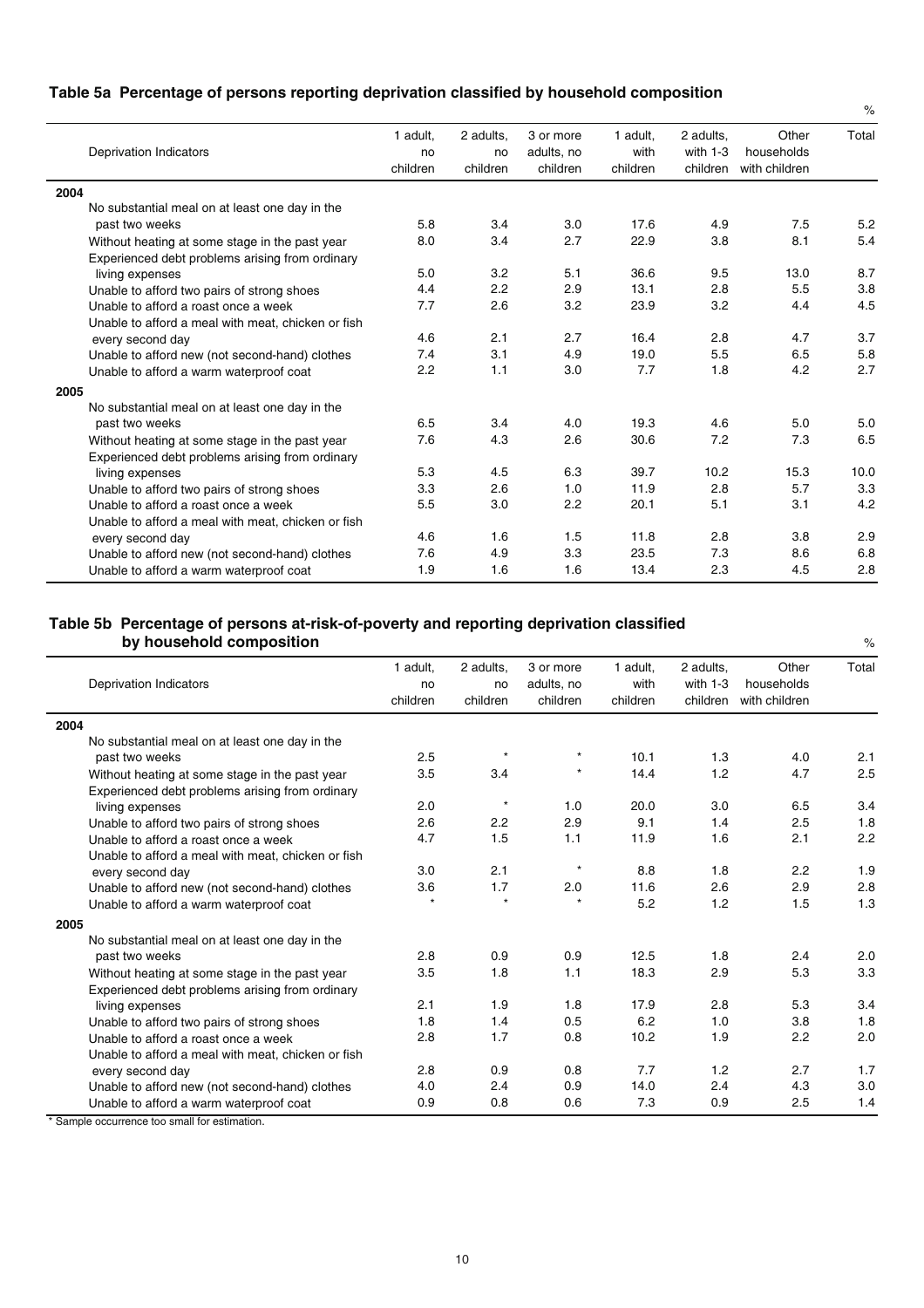| $\blacksquare$                               |                            |                             |                                     |                              |                                     |                                      | $\%$  |
|----------------------------------------------|----------------------------|-----------------------------|-------------------------------------|------------------------------|-------------------------------------|--------------------------------------|-------|
|                                              | 1 adult,<br>no<br>children | 2 adults,<br>no<br>children | 3 or more<br>adults, no<br>children | 1 adult,<br>with<br>children | 2 adults,<br>with $1-3$<br>children | Other<br>households<br>with children | Total |
| Number of deprivation indicators experienced |                            |                             |                                     |                              |                                     |                                      |       |
| 2004                                         |                            |                             |                                     |                              |                                     |                                      |       |
| 0                                            | 79.6                       | 88.2                        | 85.6                                | 42.1                         | 83.0                                | 77.9                                 | 81.7  |
|                                              | 10.5                       | 7.2                         | 9.6                                 | 22.6                         | 9.9                                 | 10.3                                 | 9.9   |
| 2                                            | 3.4                        | 2.2                         | 1.9                                 | 11.1                         | 2.6                                 | 3.3                                  | 2.9   |
| $3+$                                         | 6.5                        | 2.3                         | 2.9                                 | 24.1                         | 4.4                                 | 8.6                                  | 5.4   |
| <b>Total</b>                                 | 100.0                      | 100.0                       | 100.0                               | 100.0                        | 100.0                               | 100.0                                | 100.0 |
| 2005                                         |                            |                             |                                     |                              |                                     |                                      |       |
| 0                                            | 79.5                       | 86.2                        | 87.0                                | 41.3                         | 81.5                                | 75.2                                 | 80.8  |
|                                              | 11.0                       | 8.4                         | 8.3                                 | 19.0                         | 9.0                                 | 14.0                                 | 10.2  |
| 2                                            | 3.7                        | 2.6                         | 2.7                                 | 11.9                         | 3.3                                 | 2.7                                  | 3.3   |
| $3+$                                         | 5.8                        | 2.9                         | 2.0                                 | 27.8                         | 6.3                                 | 8.1                                  | 5.7   |
| Total                                        | 100.0                      | 100.0                       | 100.0                               | 100.0                        | 100.0                               | 100.0                                | 100.0 |

### **Table 6a Percentage of persons classified by the number of deprivation indicators reported and household composition**

#### **Table 6b Percentage of persons at-risk-of-poverty classified by the number of deprivation indicators reported and household composition**

|                                              |                            |                             |                                     |                              |                                     |                                      | $\%$  |
|----------------------------------------------|----------------------------|-----------------------------|-------------------------------------|------------------------------|-------------------------------------|--------------------------------------|-------|
|                                              | 1 adult,<br>no<br>children | 2 adults,<br>no<br>children | 3 or more<br>adults, no<br>children | 1 adult,<br>with<br>children | 2 adults,<br>with $1-3$<br>children | Other<br>households<br>with children | Total |
| Number of deprivation indicators experienced |                            |                             |                                     |                              |                                     |                                      |       |
| 2004                                         |                            |                             |                                     |                              |                                     |                                      |       |
| 0                                            | 72.2                       | 78.1                        | 72.7                                | 35.6                         | 62.6                                | 58.3                                 | 65.0  |
|                                              | 12.6                       | 12.0                        | 14.9                                | 18.6                         | 11.7                                | 13.8                                 | 13.6  |
| $\overline{c}$                               | 5.3                        | $\star$                     | $^\star$                            | 18.5                         | 7.8                                 | 8.3                                  | 7.3   |
| $3+$                                         | 9.9                        | $\star$                     | $\star$                             | 27.3                         | 17.9                                | 19.5                                 | 14.1  |
| Total                                        | 100.0                      | 100.0                       | 100.0                               | 100.0                        | 100.0                               | 100.0                                | 100.0 |
| 2005                                         |                            |                             |                                     |                              |                                     |                                      |       |
| 0                                            | 68.3                       | 70.0                        | 75.9                                | 33.2                         | 58.6                                | 57.1                                 | 62.4  |
|                                              | 14.2                       | 14.8                        | 11.9                                | 18.0                         | 9.8                                 | 14.6                                 | 13.5  |
| $\overline{c}$                               | 6.2                        | 4.8                         | 6.8                                 | 11.4                         | 15.5                                | 7.2                                  | 8.4   |
| $3+$                                         | 11.3                       | 10.4                        | 5.4                                 | 37.4                         | 16.0                                | 21.1                                 | 15.7  |
| Total                                        | 100.0                      | 100.0                       | 100.0                               | 100.0                        | 100.0                               | 100.0                                | 100.0 |

\* Sample occurrence too small for estimation.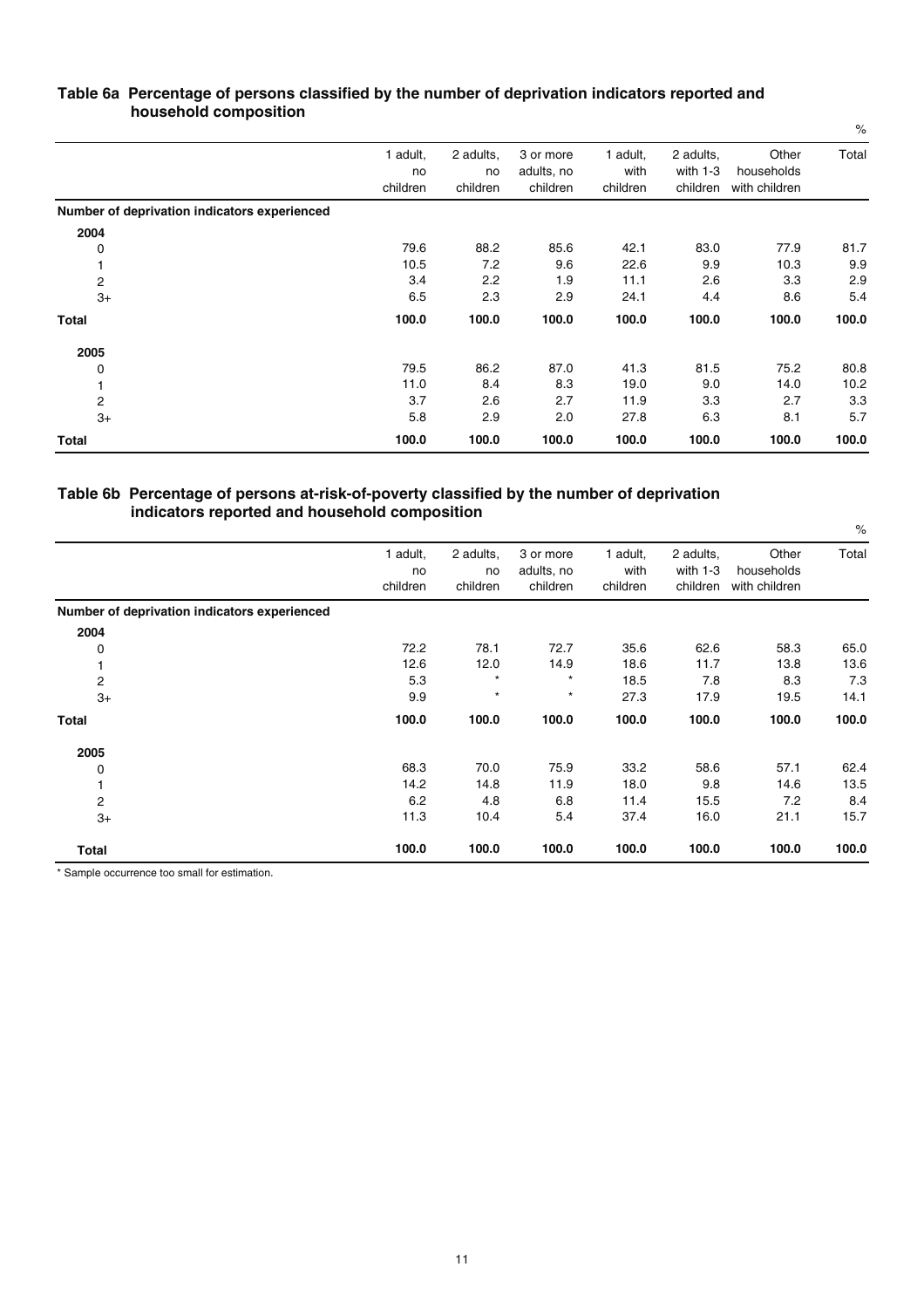|                                                     |                 |               |            |                |             | $\%$        |
|-----------------------------------------------------|-----------------|---------------|------------|----------------|-------------|-------------|
|                                                     |                 | 2004          |            |                | 2005        |             |
|                                                     | Male            | Female        | Total      | Male           | Female      | Total       |
| <b>Total</b>                                        | 6.2             | 7.4           | 6.8        | 6.4            | 7.5         | 7.0         |
| Age group                                           |                 |               |            |                |             |             |
| $0 - 14$                                            | 8.2             | 11.0          | 9.5        | 10.0           | 10.5        | 10.2        |
| 15-64                                               | 5.9             | 7.1           | 6.5        | 5.8            | 7.3         | 6.5         |
| $65+$                                               | 3.8             | 3.0           | 3.3        | 3.6            | 3.8         | 3.7         |
| <b>Household composition</b>                        |                 |               |            |                |             |             |
| 1 adult, no children                                | 13.5            | 7.0           | 9.9        | 11.5           | 6.8         | 9.1         |
| 2 adults, no children                               | 4.3             | 5.1           | 4.7        | 4.6            | 5.4         | 5.0         |
| 3 or more adults, no children                       | 3.0             | 4.0           | 3.5        | 3.1            | 3.6         | 3.3         |
| 1 adult with children                               | 29.1            | 32.1          | 31.1       | 32.1           | 24.7        | 27.2        |
| 2 adults with 1-3 children                          | 4.1             | 5.2           | 4.7        | 5.1            | 5.5         | 5.3         |
| Other households with children                      | 9.2             | 10.0          | 9.6        | 9.0            | 12.2        | 10.6        |
| <b>Tenure status</b>                                |                 |               |            |                |             |             |
| Owner                                               | 3.6             | 3.8           | 3.7        | 2.9            | 2.9         | 2.9         |
| Rented or rent free                                 | 18.7            | 22.5          | 20.7       | 20.1           | 22.5        | 21.4        |
| Region                                              |                 |               |            |                |             |             |
| Border, Midland and Western                         | 8.2             | 8.9           | 8.6        | 9.1            | 11.0        | 10.0        |
| Southern and Eastern                                | 5.5             | 6.9           | 6.2        | 5.4            | 6.2         | 5.8         |
|                                                     |                 |               |            |                |             |             |
| <b>Urban/rural location</b>                         |                 |               |            |                |             |             |
| Urban areas                                         | 6.9             | 8.3           | 7.6        | 6.7            | 7.7         | 7.2         |
| Rural areas                                         | 5.1             | 5.9           | 5.5        | 6.1            | 7.1         | 6.6         |
| Principal Economic Status (aged 16 and over)        |                 |               |            |                |             |             |
| At work                                             | 1.6             | 1.9<br>$\ast$ | 1.8        | 1.1            | 2.4         | 1.7         |
| Unemployed                                          | 21.9            |               | 19.2       | 25.4           | 11.5        | 21.6        |
| Student<br>Home duties                              | 7.3<br>$^\star$ | 10.2<br>9.4   | 8.7<br>9.6 | 8.3<br>$\star$ | 14.2<br>9.2 | 11.2<br>9.4 |
| Retired                                             | 4.2             | $\star$       | 3.7        | 3.6            | 2.4         | 3.3         |
| III/disabled                                        | 20.6            | 23.4          | 21.7       | 20.6           | 11.6        | 17.4        |
| Other                                               |                 |               |            |                |             | 15.2        |
| Children under 16 years of age                      | 9.0             | 10.8          | 9.9        | 10.2           | 11.1        | 10.6        |
| Highest education level attained (aged 16 and over) |                 |               |            |                |             |             |
| Primary or below                                    | 10.4            | 11.0          | 10.7       | 9.9            | 10.2        | 10.1        |
| Lower secondary                                     | 5.8             | 8.0           | 6.8        | 5.8            | 10.9        | 8.2         |
| Higher secondary                                    | 3.1             | 5.6           | 4.4        | 3.0            | 4.5         | 3.8         |
| Post leaving cert                                   | 1.6             | 3.4           | 2.6        | 3.1            | 4.4         | 3.8         |
| Third level non degree                              | 3.4             | 1.1           | 2.2        | 3.1            | 3.1         | 3.1         |
| Third level degree or above                         | 1.9             | 1.6           | 1.8        | 1.8            | 1.1         | 1.5         |
| Other                                               | $^\star$        | $\star$       | $\star$    |                | $\star$     |             |
| Children under 16 years of age                      | 9.0             | 10.8          | 9.9        | 10.2           | 11.1        | 10.6        |
| Nationality <sup>1</sup>                            |                 |               |            |                |             |             |
| Irish nationals                                     | 5.9             | 6.9           | 6.4        | 6.2            | 7.0         | 6.6         |
| Non-Irish nationals                                 | 12.1            | 17.2          | 14.9       | 11.4           | 14.6        | 13.1        |
|                                                     |                 |               |            |                |             |             |

## **Table 7 Percentage of persons in 'consistent poverty' at 60% level using basic life-style deprivation indicators**

\* Sample occurrence too small for estimation.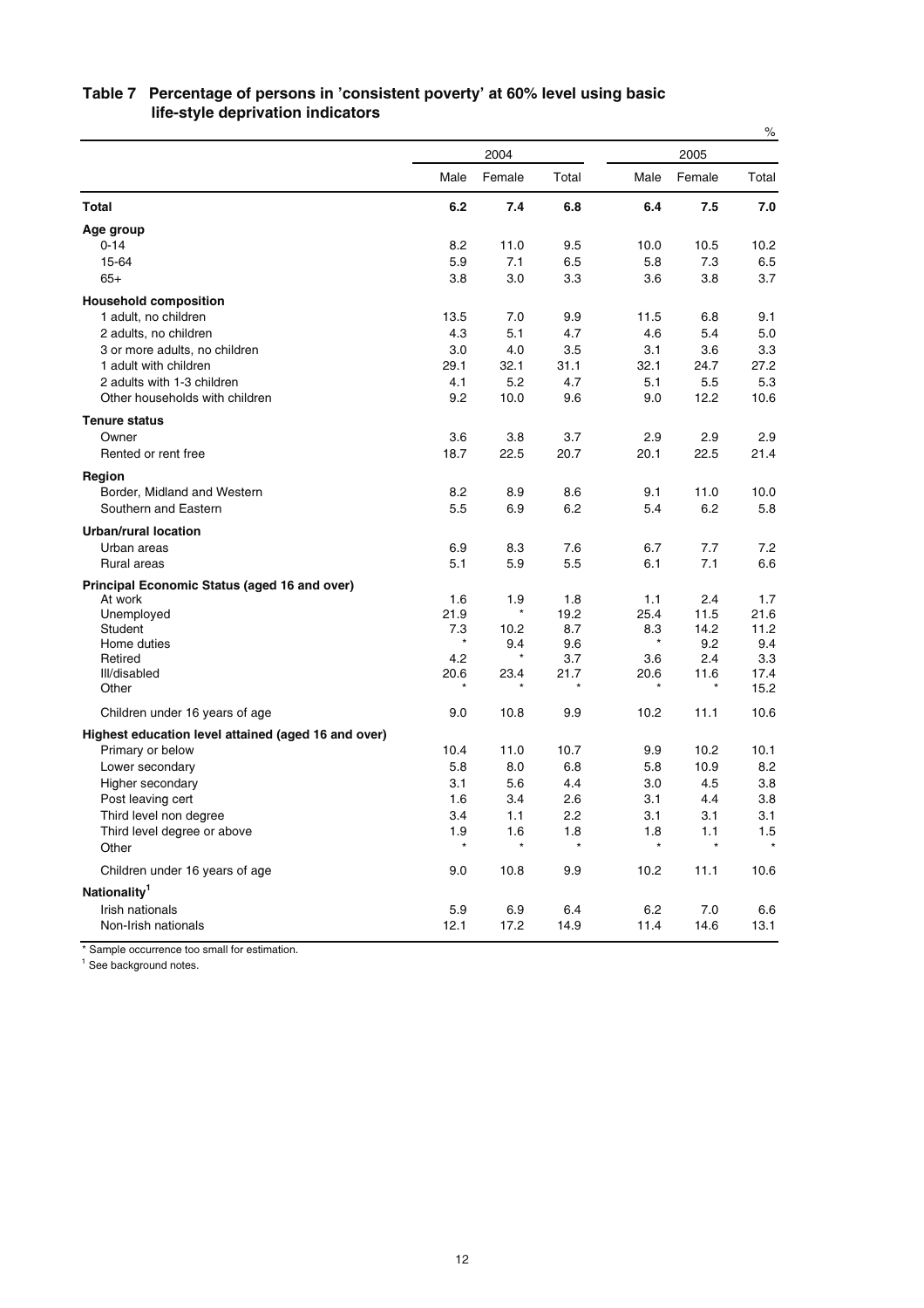## **Table 8 Composition of population, at-risk-of-poverty and consistent poverty**

|                                                     |              |                        |                          |            |                        | $\%$                     |
|-----------------------------------------------------|--------------|------------------------|--------------------------|------------|------------------------|--------------------------|
|                                                     |              | 2004                   |                          |            | 2005                   |                          |
|                                                     | Population   | At-risk-<br>of-poverty | In consistent<br>poverty | Population | At-risk-<br>of-poverty | In consistent<br>poverty |
| <b>Total</b>                                        | 100.0        | 100.0                  | 100.0                    | 100.0      | 100.0                  | 100.0                    |
| <b>Sex</b>                                          |              |                        |                          |            |                        |                          |
| Male                                                | 49.7         | 46.1                   | 45.3                     | 49.8       | 49.8                   | 46.2                     |
| Female                                              | 50.3         | 53.9                   | 54.7                     | 50.2       | 50.3                   | 53.8                     |
| Age group                                           |              |                        |                          |            |                        |                          |
| $0 - 14$                                            | 20.8         | 22.8                   | 29.2                     | 20.6       | 23.6                   | 30.3                     |
| 15-64                                               | 68.0         | 61.7                   | 65.3                     | 68.2       | 64.3                   | 63.7                     |
| $65+$                                               | 11.2         | 15.6                   | 5.5                      | 11.2       | 12.1                   | 5.9                      |
| <b>Household composition</b>                        |              |                        |                          |            |                        |                          |
| 1 adult, no children                                | 7.5          | 13.7                   | 10.9                     | 7.6        | 11.9                   | 10.0                     |
| 2 adults, no children                               | 17.7         | 19.5                   | 12.2                     | 17.9       | 16.2                   | 12.9                     |
| 3 or more adults, no children                       | 25.2         | 16.5                   | 12.9                     | 25.3       | 18.9                   | 12.1                     |
| 1 adult with children                               | 3.7          | 9.2                    | 17.0                     | 3.8        | 8.3                    | 14.6                     |
| 2 adults with 1-3 children                          | 24.8         | 16.0                   | 17.1                     | 24.7       | 17.2                   | 18.8                     |
| Other households with children                      | 21.2         | 25.2                   | 30.0                     | 20.7       | 27.7                   | 31.5                     |
|                                                     |              |                        |                          |            |                        |                          |
| <b>Tenure status</b>                                |              |                        |                          |            |                        |                          |
| Owner                                               | 81.8<br>18.2 | 67.3<br>32.7           | 44.5                     | 78.2       | 56.8<br>43.2           | 33.0                     |
| Rented or rent free                                 |              |                        | 55.5                     | 21.8       |                        | 67.0                     |
| Region                                              |              |                        |                          |            |                        |                          |
| Border, Midland and Western                         | 25.1         | 33.6                   | 31.6                     | 26.9       | 38.8                   | 38.8                     |
| Southern and Eastern                                | 75.0         | 66.4                   | 68.4                     | 73.1       | 61.2                   | 61.2                     |
| Urban/rural location                                |              |                        |                          |            |                        |                          |
| Urban areas                                         | 62.2         | 53.0                   | 69.4                     | 62.0       | 53.7                   | 64.0                     |
| Rural areas                                         | 37.8         | 47.0                   | 30.6                     | 38.1       | 46.3                   | 36.0                     |
| Principal Economic Status (aged 16 and over)        |              |                        |                          |            |                        |                          |
| At work                                             | 40.8         | 14.8                   | 10.6                     | 41.4       | 15.7                   | 9.8                      |
| Unemployed                                          | 3.3          | 6.4                    | 9.4                      | 3.4        | 7.5                    | 10.6                     |
| Student                                             | 8.1          | 9.8                    | 10.3                     | 8.4        | 13.4                   | 13.5                     |
| Home duties                                         | 14.0         | 23.2                   | 19.9                     | 13.2       | 19.7                   | 17.8                     |
| Retired                                             | 6.8          | 9.2                    | 3.7                      | 6.8        | 7.5                    | 3.2                      |
| Ill/disabled                                        | 3.6          | 8.8                    | 11.5                     | 3.6        | 7.9                    | 8.9                      |
| Other                                               | 1.0          | 2.7                    | 2.1                      | 0.8        | 1.6                    | 1.8                      |
| Children under 16 years of age                      | 22.4         | 25.2                   | 32.5                     | 22.5       | 26.8                   | 34.3                     |
| Highest education level attained (aged 16 and over) |              |                        |                          |            |                        |                          |
| Primary or below                                    | 19.0         | 33.6                   | 29.9                     | 18.2       | 29.4                   | 26.4                     |
| Lower secondary                                     | 16.4         | 17.5                   | 16.5                     | 16.0       | 18.3                   | 18.9                     |
| Higher secondary                                    | 19.3         | 13.8                   | 12.5                     | 19.9       | 16.0                   | 10.8                     |
| Post leaving cert                                   | 5.9          | $3.8\,$                | 2.2                      | 5.9        | 3.5                    | 3.2                      |
| Third level non degree                              | 5.8          | 2.3                    | 1.8                      | 6.2        | 2.9                    | 2.8                      |
| Third level degree or above                         | 10.7         | 2.5                    | 2.8                      | 10.9       | 2.3                    | 2.3                      |
| Other                                               | 0.6          | $1.2$                  | 1.8                      | 0.5        | 0.8                    | $1.3$                    |
|                                                     |              |                        |                          |            |                        |                          |
| Children under 16 years of age                      | 22.4         | 25.2                   | 32.5                     | 22.5       | 26.8                   | 34.3                     |
| Nationality <sup>1</sup>                            |              |                        |                          |            |                        |                          |
| Irish nationals                                     | 95.5         | 93.2                   | 90.0                     | 94.7       | 92.3                   | 90.1                     |
| Non-Irish nationals                                 | 4.6          | 6.8                    | 10.0                     | 5.3        | 7.7                    | 9.9                      |

\* Sample occurrence too small for estimation.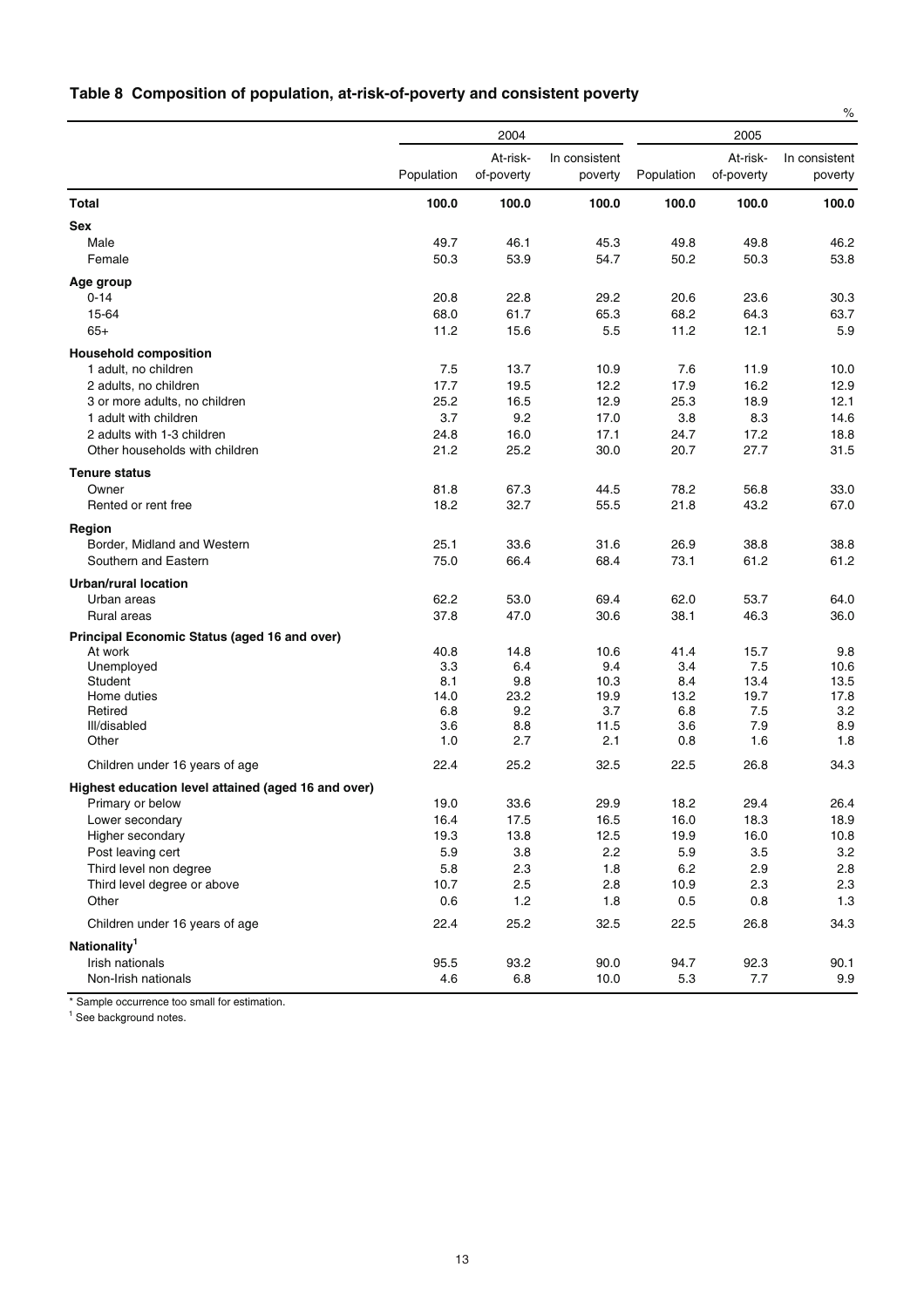## **Table 9 Profile of population and persons below the poverty threshold**

|                                                              |              |                                                 |                                                           |              |                                                 | $\%$                                                      |
|--------------------------------------------------------------|--------------|-------------------------------------------------|-----------------------------------------------------------|--------------|-------------------------------------------------|-----------------------------------------------------------|
|                                                              |              | 2004                                            |                                                           |              | 2005                                            |                                                           |
|                                                              | Population   | Below 50%<br>of median<br>equivalised<br>income | Between 50% and<br>60% of median<br>equivalised<br>income | Population   | Below 50%<br>of median<br>equivalised<br>income | Between 50% and<br>60% of median<br>equivalised<br>income |
| Total                                                        | 100.0        | 100.0                                           | 100.0                                                     | 100.0        | 100.0                                           | 100.0                                                     |
| <b>Sex</b>                                                   |              |                                                 |                                                           |              |                                                 |                                                           |
| Male<br>Female                                               | 49.7<br>50.3 | 46.0<br>54.0                                    | 46.3<br>53.7                                              | 49.8<br>50.2 | 48.9<br>51.1                                    | 50.9<br>49.1                                              |
| Age group                                                    |              |                                                 |                                                           |              |                                                 |                                                           |
| $0 - 14$                                                     | 20.8         | 25.1                                            | 19.6                                                      | 20.6         | 25.4                                            | 21.2                                                      |
| 15-64                                                        | 68.0         | 66.6                                            | 55.0                                                      | 68.2         | 67.1                                            | 60.3                                                      |
| $65+$                                                        | 11.2         | 8.3                                             | 25.4                                                      | 11.2         | 7.5                                             | 18.6                                                      |
| <b>Household composition</b>                                 |              |                                                 |                                                           |              |                                                 |                                                           |
| 1 adult, no children                                         | 7.5          | 10.5                                            | 18.0                                                      | 7.6          | 8.2                                             | 17.0                                                      |
| 2 adults, no children                                        | 17.7         | 16.4                                            | 23.5                                                      | 17.9         | 14.5                                            | 18.4                                                      |
| 3 or more adults, no children                                | 25.2         | 17.1                                            | 15.7                                                      | 25.3         | 20.1                                            | 17.2                                                      |
| 1 adult with children                                        | 3.7          | 11.7                                            | 5.9                                                       | 3.8          | 10.7                                            | 4.9                                                       |
| 2 adults with 1-3 children<br>Other households with children | 24.8<br>21.2 | 16.6                                            | 15.2<br>21.8                                              | 24.7<br>20.7 | 14.0                                            | 21.5<br>21.0                                              |
|                                                              |              | 27.7                                            |                                                           |              | 32.5                                            |                                                           |
| <b>Tenure status</b>                                         |              |                                                 |                                                           |              |                                                 |                                                           |
| Owner                                                        | 81.8         | 65.2                                            | 70.2                                                      | 78.2         | 54.6                                            | 59.8                                                      |
| Rented or rent free                                          | 18.2         | 34.8                                            | 29.8                                                      | 21.8         | 45.4                                            | 40.2                                                      |
| Region                                                       |              |                                                 |                                                           |              |                                                 |                                                           |
| Border, Midland and Western                                  | 25.1         | 35.6                                            | 31.0                                                      | 26.9         | 36.8                                            | 41.6                                                      |
| Southern and Eastern                                         | 75.0         | 64.4                                            | 69.0                                                      | 73.1         | 63.3                                            | 58.4                                                      |
| <b>Urban/rural location</b>                                  |              |                                                 |                                                           |              |                                                 |                                                           |
| Urban areas                                                  | 62.2         | 51.7                                            | 54.8                                                      | 62.0         | 52.0                                            | 56.2                                                      |
| Rural areas                                                  | 37.8         | 48.3                                            | 45.2                                                      | 38.1         | 48.0                                            | 43.9                                                      |
| Principal Economic Status (aged 16 and over)                 |              |                                                 |                                                           |              |                                                 |                                                           |
| At work                                                      | 40.8         | 14.2                                            | 15.6                                                      | 41.4         | 14.5                                            | 17.3                                                      |
| Unemployed                                                   | 3.3          | 6.7                                             | 6.0                                                       | 3.4          | 9.4                                             | 4.8                                                       |
| Student                                                      | 8.1          | 12.7                                            | 6.0                                                       | 8.4          | 15.0                                            | 11.0                                                      |
| Home duties<br>Retired                                       | 14.0<br>6.8  | 22.0<br>6.4                                     | 24.7<br>12.8                                              | 13.2<br>6.8  | 17.9<br>6.1                                     | 22.4<br>9.5                                               |
| Ill/disabled                                                 | 3.6          | 7.1                                             | 11.1                                                      | 3.6          | 5.9                                             | 10.6                                                      |
| Other                                                        | 1.0          | 3.4                                             | 1.8                                                       | 0.8          | 1.7                                             | 1.5                                                       |
| Children under 16 years of age                               | 22.4         | 27.5                                            | 22.1                                                      | 22.5         | 29.5                                            | 23.0                                                      |
| Highest education level attained (aged 16 and over)          |              |                                                 |                                                           |              |                                                 |                                                           |
| Primary or below                                             | 19.0         | 27.9                                            | 41.3                                                      | 18.2         | 25.7                                            | 34.6                                                      |
| Lower secondary                                              | 16.4         | 18.9                                            | 15.7                                                      | 16.0         | 20.5                                            | 15.3                                                      |
| Higher secondary                                             | 19.3         | 14.9                                            | 12.3                                                      | 19.9         | 15.1                                            | 17.1                                                      |
| Post leaving cert                                            | 5.9          | 3.6                                             | 4.1                                                       | 5.9          | 3.7                                             | 3.3                                                       |
| Third level non degree                                       | 5.8          | 2.4                                             | 2.3                                                       | 6.2          | 2.6                                             | 3.4                                                       |
| Third level degree or above                                  | 10.7         | 3.4                                             | 1.3                                                       | 10.9         | 2.2                                             | 2.5                                                       |
| Other                                                        | 0.6          | 1.4                                             | 0.9                                                       | 0.5          | 0.8                                             | 0.8                                                       |
| Children under 16 years of age                               | 22.4         | 27.5                                            | 22.1                                                      | 22.5         | 29.5                                            | 23.0                                                      |
| Nationality <sup>1</sup>                                     |              |                                                 |                                                           |              |                                                 |                                                           |
| Irish nationals                                              | 95.5         | 92.4                                            | 94.2                                                      | 94.7         | 91.4                                            | 93.7                                                      |
| Non-Irish nationals                                          | 4.6          | 7.6                                             | 5.8                                                       | 5.3          | 8.6                                             | 6.3                                                       |
|                                                              |              |                                                 |                                                           |              |                                                 |                                                           |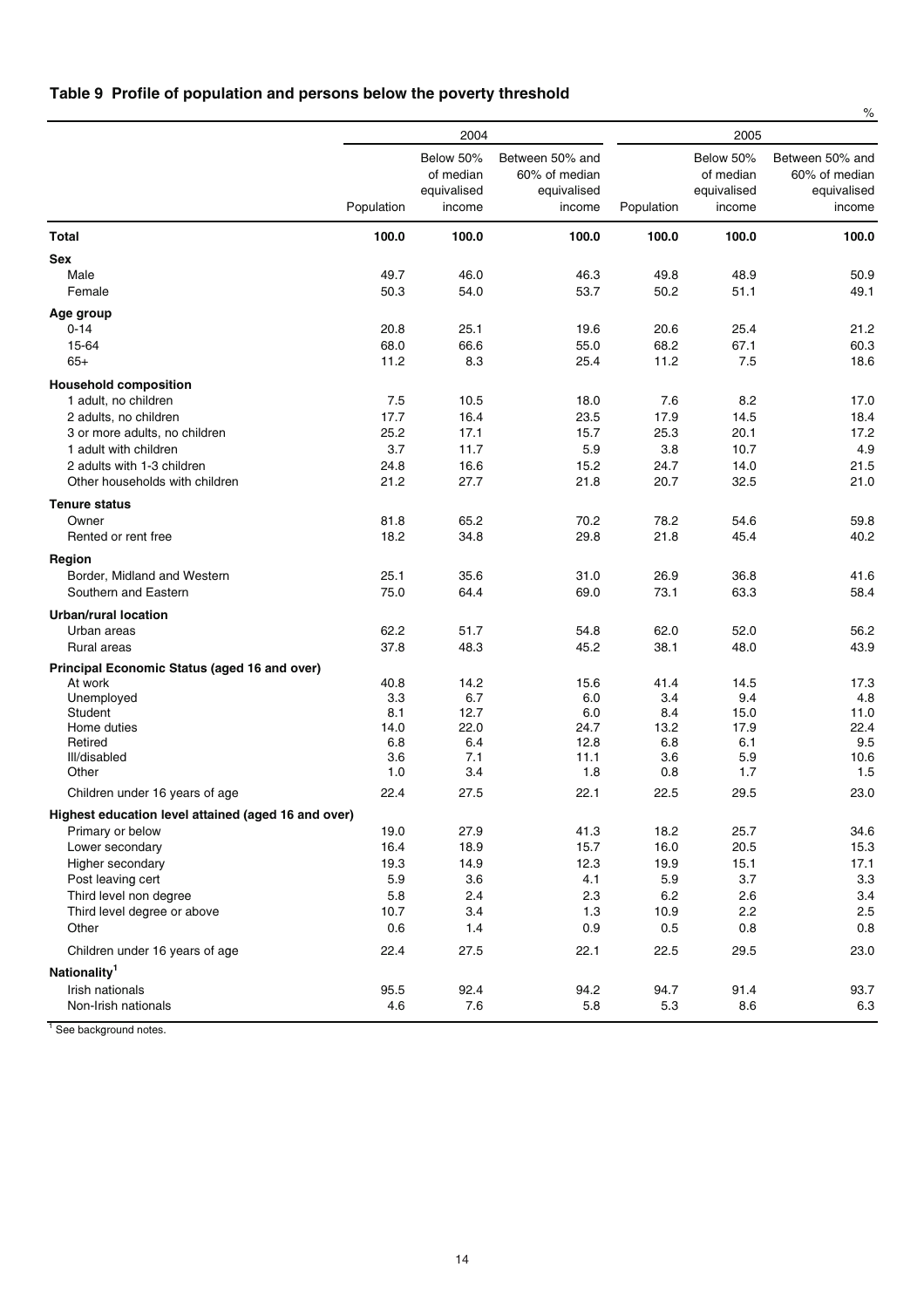|                              |                                   | At-risk-of-poverty-rate (Equivalised total disposable income)                               |                                   |                                                      |                                                      |                                                      |                                            |                          |                                                            |
|------------------------------|-----------------------------------|---------------------------------------------------------------------------------------------|-----------------------------------|------------------------------------------------------|------------------------------------------------------|------------------------------------------------------|--------------------------------------------|--------------------------|------------------------------------------------------------|
|                              |                                   | (60% threshold)                                                                             |                                   |                                                      |                                                      |                                                      |                                            |                          |                                                            |
| Region                       | Including all<br>social transfers | Including old-age and<br>survivors' benefits<br>but excluding all other<br>social transfers | Excluding all<br>social transfers | Including all<br>social transfers<br>(40% threshold) | Including all<br>social transfers<br>(50% threshold) | Including all<br>social transfers<br>(70% threshold) | Relative at-<br>risk-of-<br>poverty gap    | Gini<br>coefficient      | Income<br>distribution<br>(income quintile<br>share ratio) |
| EU-25                        | 16                                | 26                                                                                          | 41                                | 5                                                    | 10                                                   | 24                                                   | $\overline{c}$<br>$\overline{\phantom{a}}$ | 30                       | 4.8                                                        |
| <b>EU-15</b>                 | 17                                | 26                                                                                          | 41                                | 5                                                    | 10                                                   | 24                                                   | $\overline{\phantom{0}}$                   | 30                       | 4.8                                                        |
| Eurozone <sup>3</sup>        | 17                                | 25                                                                                          | 41                                | 6                                                    | 10                                                   | 24                                                   | $\overline{\phantom{0}}$                   | 30                       | 4.8                                                        |
| Belgium                      | 15                                | 28                                                                                          | 42                                | 5                                                    | 9                                                    | 23                                                   | 23                                         | 26                       | 4.0                                                        |
| Czech Republic <sup>4</sup>  | 8                                 | 21                                                                                          | 39                                |                                                      | 4                                                    | 16                                                   | 15                                         | 25                       | 3.4                                                        |
| Denmark                      | 11                                | 31                                                                                          | 39                                | 3                                                    | 6                                                    | 19                                                   | 19                                         | 24                       | 3.4                                                        |
| Germany                      | 16                                | 24                                                                                          | 36                                | 6                                                    | 10                                                   | 23                                                   | 25                                         | 28                       | 4.4                                                        |
| Estonia <sup>4</sup>         | 18                                | 25                                                                                          | 41                                | $\overline{7}$                                       | 11                                                   | 26                                                   | 24                                         | 34                       | 5.9                                                        |
| Greece                       | 20                                | 23                                                                                          | 40                                | 8                                                    | 13                                                   | 28                                                   | 25                                         | 33                       | 6.0                                                        |
| Spain                        | 20                                | 25                                                                                          | 41                                | $\overline{7}$                                       | 13                                                   | 27                                                   | 25                                         | 31                       | 5.1                                                        |
| France                       | 14                                | 26                                                                                          | 44                                | 3                                                    | $\overline{7}$                                       | 22                                                   | 19                                         | 28                       | 4.2                                                        |
| Ireland                      | 21                                | 33                                                                                          | 39                                | 5                                                    | 11                                                   | 29                                                   | 20                                         | 32                       | $5.0$                                                      |
| Italy                        | 19                                | 23                                                                                          | 45                                | $\overline{7}$                                       | 12                                                   | 27                                                   | 25                                         | 33                       | 5.6                                                        |
| Cyprus <sup>4</sup>          | 15                                | 20                                                                                          | 28                                | $\overline{4}$                                       | 9                                                    | 23                                                   | 19                                         | 27                       | 4.1                                                        |
| Latvia <sup>4</sup>          | 16                                | 24                                                                                          | 43                                | 5                                                    | 10                                                   | 25                                                   | 23                                         | 36                       | 6.1                                                        |
| Lithuania <sup>4</sup>       | 15                                | 23                                                                                          | 39                                | $\overline{4}$                                       | 8                                                    | 23                                                   | 20                                         | 29                       | 4.5                                                        |
| Luxembourg                   | 11                                | 22                                                                                          | 38                                | 3                                                    | 6                                                    | 20                                                   | 17                                         | 26                       | 3.7                                                        |
| Hungary <sup>4</sup>         | 12                                | 17                                                                                          | 32                                | 3                                                    | 6                                                    | 19                                                   | 20                                         | 27                       | 3.3                                                        |
| Malta                        | $\overline{\phantom{m}}$          | $\overline{\phantom{m}}$                                                                    | $\hspace{0.1mm}-\hspace{0.1mm}$   | $\overline{\phantom{0}}$                             | $\overline{\phantom{m}}$                             | $\overline{\phantom{m}}$                             | $\hspace{0.1mm}-\hspace{0.1mm}$            | $\overline{\phantom{m}}$ | $\overline{\phantom{0}}$                                   |
| Netherlands <sup>4</sup>     | 12                                | 23                                                                                          | 37                                | $\overline{4}$                                       | $\overline{7}$                                       | 21                                                   | 20                                         | 27                       | 4.0                                                        |
| Austria                      | 13                                | 25                                                                                          | 42                                | 4                                                    | $\overline{7}$                                       | 20                                                   | 20                                         | 26                       | 3.8                                                        |
| Poland <sup>4</sup>          | 17                                | 31                                                                                          | 49                                | 6                                                    | 11                                                   | 25                                                   | 23                                         | 31                       | 5.0                                                        |
| Portugal                     | 21                                | 27                                                                                          | 42                                | 9                                                    | 14                                                   | 29                                                   | 26                                         | 38                       | 7.2                                                        |
| Slovenia <sup>4</sup>        | 10                                | 16                                                                                          | 37                                | 3                                                    | 6                                                    | 17                                                   | 20                                         | 22                       | 3.1                                                        |
| Slovak Republic <sup>5</sup> | 21                                | 28                                                                                          | 44                                | 12                                                   | 16                                                   | 27                                                   | 39                                         | 33                       | 5.8                                                        |
| Finland                      | 11                                | 29                                                                                          | 42                                | $\boldsymbol{2}$                                     | 5                                                    | 20                                                   | 14                                         | 25                       | 3.5                                                        |
| Sweden                       | 11                                | 30                                                                                          | 43                                | 3                                                    | 6                                                    | 19                                                   | 17                                         | 23                       | 3.3                                                        |
| United Kingdom <sup>4</sup>  | 18                                | 29                                                                                          | 43                                | 5                                                    | 10                                                   | 26                                                   | 20                                         | 34                       | 5.3                                                        |

Table 10 Key indicators of poverty and social exclusion (EU definition of Income and modified OECD scale) in EU member states<sup>1</sup>, 2004

Source: Eurostat EU Survey on Income and Living Conditions (EU-SILC).

Note: $<sup>1</sup>$  Trends in some member states may be affected by changes in methodology.</sup>

<sup>2</sup> Data is not available at present.

 ${}^{3}$  Eurozone consists of EU15 states with the exceptions of Denmark, Sweden and United Kingdom.

<sup>4</sup> Data for Czech Republic, Estonia, Cyprus, Latvia, Lithuania, Hungary, Netherlands, Poland, Slovenia and United Kingdom relates to 2003 as updated detail is not available at present.

 $^5$  Relative at-risk-of-poverty gap data for the Slovak Republic relates to 2003 as updated detail is not available at present.

 $\vec{\sigma}$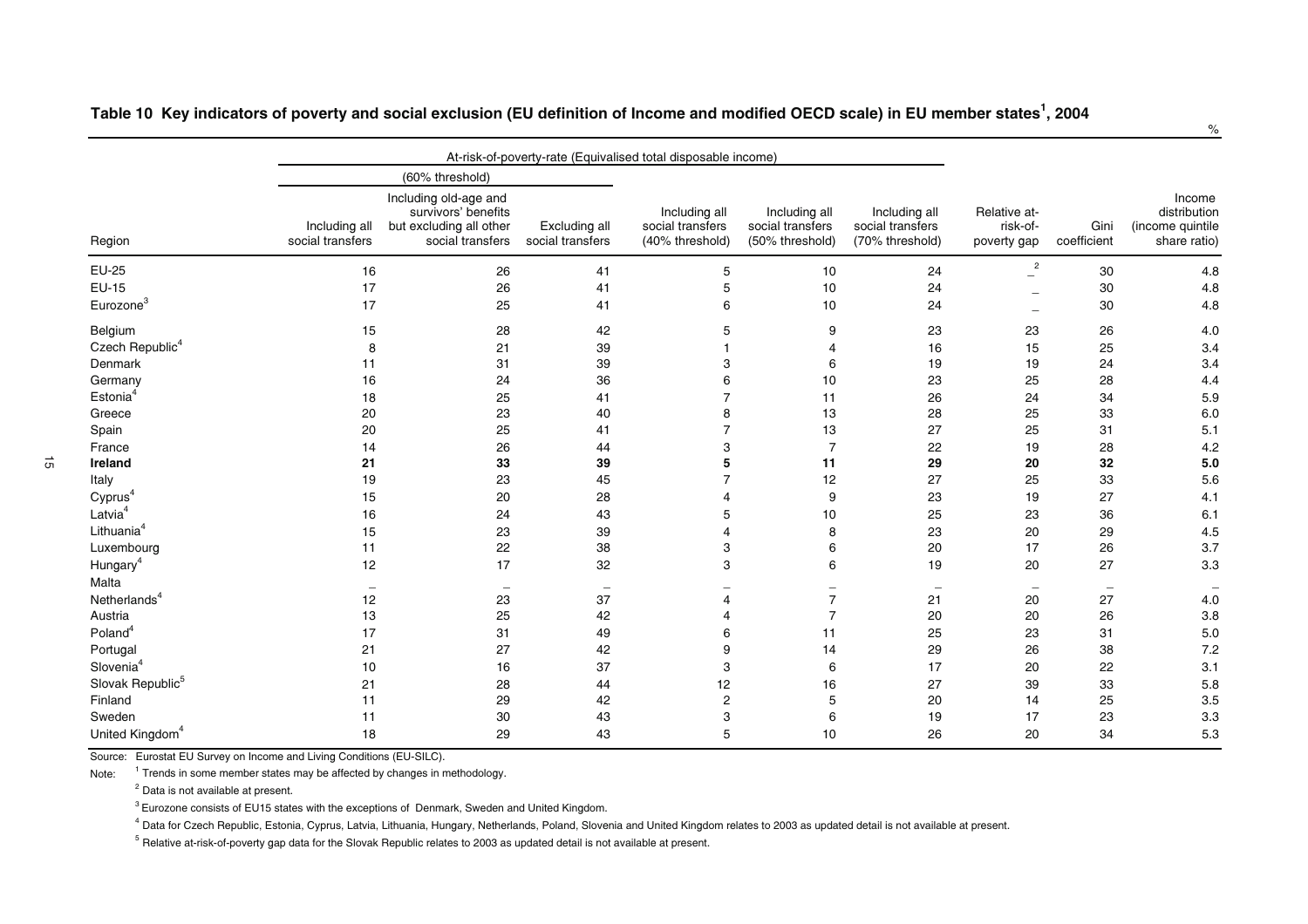|  | Table 11 Key national indicators of poverty and social exclusion classified by health-related variables |  |
|--|---------------------------------------------------------------------------------------------------------|--|
|  |                                                                                                         |  |

|                                                                |            | 2004                                                           |                        |                          | 2005       |                                                                |                        |                          |
|----------------------------------------------------------------|------------|----------------------------------------------------------------|------------------------|--------------------------|------------|----------------------------------------------------------------|------------------------|--------------------------|
|                                                                | Population | Average annual<br>equivalised income<br>after social transfers | At-risk-<br>of-poverty | In consistent<br>poverty | Population | Average annual<br>equivalised income<br>after social transfers | At-risk-<br>of-poverty | In consistent<br>poverty |
|                                                                | $\%$       | €                                                              | $\%$                   | $\%$                     | $\%$       | €                                                              | $\frac{1}{6}$          | $\%$                     |
| <b>Total population</b>                                        |            |                                                                |                        |                          |            |                                                                |                        |                          |
| <b>Medical card</b>                                            |            |                                                                |                        |                          |            |                                                                |                        |                          |
| Yes                                                            | 30.5       | 11,382                                                         | 44.2                   | 18.1                     | 31.9       | 11.962                                                         | 40.6                   | 18.2                     |
| No                                                             | 69.5       | 22,012                                                         | 8.6                    | 1.8                      | 68.1       | 23,431                                                         | 8.1                    | 1.7                      |
| <b>Private medical insurance</b>                               |            |                                                                |                        |                          |            |                                                                |                        |                          |
| Yes                                                            | 48.4       | 23,834                                                         | 7.5                    | 0.8                      | 47.6       | 25,549                                                         | 7.1                    | 0.7                      |
| No                                                             | 51.6       | 14,028                                                         | 30.6                   | 12.4                     | 52.4       | 14,523                                                         | 28.8                   | 12.6                     |
| Covered by either medical card<br>or private medical insurance |            |                                                                |                        |                          |            |                                                                |                        |                          |
| Yes                                                            | 74.8       | 19,199                                                         | 21.7                   | 7.7                      | 75.3       | 20,286                                                         | 20.6                   | 8.0                      |
| <b>No</b>                                                      | 25.2       | 17,510                                                         | 12.6                   | 4.1                      | 24.7       | 18,119                                                         | 12.1                   | 3.6                      |
| Population aged 16 years and over                              |            |                                                                |                        |                          |            |                                                                |                        |                          |
| <b>Chronic illness or disability</b>                           |            |                                                                |                        |                          |            |                                                                |                        |                          |
| Yes                                                            | 22.1       | 15,597                                                         | 30.1                   | 11.7                     | 23.8       | 16,997                                                         | 24.3                   | 9.5                      |
| <b>No</b>                                                      | 77.9       | 20,110                                                         | 15.5                   | 4.3                      | 76.2       | 21,146                                                         | 15.3                   | 4.8                      |
| <b>Limited activity</b>                                        |            |                                                                |                        |                          |            |                                                                |                        |                          |
| Strongly limited                                               | 6.6        | 13,120                                                         | 34.3                   | 13.0                     | 6.6        | 13,799                                                         | 32.7                   | 14.9                     |
| Limited                                                        | 13.2       | 15,360                                                         | 29.6                   | 10.5                     | 13.0       | 16,739                                                         | 23.0                   | 8.6                      |
| Not limited                                                    | 80.3       | 20,219                                                         | 15.6                   | 4.6                      | 80.4       | 21,229                                                         | 15.3                   | 4.7                      |
| <b>Health Status</b>                                           |            |                                                                |                        |                          |            |                                                                |                        |                          |
| Very good                                                      | 47.2       | 21,485                                                         | 12.1                   | 3.7                      | 47.2       | 22,574                                                         | 12.7                   | 4.1                      |
| Good                                                           | 35.7       | 18,498                                                         | 20.0                   | 5.1                      | 35.7       | 19,369                                                         | 19.3                   | 5.6                      |
| Fair                                                           | 13.4       | 14,337                                                         | 32.7                   | 12.2                     | 13.5       | 15,278                                                         | 26.2                   | 10.7                     |
| Bad/very bad                                                   | 3.8        | 12,199                                                         | 38.8                   | 18.3                     | 3.6        | 14,517                                                         | 29.3                   | 14.7                     |
| <b>Smokes</b>                                                  |            |                                                                |                        |                          |            |                                                                |                        |                          |
| Yes                                                            | 24.7       | 17,083                                                         | 22.5                   | 10.3                     | 24.9       | 17,937                                                         | 21.4                   | 10.9                     |
| <b>No</b>                                                      | 75.3       | 19,778                                                         | 17.5                   | 4.5                      | 75.1       | 20,891                                                         | 16.1                   | 4.2                      |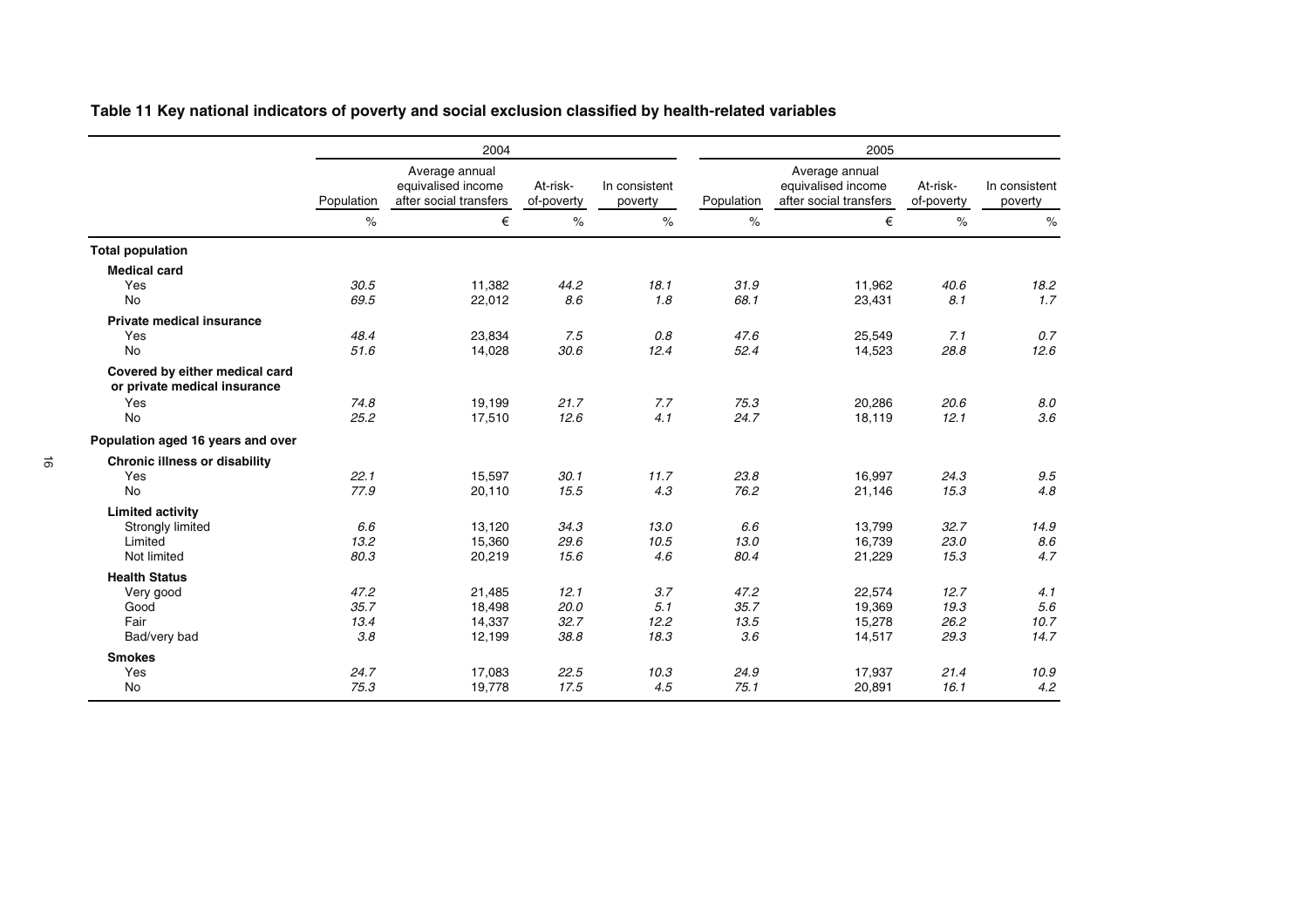## **Table 12 Health-related variables classified by various socio-demographic categories**

|                                                      |                          | 2004                                | 2005             |                                              |                          |                                     |              |                                              |
|------------------------------------------------------|--------------------------|-------------------------------------|------------------|----------------------------------------------|--------------------------|-------------------------------------|--------------|----------------------------------------------|
|                                                      |                          | Total<br>Total population           |                  | Population aged<br>16 years and over         |                          | Total<br>Total population           |              | Population aged<br>16 years and over         |
|                                                      | Has a<br>medical<br>card | Has private<br>medical<br>insurance | Smokes           | Has a<br>chronic<br>illness or<br>disability | Has a<br>medical<br>card | Has private<br>medical<br>insurance | Smokes       | Has a<br>chronic<br>illness or<br>disability |
| <b>Total</b>                                         | 30.5                     | 48.4                                | 24.7             | 22.1                                         | 31.9                     | 47.6                                | 24.9         | 23.8                                         |
| Sex                                                  |                          |                                     |                  |                                              |                          |                                     |              |                                              |
| Male                                                 | 27.3                     | 48.7                                | 25.9             | 20.6                                         | 28.6                     | 47.9                                | 25.4         | 22.2                                         |
| Female                                               | 33.6                     | 48.1                                | 23.6             | 23.5                                         | 35.2                     | 47.3                                | 24.4         | 25.5                                         |
| Age group                                            |                          |                                     |                  |                                              |                          |                                     |              |                                              |
| $0 - 15$                                             | 29.0                     | 47.4                                | n/a <sup>1</sup> | n/a                                          | 32.3                     | 44.6                                | n/a          | n/a                                          |
| 16-24                                                | 19.1                     | 44.1                                | 24.3             | 7.4                                          | 21.7                     | 45.0                                | 23.1         | 9.4                                          |
| 25-49<br>50-64                                       | 20.0<br>28.4             | 52.8<br>54.7                        | 29.9<br>22.6     | 15.2                                         | 20.7                     | 52.4<br>53.9                        | 30.6         | 17.4                                         |
| $65+$                                                | 83.2                     | 33.5                                | 14.0             | 29.6<br>50.7                                 | 28.5<br>84.6             | 33.9                                | 22.5<br>14.8 | 32.2<br>51.6                                 |
|                                                      |                          |                                     |                  |                                              |                          |                                     |              |                                              |
| <b>Household composition</b><br>1 adult, no children | 67.8                     | 32.2                                | 23.0             | 46.4                                         | 65.0                     | 35.3                                | 24.3         | 45.7                                         |
| 2 adults, no children                                | 41.5                     | 48.0                                | 24.4             | 31.2                                         | 42.4                     | 46.2                                | 22.2         | 32.8                                         |
| 3 or more adults, no children                        | 20.0                     | 52.3                                | 23.3             | 17.1                                         | 20.0                     | 51.4                                | 23.5         | 18.8                                         |
| 1 adult with children                                | 74.4                     | 14.4                                | 57.1             | 24.0                                         | 79.8                     | 12.2                                | 53.9         | 25.0                                         |
| 2 adults with 1-3 children                           | 16.7                     | 59.8                                | 24.8             | 13.0                                         | 18.0                     | 57.0                                | 28.0         | 14.5                                         |
| Other households with children                       | 29.0                     | 42.5                                | 25.1             | 14.6                                         | 33.2                     | 43.8                                | 25.2         | 17.5                                         |
| <b>Tenure status</b>                                 |                          |                                     |                  |                                              |                          |                                     |              |                                              |
| Owner                                                | 24.8                     | 55.4                                | 21.3             | 21.3                                         | 24.9                     | 56.3                                | 21.3         | 23.7                                         |
| Rented or rent free                                  | 55.9                     | 16.8                                | 41.3             | 26.1                                         | 57.2                     | 16.2                                | 39.4         | 24.3                                         |
| Region                                               |                          |                                     |                  |                                              |                          |                                     |              |                                              |
| Border, Midland and Western                          | 42.9                     | 35.3                                | 24.4             | 25.3                                         | 42.6                     | 36.5                                | 24.0         | 24.4                                         |
| Southern and Eastern                                 | 26.3                     | 52.8                                | 24.8             | 21.0                                         | 28.0                     | 51.7                                | 25.2         | 23.6                                         |
| <b>Urban/rural location</b>                          |                          |                                     |                  |                                              |                          |                                     |              |                                              |
| Urban areas                                          | 27.6                     | 50.8                                | 27.8             | 21.7                                         | 29.4                     | 49.5                                | 26.2         | 23.7                                         |
| Rural areas                                          | 35.2                     | 44.4                                | 19.8             | 22.8                                         | 36.1                     | 44.4                                | 22.6         | 24.0                                         |
| Principal Economic Status (aged 16 and over)         |                          |                                     |                  |                                              |                          |                                     |              |                                              |
| At work                                              | 9.6                      | 59.2                                | 25.6             | 11.2                                         | 10.7                     | 58.6                                | 24.5         | 13.5                                         |
| Unemployed<br>Student                                | 55.4<br>23.2             | 20.3<br>48.6                        | 46.4<br>12.0     | 23.5<br>7.8                                  | 55.5<br>27.3             | 14.3<br>52.6                        | 48.6<br>15.4 | 17.6<br>9.7                                  |
| Home duties                                          | 57.2                     | 35.9                                | 25.3             | 33.6                                         | 59.0                     | 35.9                                | 26.8         | 36.4                                         |
| Retired                                              | 70.8                     | 44.6                                | 17.0             | 46.6                                         | 71.3                     | 43.5                                | 17.1         | 47.6                                         |
| Ill/disabled                                         | 83.6                     | 15.9                                | 36.6             | 84.8                                         | 84.5                     | 15.0                                | 37.6         | 90.6                                         |
| Other                                                | 49.4                     | 39.7                                | 20.8             | 25.0                                         | 53.6                     | 28.0                                | 21.0         | 27.5                                         |
| Children under 16 years of age                       | 29.0                     | 47.4                                | n/a              | n/a                                          | 32.3                     | 44.6                                | n/a          | n/a                                          |
| Highest education level attained (aged 16 and over)  |                          |                                     |                  |                                              |                          |                                     |              |                                              |
| Primary or below                                     | 65.8                     | 35.7                                | 28.5             | 42.5                                         | 67.2                     | 20.2                                | 29.3         | 44.2                                         |
| Lower secondary                                      | 32.6                     | 41.0                                | 29.1             | 19.0                                         | 34.1                     | 41.0                                | 29.8         | 23.8                                         |
| Higher secondary                                     | 17.3                     | 55.9                                | 24.8             | 13.5                                         | 18.3                     | 56.4                                | 23.4         | 14.3                                         |
| Post leaving cert                                    | 18.2                     | 61.7                                | 24.1             | 20.3                                         | 21.4                     | 55.8                                | 24.9         | 20.7                                         |
| Third level non degree                               | 12.2                     | 66.5                                | 20.9             | 14.7                                         | 16.3                     | 66.1                                | 22.3         | 15.6                                         |
| Third level degree or above                          | 7.0                      | 79.5                                | 13.7             | 11.3                                         | 8.2                      | 79.5                                | 14.5         | 13.8                                         |
| Other                                                | $\star$                  | $\star$                             | $\star$          | $\star$                                      | $\star$                  | $\star$                             | $\star$      |                                              |
|                                                      |                          |                                     |                  |                                              |                          |                                     |              |                                              |
| Children under 16 years of age                       | 29.0                     | 47.4                                | n/a              | n/a                                          | 32.3                     | 44.6                                | n/a          | n/a                                          |
| Nationality <sup>2</sup>                             |                          |                                     |                  |                                              |                          |                                     |              |                                              |
| Irish nationals                                      | 30.5                     | 49.2                                | 24.7             | 22.5                                         | 32.1                     | 48.4                                | 25.0         | 24.4                                         |
| Non-Irish nationals                                  | 30.7                     | 32.5                                | 25.8             | 14.5                                         | 29.9                     | 32.7                                | 22.8         | 14.7                                         |

\* Sample occurrence too small for estimation.

 $1$  n/a refers to 'not applicable'.

<sup>2</sup> See background notes.

 $\frac{9}{6}$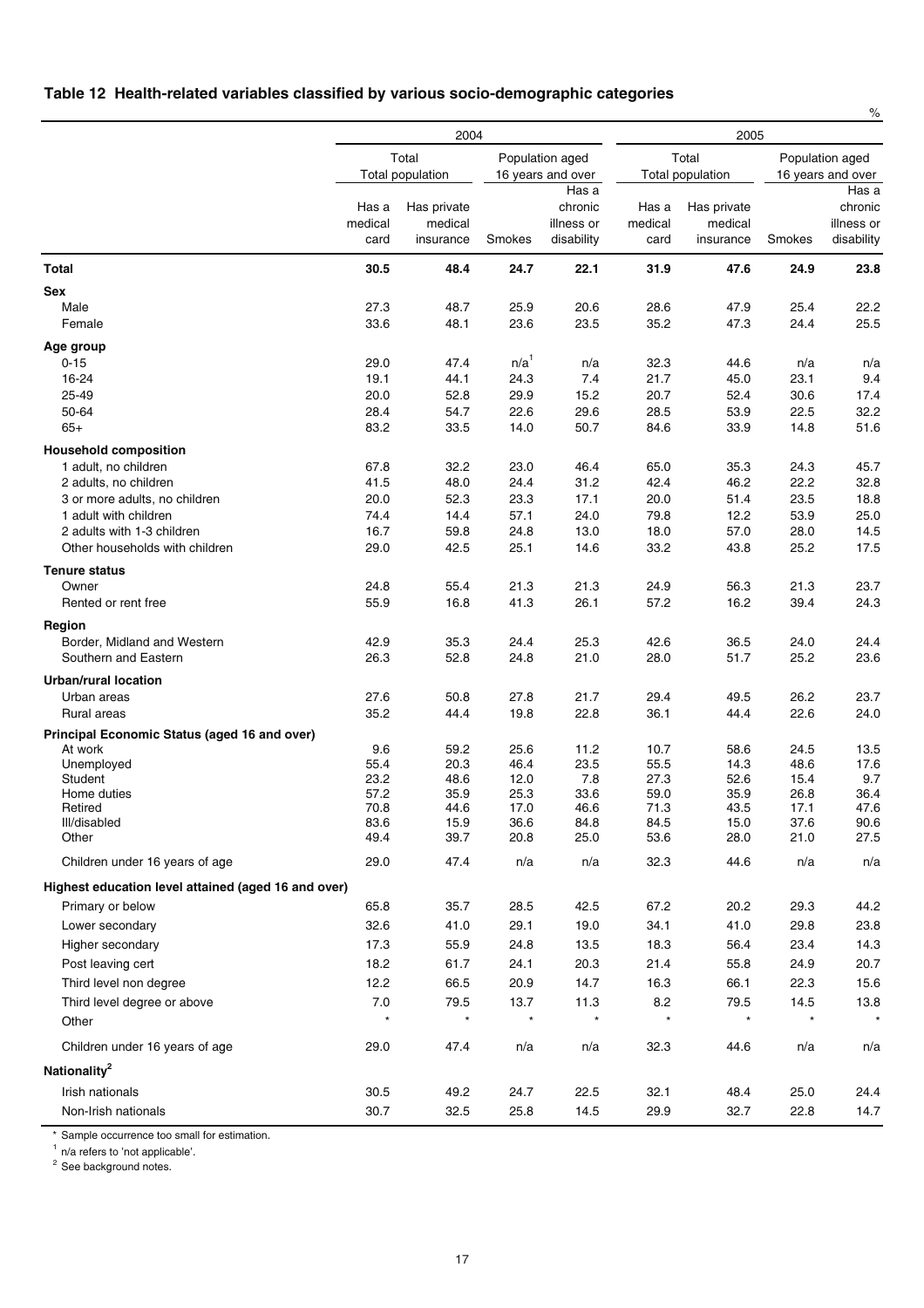#### **Table 13 Average size, activity composition and household income classified by gross household income deciles, 2005**

| <b>Decile</b><br>Weekly threshold $(\epsilon)$ | 1<br>< 204.97 | $\mathbf 2$<br>-312.24 | 3<br>-404.45 | 4<br>$-550.81$ | 5<br>-724.73 |
|------------------------------------------------|---------------|------------------------|--------------|----------------|--------------|
| Number of households in sample                 | 879           | 767                    | 680          | 574            | 567          |
| Adjusted number of households in sample        | 609           | 609                    | 609          | 609            | 609          |
| Household size (persons per household)         | 1.28          | 1.82                   | 2.32         | 2.89           | 3.04         |
| Activity composition (persons per household):  |               |                        |              |                |              |
| Not yet at school                              | 0.02          | 0.09                   | 0.13         | 0.28           | 0.18         |
| At school                                      | 0.05          | 0.21                   | 0.32         | 0.55           | 0.51         |
| At work                                        | 0.11          | 0.24                   | 0.36         | 0.64           | 1.03         |
| Unemployed                                     | 0.10          | 0.08                   | 0.14         | 0.14           | 0.12         |
| Not economically active                        | 0.92          | 1.12                   | 1.32         | 1.18           | 1.08         |
| Average Weekly Household Income (€)            |               |                        |              |                |              |
| <b>Direct Income</b>                           |               |                        |              |                |              |
| Employee income                                | 4.67          | 23.00                  | 47.50        | 132.10         | 291.06       |
| Employer's social insurance contributions      | 0.31          | 1.31                   | 3.31         | 11.33          | 28.99        |
| Cash benefits or losses from self-employment   | 5.78          | 14.58                  | 17.58        | 43.84          | 80.28        |
| Other direct income                            | 4.01          | 9.61                   | 11.37        | 17.18          | 21.15        |
| <b>Total direct income</b>                     | 14.78         | 48.49                  | 79.77        | 204.46         | 421.48       |
| <b>Social Transfers</b>                        |               |                        |              |                |              |
| Unemployment benefits                          | 15.62         | 18.65                  | 20.40        | 29.60          | 25.88        |
| Old-age benefits                               | 93.04         | 100.23                 | 138.95       | 104.77         | 96.15        |
| Family/children related allowances             | 9.86          | 39.89                  | 52.81        | 76.81          | 52.88        |
| Housing allowances                             | 12.31         | 13.97                  | 22.17        | 18.76          | 7.72         |
| Other social transfers                         | 26.67         | 33.71                  | 40.52        | 41.14          | 30.19        |
| <b>Total social transfers</b>                  | 157.50        | 206.46                 | 274.84       | 271.08         | 212.83       |
| <b>Gross Income</b>                            | 172.28        | 254.95                 | 354.61       | 475.54         | 634.31       |
| <b>Tax and Social Contributions</b>            |               |                        |              |                |              |
| Tax on income and social contributions         | 0.47          | 1.15                   | 2.90         | 14.49          | 34.97        |
| Employer's social insurance contributions      | 0.31          | 1.31                   | 3.31         | 11.33          | 28.99        |
| Regular inter-household cash transfers paid    | 0.35          | 1.28                   | 2.34         | 7.44           | 3.09         |
| <b>Total Tax and Social Contributions</b>      | 1.13          | 3.74                   | 8.56         | 33.27          | 67.04        |
| Net Disposable Income                          | 171.15        | 251.21                 | 346.06       | 442.27         | 567.26       |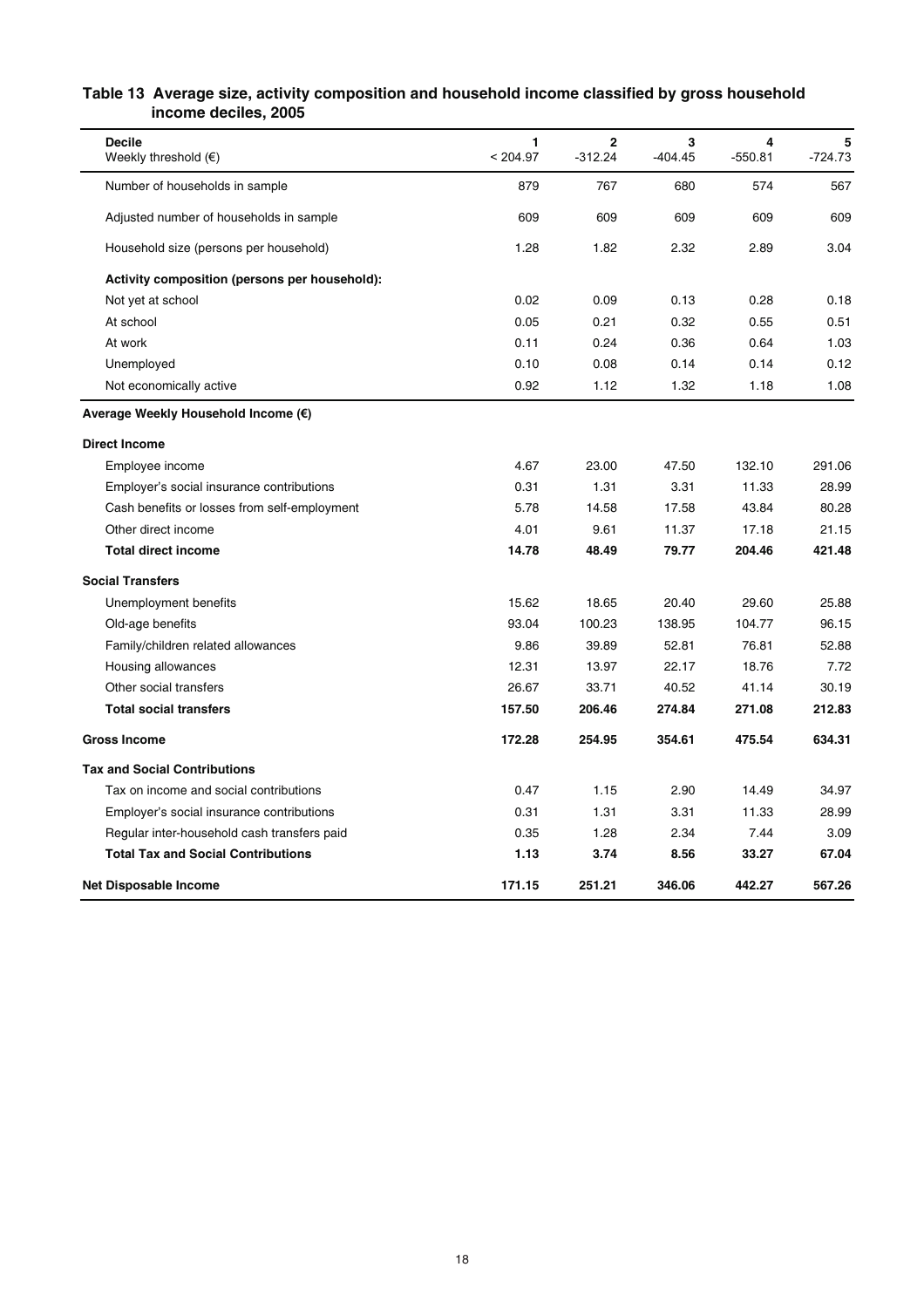| 6<br>$-949.81$<br>566<br>609<br>3.22<br>0.22<br>0.58<br>1.34<br>0.10<br>0.87<br>474.31<br>51.51<br>102.54<br>12.47<br>640.83<br>17.23<br>83.53<br>51.42 | 7<br>$-1,169.12$<br>528<br>609<br>3.52<br>0.30<br>0.57<br>1.63<br>0.07 | 8<br>$-1,477.52$<br>504<br>609<br>3.67<br>0.27<br>0.60 | 9<br>498<br>608<br>3.80<br>0.24<br>0.50 | 10<br>$-1,967.85$ >1,967.85<br>522<br>608<br>3.94 | <b>State</b><br>6,085<br>6,085<br>2.95 | <b>Decile</b><br>Weekly threshold $(\epsilon)$<br>Number of households in sample<br>Adjusted number of households in sample<br>Household size (persons per household) |
|---------------------------------------------------------------------------------------------------------------------------------------------------------|------------------------------------------------------------------------|--------------------------------------------------------|-----------------------------------------|---------------------------------------------------|----------------------------------------|-----------------------------------------------------------------------------------------------------------------------------------------------------------------------|
|                                                                                                                                                         |                                                                        |                                                        |                                         |                                                   |                                        |                                                                                                                                                                       |
|                                                                                                                                                         |                                                                        |                                                        |                                         |                                                   |                                        |                                                                                                                                                                       |
|                                                                                                                                                         |                                                                        |                                                        |                                         |                                                   |                                        |                                                                                                                                                                       |
|                                                                                                                                                         |                                                                        |                                                        |                                         |                                                   |                                        |                                                                                                                                                                       |
|                                                                                                                                                         |                                                                        |                                                        |                                         |                                                   |                                        | Activity composition (persons per household):                                                                                                                         |
|                                                                                                                                                         |                                                                        |                                                        |                                         | 0.25                                              | 0.20                                   | Not yet at school                                                                                                                                                     |
|                                                                                                                                                         |                                                                        |                                                        |                                         | 0.53                                              | 0.44                                   | At school                                                                                                                                                             |
|                                                                                                                                                         |                                                                        | 1.89                                                   | 2.14                                    | 2.37                                              | 1.18                                   | At work                                                                                                                                                               |
|                                                                                                                                                         |                                                                        | 0.09                                                   | 0.07                                    | 0.06                                              | 0.10                                   | Unemployed                                                                                                                                                            |
|                                                                                                                                                         | 0.80                                                                   | 0.70                                                   | 0.72                                    | 0.61                                              | 0.93                                   | Not economically active                                                                                                                                               |
|                                                                                                                                                         |                                                                        |                                                        |                                         |                                                   |                                        | Average Weekly Household Income (€)                                                                                                                                   |
|                                                                                                                                                         |                                                                        |                                                        |                                         |                                                   |                                        | <b>Direct Income</b>                                                                                                                                                  |
|                                                                                                                                                         | 682.92                                                                 | 879.26                                                 | 1,202.01                                | 1,861.07                                          | 559.68                                 | Employee income                                                                                                                                                       |
|                                                                                                                                                         | 80.27                                                                  | 103.11                                                 | 149.62                                  | 242.15                                            | 67.18                                  | Employer's social insurance contributions                                                                                                                             |
|                                                                                                                                                         | 123.17                                                                 | 183.23                                                 | 174.62                                  | 625.69                                            | 137.10                                 | Cash benefits or losses from self-employment                                                                                                                          |
|                                                                                                                                                         | 15.83                                                                  | 22.54                                                  | 24.58                                   | 100.75                                            | 23.94                                  | Other direct income                                                                                                                                                   |
|                                                                                                                                                         | 902.19                                                                 | 1,188.14                                               | 1,550.84                                | 2,829.66                                          | 787.90                                 | <b>Total direct income</b>                                                                                                                                            |
|                                                                                                                                                         |                                                                        |                                                        |                                         |                                                   |                                        | <b>Social Transfers</b>                                                                                                                                               |
|                                                                                                                                                         | 14.19                                                                  | 15.37                                                  | 20.89                                   | 31.24                                             | 20.90                                  | Unemployment benefits                                                                                                                                                 |
|                                                                                                                                                         | 55.84                                                                  | 47.46                                                  | 67.06                                   | 74.19                                             | 86.12                                  | Old-age benefits                                                                                                                                                      |
|                                                                                                                                                         | 44.87                                                                  | 42.77                                                  | 40.13                                   | 37.32                                             | 44.87                                  | Family/children related allowances                                                                                                                                    |
| 3.60                                                                                                                                                    | 1.47                                                                   | 0.57                                                   | 0.96                                    | 0.75                                              | 8.23                                   | Housing allowances                                                                                                                                                    |
| 32.92                                                                                                                                                   | 36.55                                                                  | 24.36                                                  | 22.28                                   | 20.23                                             | 30.86                                  | Other social transfers                                                                                                                                                |
| 188.70                                                                                                                                                  | 152.91                                                                 | 130.52                                                 | 151.32                                  | 163.73                                            | 190.98                                 | <b>Total social transfers</b>                                                                                                                                         |
| 829.53                                                                                                                                                  | 1,055.10                                                               | 1,318.66                                               | 1,702.15                                | 2,993.39                                          | 978.88                                 | <b>Gross Income</b>                                                                                                                                                   |
|                                                                                                                                                         |                                                                        |                                                        |                                         |                                                   |                                        | <b>Tax and Social Contributions</b>                                                                                                                                   |
| 66.47                                                                                                                                                   | 117.23                                                                 | 174.90                                                 | 270.33                                  | 591.59                                            | 127.41                                 | Tax on income and social contributions                                                                                                                                |
| 51.51                                                                                                                                                   | 80.27                                                                  | 103.11                                                 | 149.62                                  | 242.15                                            | 67.18                                  | Employer's social insurance contributions                                                                                                                             |
| 3.33                                                                                                                                                    | 5.94                                                                   | 13.95                                                  | 13.09                                   | 31.02                                             | 8.18                                   | Regular inter-household cash transfers paid                                                                                                                           |
| 121.32                                                                                                                                                  | 203.44                                                                 | 291.96                                                 | 433.04                                  | 864.77                                            | 202.77                                 | <b>Total Tax and Social Contributions</b>                                                                                                                             |
| 708.21                                                                                                                                                  | 851.66                                                                 | 1,026.71                                               | 1,269.11                                | 2,128.62                                          | 776.11                                 | Net Disposable Income                                                                                                                                                 |

#### **Table 13 (cont'd.) Average size, activity composition and household income classified by gross household income deciles, 2005**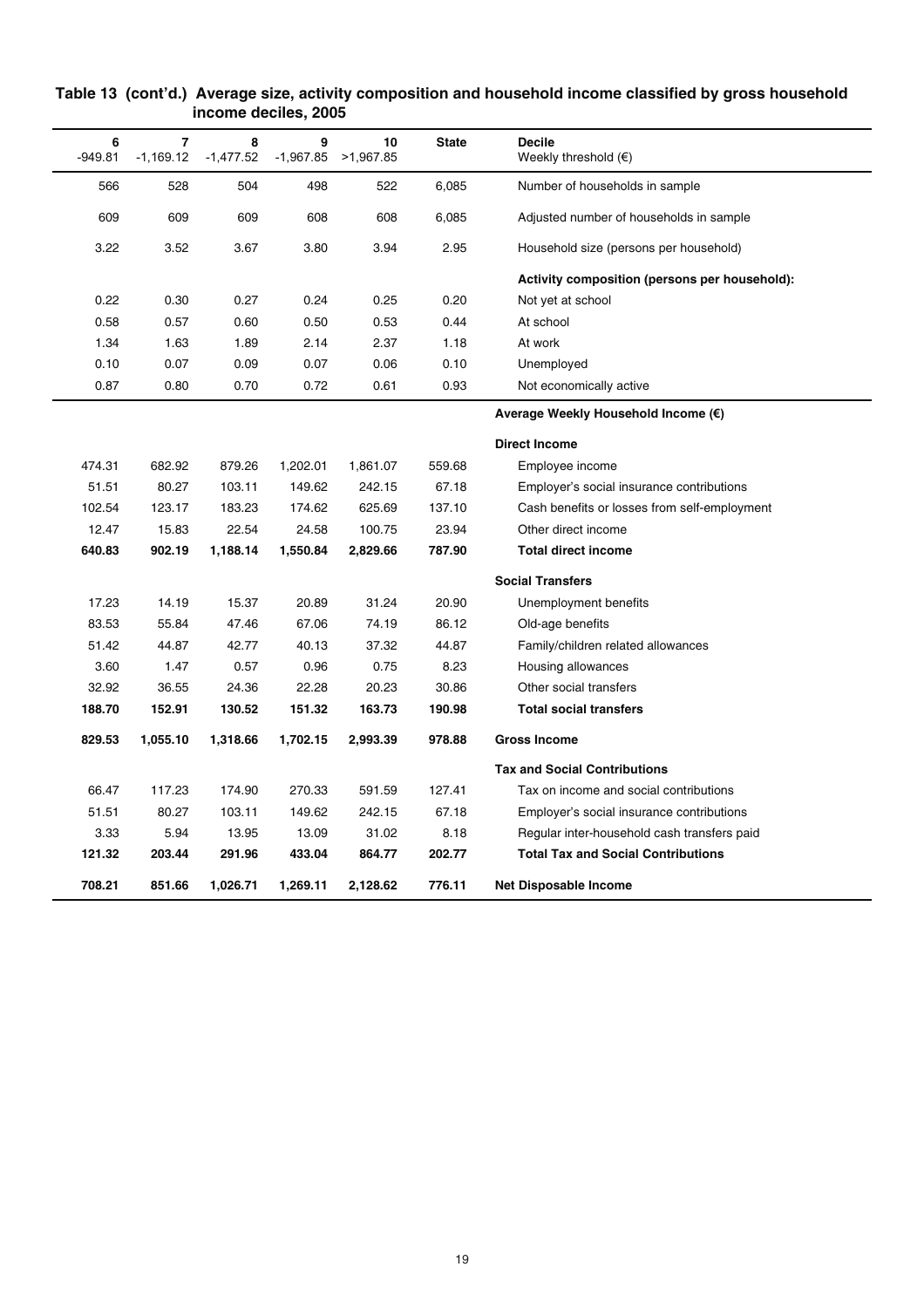| <b>Decile</b><br>Weekly threshold $(\epsilon)$ | 1<br>< 163.29 | $\mathbf{2}$<br>$-204.80$ | 3<br>$-252.51$ | 4<br>$-313.29$ | 5<br>$-375.75$ |
|------------------------------------------------|---------------|---------------------------|----------------|----------------|----------------|
| Number of persons in sample                    | 1,548         | 1,788                     | 1,655          | 1,565          | 1,459          |
| Adjusted number of persons in sample           | 1,557         | 1,559                     | 1,554          | 1,560          | 1,546          |
| Average Weekly Household Income (€)            |               |                           |                |                |                |
| <b>Direct Income</b>                           |               |                           |                |                |                |
| Employee income                                | 16.10         | 33.29                     | 55.66          | 130.62         | 182.29         |
| Employer's social insurance contributions      | 0.97          | 2.18                      | 5.03           | 12.08          | 19.12          |
| Cash benefits or losses from self-employment   | 7.13          | 15.30                     | 25.15          | 31.97          | 49.03          |
| Other direct income                            | 4.00          | 4.67                      | 6.83           | 4.75           | 7.00           |
| <b>Total direct income</b>                     | 28.20         | 55.44                     | 92.66          | 179.43         | 257.44         |
| <b>Social Transfers</b>                        |               |                           |                |                |                |
| Unemployment benefits                          | 22.68         | 13.55                     | 11.88          | 8.77           | 7.72           |
| Old-age benefits                               | 9.88          | 50.46                     | 60.46          | 35.68          | 35.17          |
| Family/children related allowances             | 42.98         | 33.05                     | 35.56          | 33.77          | 25.71          |
| Housing allowances                             | 4.17          | 7.95                      | 9.63           | 7.66           | 5.02           |
| Other social transfers                         | 21.64         | 25.88                     | 15.27          | 17.40          | 14.88          |
| <b>Total social transfers</b>                  | 101.36        | 130.89                    | 132.80         | 103.28         | 88.49          |
| <b>Gross Income</b>                            | 129.56        | 186.33                    | 225.46         | 282.71         | 345.93         |
| <b>Tax and Social Contributions</b>            |               |                           |                |                |                |
| Tax on income and social contributions         | 0.84          | 2.39                      | 4.51           | 12.23          | 25.84          |
| Employer's social insurance contributions      | 0.97          | 2.18                      | 5.03           | 12.08          | 19.12          |
| Regular inter-household cash transfers paid    | 0.75          | 1.98                      | 2.21           | 1.97           | 1.16           |
| <b>Total Tax and Social Contributions</b>      | 2.56          | 6.55                      | 11.74          | 26.29          | 46.12          |
| <b>Net Disposable Income</b>                   | 126.99        | 179.78                    | 213.72         | 256.42         | 299.80         |

# **Table 14a Equivalised income classified by equivalised income deciles, 2005**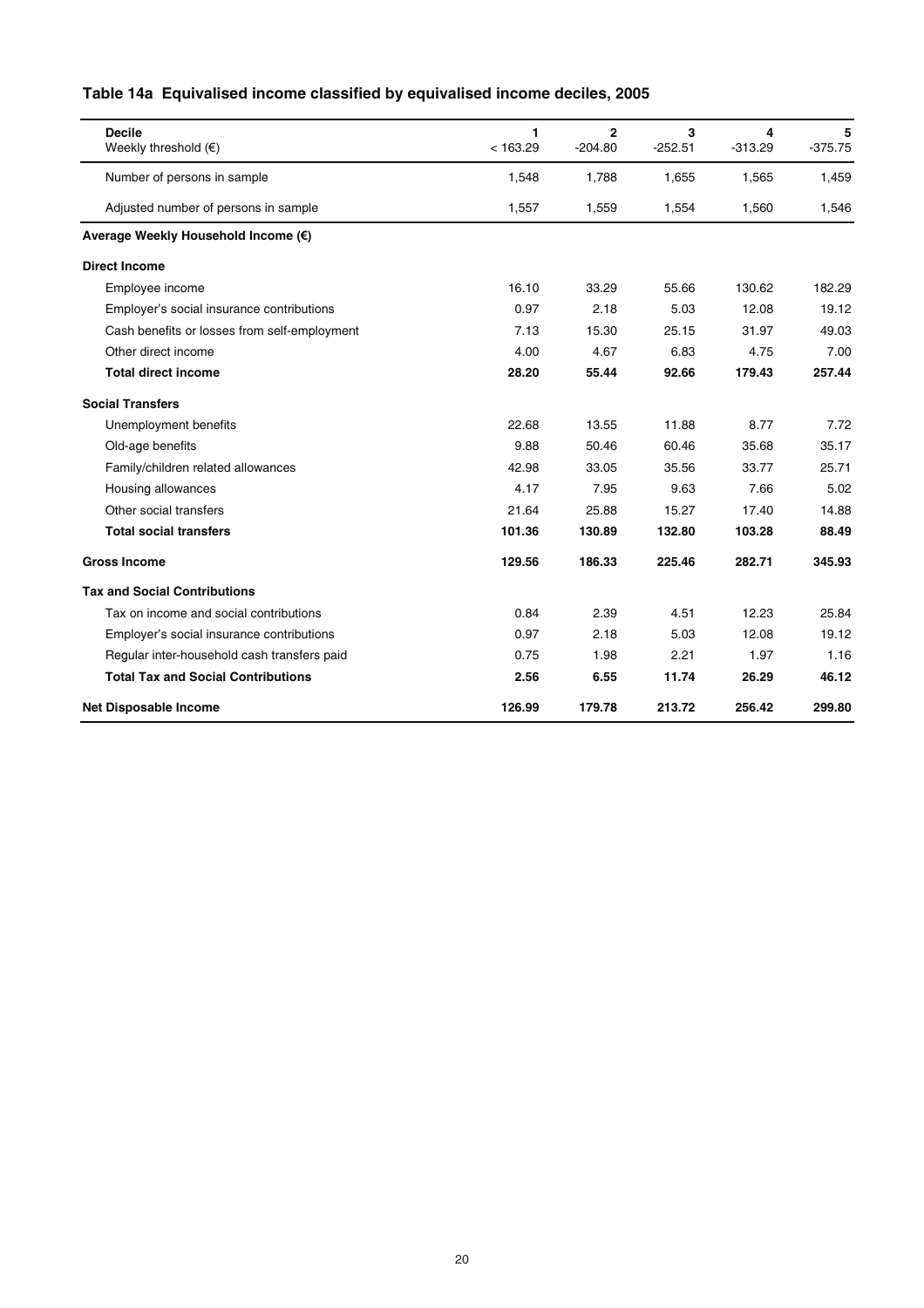| 6<br>$-458.27$ | $\overline{7}$<br>$-540.69$         | 8<br>$-652.23$ | 9<br>$-870.19$ | 10<br>>870.19 | <b>State</b> | <b>Decile</b><br>Weekly threshold $(€)$      |  |  |  |
|----------------|-------------------------------------|----------------|----------------|---------------|--------------|----------------------------------------------|--|--|--|
| 1,556          | 1,384                               | 1,431          | 1,578          | 1,575         | 15,539       | Number of persons in sample                  |  |  |  |
| 1,554          | 1,555                               | 1,548          | 1,555          | 1,551         | 15,539       | Adjusted number of persons in sample         |  |  |  |
|                | Average Weekly Household Income (€) |                |                |               |              |                                              |  |  |  |
|                |                                     |                |                |               |              | <b>Direct Income</b>                         |  |  |  |
| 260.24         | 323.69                              | 405.52         | 518.98         | 832.30        | 275.63       | Employee income                              |  |  |  |
| 28.81          | 37.79                               | 48.47          | 65.19          | 111.97        | 33.13        | Employer's social insurance contributions    |  |  |  |
| 46.59          | 66.63                               | 66.14          | 83.17          | 300.43        | 69.08        | Cash benefits or losses from self-employment |  |  |  |
| 6.62           | 5.05                                | 9.55           | 17.43          | 47.25         | 11.30        | Other direct income                          |  |  |  |
| 342.25         | 433.16                              | 529.67         | 684.76         | 1,291.95      | 389.14       | <b>Total direct income</b>                   |  |  |  |
|                |                                     |                |                |               |              | <b>Social Transfers</b>                      |  |  |  |
| 7.12           | 6.85                                | 3.95           | 5.54           | 14.44         | 10.25        | Unemployment benefits                        |  |  |  |
| 31.24          | 29.85                               | 32.17          | 28.54          | 42.33         | 35.58        | Old-age benefits                             |  |  |  |
| 19.64          | 18.79                               | 16.58          | 13.97          | 11.33         | 25.15        | Family/children related allowances           |  |  |  |
| 1.59           | 0.85                                | 0.37           | 0.63           | 0.37          | 3.83         | Housing allowances                           |  |  |  |
| 15.38          | 8.41                                | 10.72          | 8.37           | 4.96          | 14.30        | Other social transfers                       |  |  |  |
| 74.97          | 64.75                               | 63.80          | 57.05          | 73.44         | 89.11        | <b>Total social transfers</b>                |  |  |  |
| 417.22         | 497.92                              | 593.47         | 741.81         | 1,365.38      | 478.25       | <b>Gross Income</b>                          |  |  |  |
|                |                                     |                |                |               |              | <b>Tax and Social Contributions</b>          |  |  |  |
| 36.60          | 55.86                               | 80.72          | 126.84         | 279.89        | 62.50        | Tax on income and social contributions       |  |  |  |
| 28.81          | 37.79                               | 48.47          | 65.19          | 111.97        | 33.13        | Employer's social insurance contributions    |  |  |  |
| 2.01           | 5.58                                | 3.42           | 5.50           | 13.12         | 3.77         | Regular inter-household cash transfers paid  |  |  |  |
| 67.41          | 99.23                               | 132.61         | 197.53         | 404.98        | 99.40        | <b>Total Tax and Social Contributions</b>    |  |  |  |
| 349.81         | 398.69                              | 460.87         | 544.28         | 960.40        | 378.85       | <b>Net Disposable Income</b>                 |  |  |  |

| Table 14a (contd.) Equivalised income classified by equivalised income deciles, 2005 |
|--------------------------------------------------------------------------------------|
|--------------------------------------------------------------------------------------|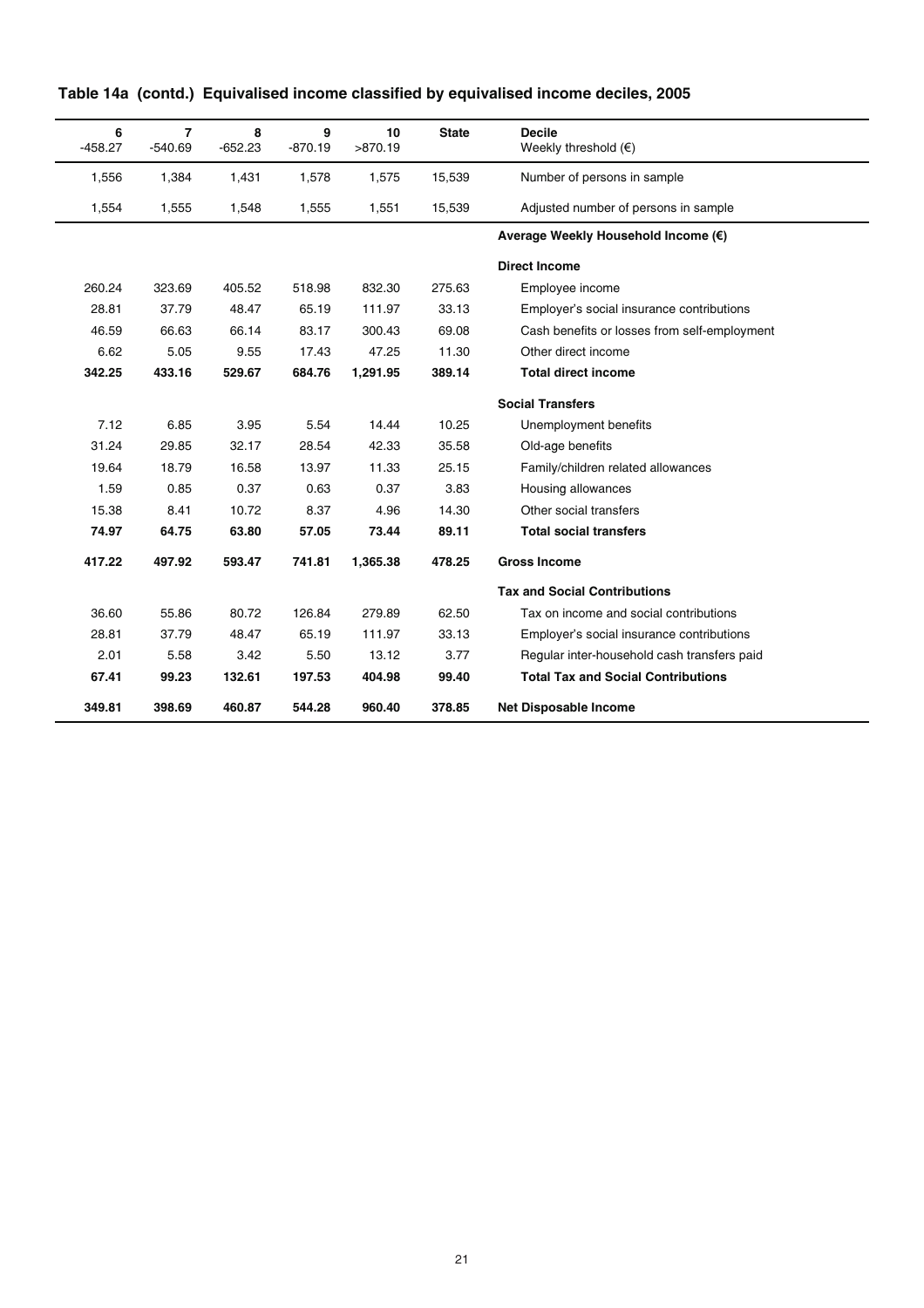| Table 14b Composition of equivalised income deciles, 2005 |  |
|-----------------------------------------------------------|--|
|-----------------------------------------------------------|--|

| <b>Decile</b><br>Weekly threshold $(\epsilon)$      | 1<br>< 163.29 | $\mathbf 2$<br>$-204.80$ | 3<br>$-252.51$ | 4<br>$-313.29$ | 5<br>$-375.75$ |
|-----------------------------------------------------|---------------|--------------------------|----------------|----------------|----------------|
| Number of persons in sample                         | 1,548         | 1,788                    | 1,655          | 1,565          | 1,459          |
| Adjusted number of persons in sample                | 1,557         | 1,559                    | 1,554          | 1,560          | 1,546          |
| Compostion of deciles (%)                           |               |                          |                |                |                |
| <b>Sex</b>                                          |               |                          |                |                |                |
| Male                                                | 48.8          | 46.7                     | 46.0           | 47.9           | 51.3           |
| Female                                              | 51.2          | 53.3                     | 54.0           | 52.1           | 48.7           |
| Age                                                 |               |                          |                |                |                |
| $0 - 14$                                            | 25.5          | 20.9                     | 20.0           | 20.8           | 23.3           |
| 15-64                                               | 66.2          | 51.7                     | 51.3           | 65.8           | 67.4           |
| $65+$                                               | 8.3           | 27.4                     | 28.7           | 13.4           | 9.3            |
| <b>Household composition</b>                        |               |                          |                |                |                |
| 1 adult, no children                                | 9.4           | 20.5                     | 11.8           | 6.8            | 4.5            |
| 2 adults, no children                               | 15.6          | 21.5                     | 25.6           | 13.9           | 14.0           |
| 3 or more adults, no children                       | 18.5<br>12.1  | 11.8                     | 16.8<br>5.4    | 29.4<br>7.3    | 24.3<br>4.0    |
| 1 adult with children<br>2 adults with 1-3 children | 14.7          | 4.4<br>20.2              | 15.7           | 19.4           | 26.9           |
| Other households with children                      | 29.8          | 21.6                     | 24.7           | 23.3           | 26.3           |
|                                                     |               |                          |                |                |                |
| <b>Tenure status</b>                                |               |                          |                |                |                |
| Owner<br>Rented or rent free                        | 51.5<br>48.5  | 61.1<br>38.9             | 64.0<br>36.0   | 75.5<br>24.5   | 82.1<br>17.9   |
|                                                     |               |                          |                |                |                |
| Region                                              |               |                          |                |                |                |
| Border, Midland and Western                         | 37.7          | 40.6                     | 33.1           | 27.0           | 28.5           |
| Southern and Eastern                                | 62.3          | 59.4                     | 66.9           | 73.0           | 71.5           |
| <b>Urban/rural location</b>                         |               |                          |                |                |                |
| Urban areas                                         | 55.7          | 49.7                     | 55.0           | 52.6           | 58.6           |
| Rural areas                                         | 44.3          | 50.3                     | 45.0           | 47.4           | 41.4           |
| Principal Economic Status (aged 16 and over)        |               |                          |                |                |                |
| At work                                             | 12.3          | 14.0                     | 19.5           | 34.5           | 41.4           |
| Unemployed                                          | 9.5           | 5.6                      | 4.6            | 4.0            | 2.4            |
| Student                                             | 14.6          | 8.5                      | 11.0           | 8.9            | 7.5            |
| On home duties                                      | 19.1<br>5.9   | 25.5<br>13.0             | 21.9<br>14.2   | 15.2           | 13.0<br>7.1    |
| Retired<br>III/disabled                             |               | 10.0                     | 5.4            | 8.3<br>4.4     | 3.0            |
| Other                                               | 7.2<br>1.7    | 1.4                      | 1.3            | 1.2            | $0.6\,$        |
|                                                     |               |                          |                |                |                |
| Children under 16 years of age                      | 29.6          | 22.0                     | 22.2           | 23.5           | 24.8           |
| Highest education level attained (aged 16 and over) |               |                          |                |                |                |
| Primary or below                                    | 28.3          | 38.6                     | 36.2           | 21.1           | 15.5           |
| Lower secondary                                     | 20.0          | 15.7                     | 14.1           | 20.7           | 20.2           |
| Higher secondary                                    | 14.3          | 15.0                     | 14.4           | 19.4           | 21.6           |
| Post leaving cert<br>Third level non degree         | 3.2<br>2.2    | 3.5<br>2.4               | 5.5<br>3.5     | 5.3<br>$5.0\,$ | 6.6<br>$5.8\,$ |
| Third level degree or above                         | 1.8           | 1.9                      | 3.8            | $3.9\,$        | $5.0\,$        |
| Other                                               | 0.6           | 1.2                      | 0.5            | 1.1            | $0.5\,$        |
|                                                     |               |                          |                |                |                |
| Children under 16 years of age                      | 29.6          | 22.0                     | 22.2           | 23.5           | 24.8           |
| Nationality <sup>1</sup>                            |               |                          |                |                |                |
| Irish nationals                                     | 92.2          | 94.0                     | 96.1           | 94.9           | 95.0           |
| Non-Irish nationals                                 | 7.8           | 6.0                      | 3.9            | 5.2            | 5.0            |
| Total                                               | 100.0         | 100.0                    | 100.0          | 100.0          | 100.0          |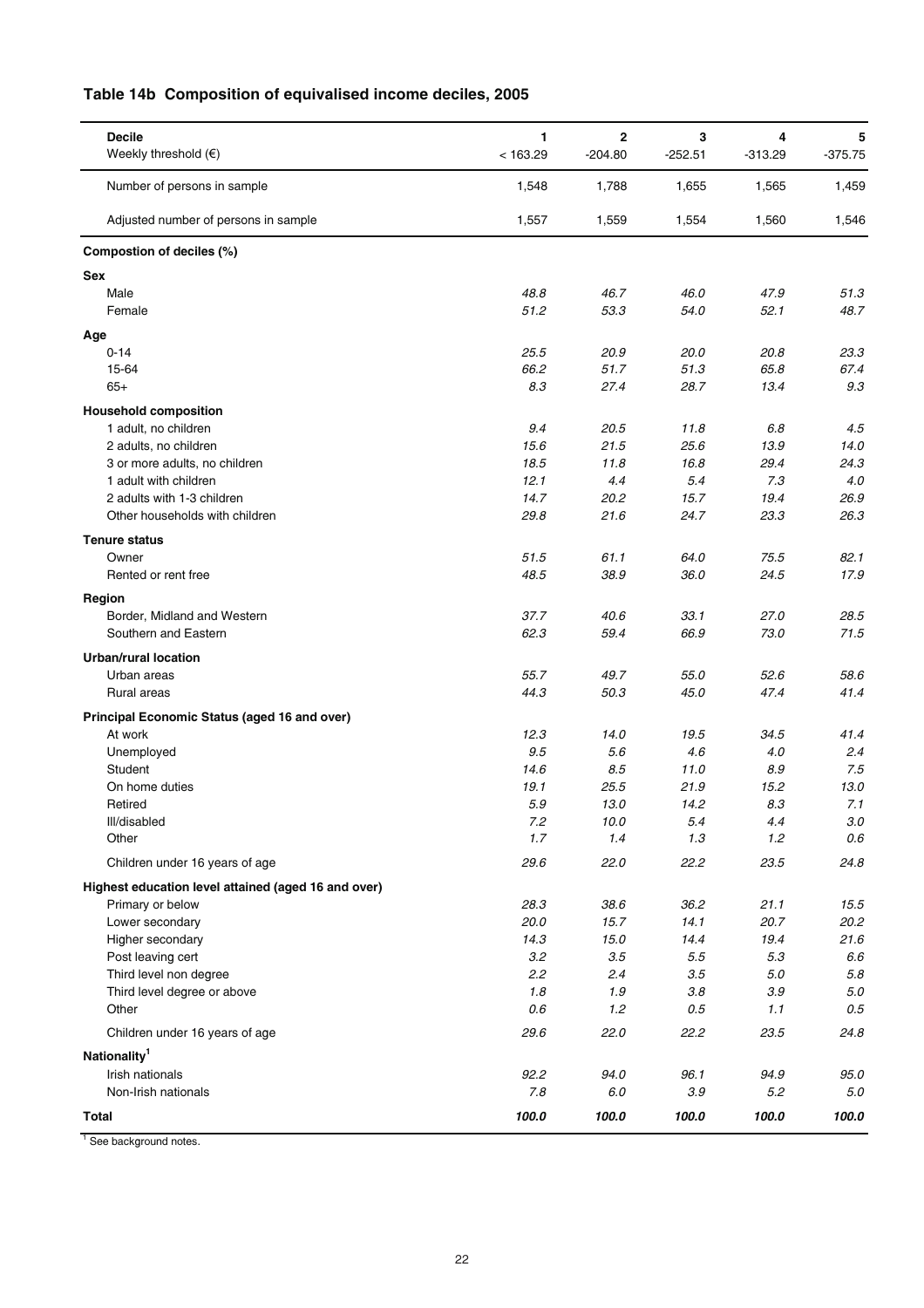| 6<br>$-458.27$ | $\overline{\mathbf{r}}$<br>$-540.69$ | 8<br>$-652.23$ | 9<br>$-870.19$ | 10<br>>870.19 | <b>State</b> | <b>Decile</b><br>Weekly threshold $(\epsilon)$      |
|----------------|--------------------------------------|----------------|----------------|---------------|--------------|-----------------------------------------------------|
| 1,556          | 1,384                                | 1,431          | 1,578          | 1,575         | 15,539       | Number of persons in sample                         |
| 1,554          | 1,555                                | 1,548          | 1,555          | 1,551         | 15,539       | Adjusted number of persons in sample                |
|                |                                      |                |                |               |              | Compostion of deciles (%)                           |
|                |                                      |                |                |               |              | <b>Sex</b>                                          |
| 50.5           | 51.2                                 | 54.1           | 49.8           | 52.3          | 49.8         | Male                                                |
| 49.5           | 48.8                                 | 45.9           | 50.2           | 47.7          | 50.2         | Female                                              |
|                |                                      |                |                |               |              | Age                                                 |
| 20.2           | 21.6                                 | 20.1           | 18.0           | 15.9          | 20.6         | $0 - 14$                                            |
| 71.6           | 72.6                                 | 75.8           | 78.4           | 81.7          | 68.2         | 15-64                                               |
| 8.3            | 5.8                                  | 4.2            | 3.6            | 2.4           | 11.2         | $65+$                                               |
|                |                                      |                |                |               |              | <b>Household composition</b>                        |
| 4.2            | 3.5                                  | 4.2            | 4.7            | 6.8           | 7.6          | 1 adult, no children                                |
| 14.9           | 15.2                                 | 12.2           | 19.7           | 26.9          | 17.9         | 2 adults, no children                               |
| 31.4           | 29.8                                 | 33.0           | 30.2           | 28.1          | 25.3         | 3 or more adults, no children                       |
| 1.2            | 1.2                                  | $0.8\,$        | $0.9\,$        | 0.3           | 3.8          | 1 adult with children                               |
| 27.3           | 32.9                                 | 31.3           | 30.1           | 28.5          | 24.7         | 2 adults with 1-3 children                          |
| 20.9           | 17.5                                 | 18.5           | 14.4           | 9.5           | 20.7         | Other households with children                      |
|                |                                      |                |                |               |              |                                                     |
|                |                                      |                |                |               |              | <b>Tenure status</b>                                |
| 85.8           | 92.9                                 | 87.6           | 89.3           | 92.2          | 78.2         | Owner                                               |
| 14.3           | 7.1                                  | 12.5           | 10.8           | 7.8           | 21.8         | Rented or rent free                                 |
|                |                                      |                |                |               |              | Region                                              |
| 24.5           | 24.6                                 | 18.7           | 21.6           | 12.7          | 26.9         | Border, Midland and Western                         |
| 75.5           | 75.4                                 | 81.4           | 78.4           | 87.3          | 73.1         | Southern and Eastern                                |
|                |                                      |                |                |               |              | <b>Urban/rural location</b>                         |
| 68.5           | 59.2                                 | 65.9           | 71.0           | 83.3          | 62.0         | Urban areas                                         |
| 31.5           | 40.8                                 | 34.1           | 29.0           | 16.7          | 38.1         | <b>Rural areas</b>                                  |
|                |                                      |                |                |               |              | Principal Economic Status (aged 16 and over)        |
| 47.9           | 53.3                                 | 57.0           | 64.3           | 69.6          | 41.4         | At work                                             |
| 2.7            | 1.5                                  | 1.5            | 1.1            | 1.1           | 3.4          | Unemployed                                          |
| 7.7            | 6.9                                  | 8.1            | 4.8            | $5.9\,$       | 8.4          | Student                                             |
| 11.5           | 10.0                                 | $6.9\,$        | 5.2            | 3.7           | 13.2         | On home duties                                      |
| 5.6            | 3.9                                  | 3.6            | 3.6            | 2.3           | 6.8          | Retired                                             |
| 2.2            | 0.9                                  | 1.0            | 1.2            | 0.4           | 3.6          | III/disabled                                        |
| 0.6            | 0.3                                  | $0.5\,$        | 0.2            | $0.5\,$       | $0.8\,$      | Other                                               |
| 21.9           | 23.1                                 | 21.4           | 19.7           | 16.6          | 22.5         | Children under 16 years of age                      |
|                |                                      |                |                |               |              | Highest education level attained (aged 16 and over) |
| 13.9           | 12.7                                 | 7.9            | 5.3            | 2.8           | 18.2         | Primary or below                                    |
| 18.1           | 17.0                                 | 14.2           | 12.8           | 7.1           | 16.0         | Lower secondary                                     |
| 25.2           | 22.9                                 | 25.3           | 22.6           | 18.1          | 19.9         | Higher secondary                                    |
| $6.8\,$        | 8.6                                  | $6.6\,$        | $6.9\,$        | 5.7           | $5.9\,$      | Post leaving cert                                   |
| 6.7            | 6.8                                  | $9.2\,$        | 9.9            | 10.2          | $6.2\,$      | Third level non degree                              |
| 6.9            | $8.5\,$                              | 15.4           | 22.4           | 39.4          | 10.9         | Third level degree or above                         |
| 0.5            | 0.3                                  | 0.1            | 0.4            | 0.2           | $0.5\,$      | Other                                               |
| 21.9           | 23.1                                 | 21.4           | 19.7           | 16.6          | 22.5         | Children under 16 years of age                      |
|                |                                      |                |                |               |              | Nationality <sup>1</sup>                            |
| 95.1           | 95.8                                 | 94.0           | 95.5           | 94.9          | 94.7         | Irish nationals                                     |
| 4.9            | 4.2                                  | 6.0            | 4.5            | 5.2           | 5.3          | Non-Irish nationals                                 |
| 100.0          | 100.0                                | 100.0          | 100.0          | 100.0         | 100.0        | <b>Total</b>                                        |

# **Table 14b (contd.) Composition of equivalised income deciles, 2005**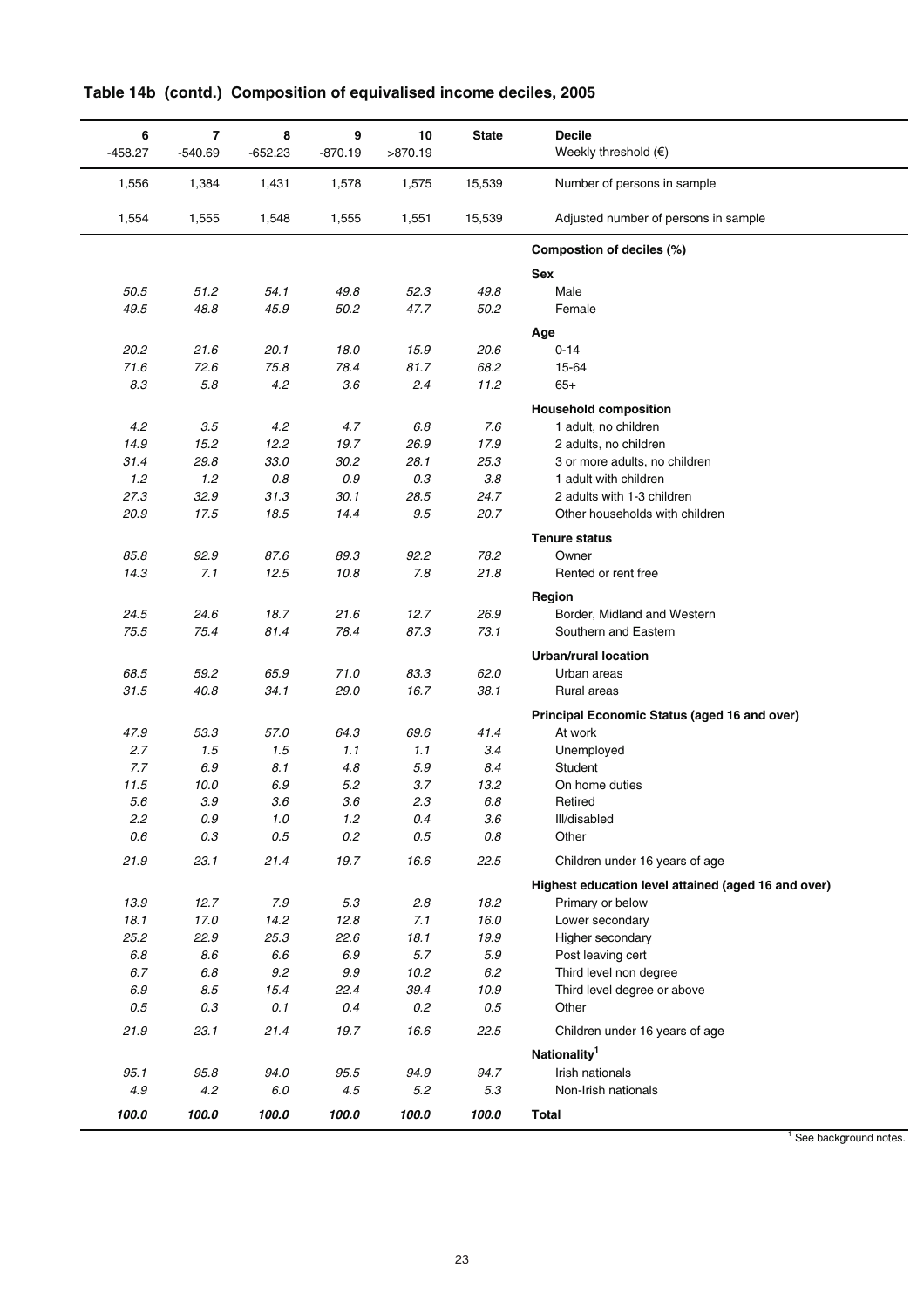|  |  |  | Table 14c Distribution of the population across equivalised income deciles, 2005 |  |  |
|--|--|--|----------------------------------------------------------------------------------|--|--|
|--|--|--|----------------------------------------------------------------------------------|--|--|

| <b>Decile</b><br>Weekly threshold $(€)$                | $\mathbf{1}$<br>< 163.29 | $\mathbf{2}$<br>$-204.80$ | 3<br>$-252.51$ | 4<br>$-313.29$ | 5<br>$-375.75$ |
|--------------------------------------------------------|--------------------------|---------------------------|----------------|----------------|----------------|
| Number of persons in sample                            | 1,548                    | 1,788                     | 1,655          | 1,565          | 1,459          |
|                                                        |                          |                           |                |                |                |
| Adjusted number of persons in sample                   | 1,557                    | 1,559                     | 1,554          | 1,560          | 1,546          |
| Distribution across deciles (%)                        |                          |                           |                |                |                |
| Sex                                                    |                          |                           |                |                |                |
| Male                                                   | 9.8                      | 9.4                       | 9.2            | 9.7            | 10.2           |
| Female                                                 | 10.2                     | 10.7                      | 10.8           | 10.4           | 9.7            |
| Age                                                    |                          |                           |                |                |                |
| $0 - 14$                                               | 12.4                     | 10.1                      | 9.7            | 10.1           | 11.3           |
| 15-64<br>$65+$                                         | 9.7<br>7.5               | 7.6<br>24.7               | 7.5            | 9.7<br>12.1    | 9.8<br>8.3     |
|                                                        |                          |                           | 25.8           |                |                |
| <b>Household composition</b>                           |                          |                           |                |                |                |
| 1 adult, no children                                   | 12.3                     | 26.9                      | 15.5           | 8.9            | 5.9            |
| 2 adults, no children<br>3 or more adults, no children | 8.7<br>7.3               | 12.0<br>4.7               | 14.3<br>6.6    | 7.8<br>11.7    | 7.7<br>9.5     |
| 1 adult with children                                  | 32.2                     | 11.7                      | 14.4           | 19.4           | 10.5           |
| 2 adults with 1-3 children                             | 5.9                      | 8.2                       | 6.4            | 7.9            | 10.9           |
| Other households with children                         | 14.5                     | 10.5                      | 12.0           | 11.3           | 12.7           |
| <b>Tenure status</b>                                   |                          |                           |                |                |                |
| Owner                                                  | 6.6                      | 7.8                       | 8.2            | 9.7            | 10.5           |
| Rented or rent free                                    | 22.3                     | 17.9                      | 16.5           | 11.3           | 8.2            |
|                                                        |                          |                           |                |                |                |
| Region<br>Border, Midland and Western                  | 14.0                     | 15.1                      | 12.3           | 10.1           | 10.5           |
| Southern and Eastern                                   | 8.5                      | 8.2                       | 9.2            | 10.0           | 9.7            |
|                                                        |                          |                           |                |                |                |
| <b>Urban/rural location</b><br>Urban areas             | 9.0                      | 8.1                       |                |                |                |
| Rural areas                                            | 11.7                     | 13.3                      | 8.9<br>11.8    | 8.5<br>12.5    | 9.4<br>10.8    |
|                                                        |                          |                           |                |                |                |
| Principal Economic Status (aged 16 and over)           |                          |                           |                |                |                |
| At work<br>Unemployed                                  | 3.0<br>28.1              | 3.4<br>16.5               | 4.7<br>13.5    | 8.4<br>11.8    | 10.0<br>7.1    |
| Student                                                | 17.4                     | 10.2                      | 13.1           | 10.7           | 9.0            |
| On home duties                                         | 14.5                     | 19.4                      | 16.6           | 11.5           | 9.8            |
| Retired                                                | 8.8                      | 19.3                      | 21.1           | 12.4           | 10.5           |
| III/disabled                                           | 20.2                     | 28.1                      | 15.1           | 12.4           | $8.4\,$        |
| Other                                                  | 20.5                     | 17.0                      | 15.4           | 14.1           | 7.6            |
| Children under 16 years of age                         | 13.2                     | $9.8\,$                   | $9.9\,$        | 10.5           | 11.0           |
| Highest education level attained (aged 16 and over)    |                          |                           |                |                |                |
| Primary or below                                       | 15.6                     | 21.2                      | 19.9           | 11.6           | 8.5            |
| Lower secondary                                        | 12.5                     | $9.9\,$                   | $8.8\,$        | 13.0           | 12.5           |
| Higher secondary                                       | 7.2                      | 7.6                       | 7.2            | 9.8            | 10.8           |
| Post leaving cert                                      | 5.5                      | $5.9\,$                   | 9.3            | 9.1            | 11.1           |
| Third level non degree                                 | 3.6                      | $3.9\,$                   | 5.7            | 8.1            | 9.3            |
| Third level degree or above<br>Other                   | 1.7<br>11.2              | 1.7<br>21.6               | 3.5<br>8.6     | 3.6<br>21.5    | 4.6<br>10.1    |
|                                                        |                          |                           |                |                |                |
| Children under 16 years of age                         | 13.2                     | $9.8\,$                   | 9.9            | 10.5           | 11.0           |
| Nationality <sup>1</sup>                               |                          |                           |                |                |                |
| Irish nationals                                        | $9.8\,$                  | $9.9\,$                   | 10.1           | 10.1           | 10.0           |
| Non-Irish nationals                                    | 14.8                     | 11.5                      | $7.5\,$        | $9.8\,$        | $9.5\,$        |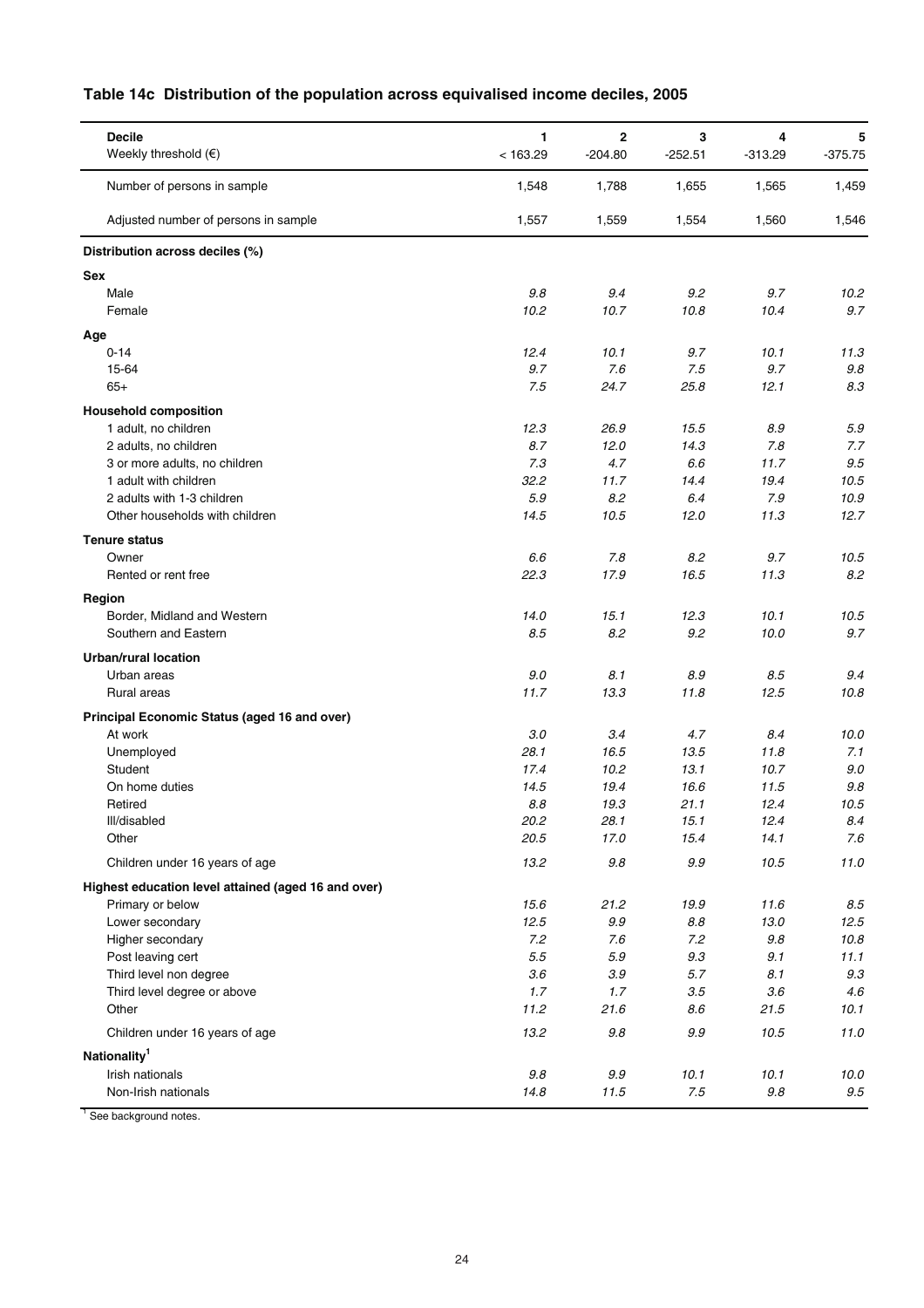| 6<br>$-458.27$ | $\overline{7}$<br>$-540.69$ | 8<br>$-652.23$  | 9<br>$-870.19$ | 10<br>>870.19 | <b>State</b>   | <b>Decile</b><br>Weekly threshold $(€)$             |
|----------------|-----------------------------|-----------------|----------------|---------------|----------------|-----------------------------------------------------|
| 1,556          | 1,384                       | 1,431           | 1,578          | 1,575         | 15,539         | Number of persons in sample                         |
| 1,554          | 1,555                       | 1,548           | 1,555          | 1,551         | 15,539         | Adjusted number of persons in sample                |
|                |                             |                 |                |               |                | Distribution across deciles (%)                     |
|                |                             |                 |                |               |                | <b>Sex</b>                                          |
| 10.1           | 10.3                        | 10.8            | 10.0           | 10.5          | 100.0          | Male                                                |
| $9.9\,$        | 9.8                         | 9.1             | 10.0           | $9.5\,$       | 100.0          | Female                                              |
|                |                             |                 |                |               |                | Age                                                 |
| $9.8\,$        | 10.5                        | 9.7             | 8.8            | 7.7           | 100.0          | $0 - 14$                                            |
| 10.5           | 10.7                        | 11.1            | 11.5           | 12.0          | 100.0          | 15-64                                               |
| 7.4            | 5.2                         | 3.7             | 3.2            | 2.2           | 100.0          | $65+$                                               |
|                |                             |                 |                |               |                | <b>Household composition</b>                        |
| $5.5\,$        | 4.6                         | $5.5\,$         | 6.1            | $8.9\,$       | 100.0          | 1 adult, no children                                |
| 8.3            | 8.5                         | $6.8\,$         | 11.0           | 15.0          | 100.0          | 2 adults, no children                               |
| 12.4           | 11.8                        | 13.0            | 11.9           | 11.1          | 100.0          | 3 or more adults, no children                       |
| 3.3            | 3.2                         | 2.1             | 2.5            | 0.7           | 100.0          | 1 adult with children                               |
| 11.1           | 13.3                        | 12.6            | 12.2           | 11.5          | 100.0          | 2 adults with 1-3 children                          |
| 10.1           | 8.5                         | $8.9\,$         | $7.0$          | 4.6           | 100.0          | Other households with children                      |
|                |                             |                 |                |               |                | <b>Tenure status</b>                                |
| 11.0           | 11.9                        | 11.2            | 11.4           | 11.8          | 100.0          | Owner                                               |
| $6.5\,$        | 3.3                         | 5.7             | 4.9            | 3.6           | 100.0          | Rented or rent free                                 |
|                |                             |                 |                |               |                | Region                                              |
| 9.1            | 9.2                         | $6.9\,$         | $8.0\,$        | 4.7           | 100.0          | Border, Midland and Western                         |
| 10.3           | 10.3                        | 11.1            | 10.7           | 11.9          | 100.0          | Southern and Eastern                                |
|                |                             |                 |                |               |                |                                                     |
|                |                             |                 |                |               |                | <b>Urban/rural location</b>                         |
| 11.1<br>8.3    | 9.6<br>10.7                 | 10.6<br>$8.9\,$ | 11.5<br>7.6    | 13.4<br>4.4   | 100.0<br>100.0 | Urban areas<br>Rural areas                          |
|                |                             |                 |                |               |                |                                                     |
|                |                             |                 |                |               |                | Principal Economic Status (aged 16 and over)        |
| 11.6           | 12.9                        | 13.7            | 15.6           | 16.8          | 100.0          | At work                                             |
| 7.8            | 4.4                         | 4.4             | 3.3            | 3.1           | 100.0          | Unemployed                                          |
| 9.2            | 8.2                         | 9.6             | 5.7            | $7.0$         | 100.0          | Student                                             |
| 8.7<br>8.3     | 7.6<br>5.8                  | 5.2<br>5.3      | 3.9<br>5.3     | 2.8<br>3.3    | 100.0<br>100.0 | On home duties<br>Retired                           |
| 6.1            | 2.6                         | 2.8             | 3.3            | 1.2           | 100.0          | III/disabled                                        |
| 7.3            | 4.1                         | 6.4             | 1.9            | 5.8           | 100.0          | Other                                               |
|                |                             |                 |                |               |                |                                                     |
| $9.8\,$        | 10.3                        | 9.5             | $8.8\,$        | 7.4           | 100.0          | Children under 16 years of age                      |
|                |                             |                 |                |               |                | Highest education level attained (aged 16 and over) |
| 7.6            | 7.0                         | 4.3             | 2.9            | 1.5           | 100.0          | Primary or below                                    |
| 11.3           | 10.7                        | $8.8\,$         | $8.0\,$        | 4.4           | 100.0          | Lower secondary                                     |
| 12.7           | 11.6                        | 12.7            | 11.4           | 9.1           | 100.0          | Higher secondary                                    |
| 11.6           | 14.7                        | 11.2            | 11.8           | 9.7           | 100.0          | Post leaving cert                                   |
| 10.8           | 11.1                        | 14.9            | 16.1           | 16.5          | 100.0          | Third level non degree                              |
| 6.4            | 7.8                         | 14.1            | 20.6           | 36.1          | 100.0          | Third level degree or above                         |
| 9.2            | $6.0\,$                     | 2.0             | 6.9            | $3.0\,$       | 100.0          | Other                                               |
| $9.8\,$        | 10.3                        | $9.5\,$         | $8.8\,$        | 7.4           | 100.0          | Children under 16 years of age                      |
|                |                             |                 |                |               |                | Nationality <sup>1</sup>                            |
| 10.0           | 10.1                        | $9.9\,$         | 10.1           | 10.0          | 100.0          | Irish nationals                                     |
| $9.3\,$        | $7.9\,$                     | 11.3            | $8.6\,$        | $9.8\,$       | 100.0          | Non-Irish nationals                                 |

|  |  |  | Table 14c (contd.) Distribution of the population across equivalised income deciles, 2005 |  |
|--|--|--|-------------------------------------------------------------------------------------------|--|
|--|--|--|-------------------------------------------------------------------------------------------|--|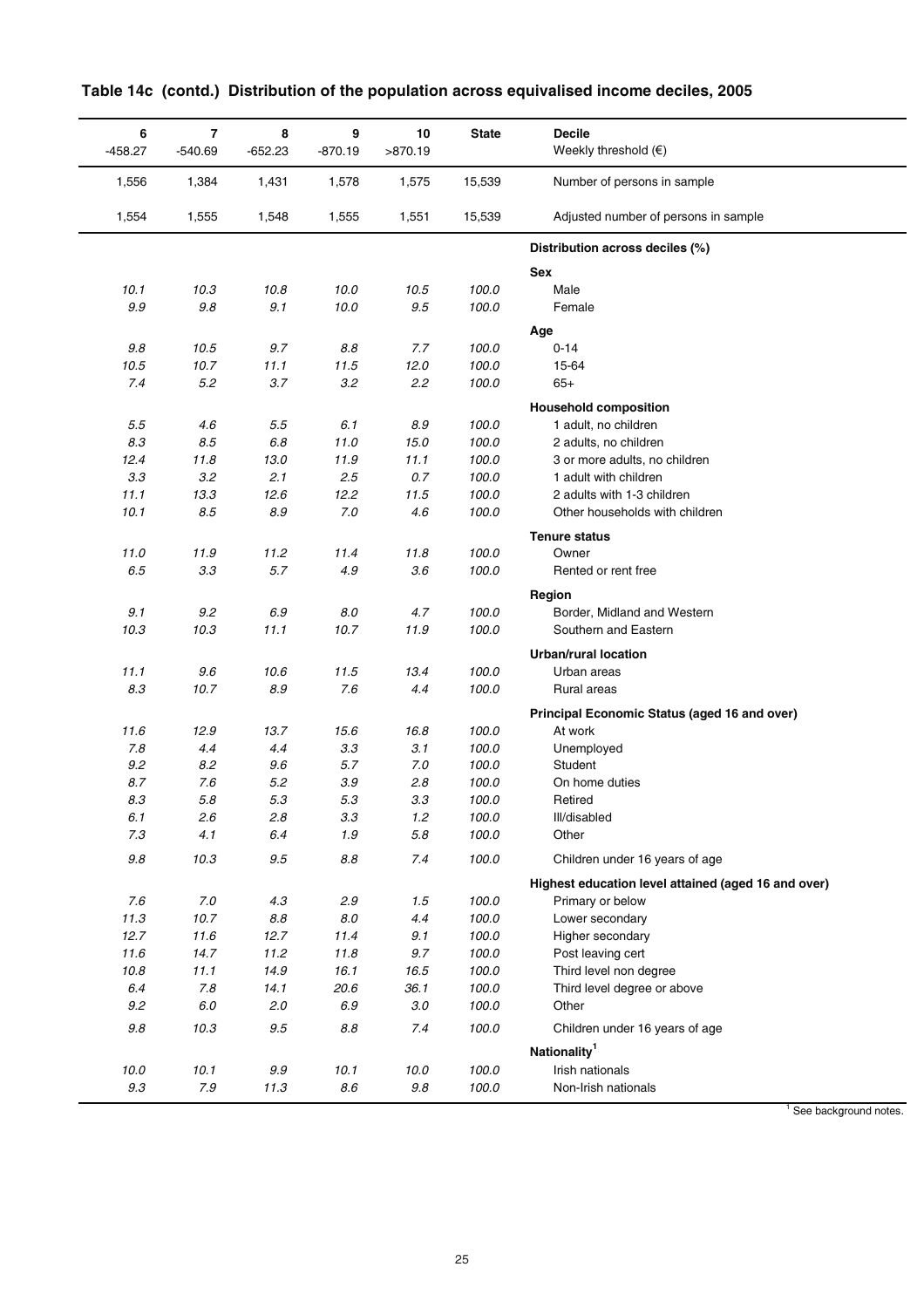# **Annex**

# **Average income measures1**

|                                                                                                                                     |                  |        |                  | €      |
|-------------------------------------------------------------------------------------------------------------------------------------|------------------|--------|------------------|--------|
|                                                                                                                                     | <b>SILC 2004</b> |        | <b>SILC 2005</b> |        |
|                                                                                                                                     | Annual           | Weekly | Annual           | Weekly |
| National income definition, national equivalence scale                                                                              |                  |        |                  |        |
| Total gross household income                                                                                                        | 49,320           | 945.20 | 51,078           | 978.88 |
| Total disposable household income                                                                                                   | 38,631           | 740.35 | 40,497           | 776.11 |
| Equivalised total disposable household income                                                                                       | 18,773           | 359.78 | 19,768           | 378.85 |
| Equivalised total disposable household income including old-age<br>and survivors' benefits but excluding all other social transfers | 16,300           | 312.39 | 17,085           | 327.43 |
| Equivalised total disposable household income excluding<br>all social transfers                                                     | 14,513           | 278.14 | 15,132           | 290.01 |
| Eurostat income definition, modified OECD scale                                                                                     |                  |        |                  |        |
| Total gross household income                                                                                                        | 45,683           | 875.49 | 47,384           | 908.08 |
| Total disposable household income                                                                                                   | 37,504           | 718.75 | 39,392           | 754.93 |
| Equivalised total disposable household income                                                                                       | 20,666           | 396.05 | 21,731           | 416.47 |
| Equivalised total disposable household income including old-age<br>and survivors' benefits but excluding all other social transfers | 17,883           | 342.73 | 18,720           | 358.76 |
| Equivalised total disposable household income excluding<br>all social transfers                                                     | 16,028           | 307.16 | 16,661           | 319.30 |

<sup>1</sup> Gross and disposable household income is averaged over households, while equivalised income is averaged over individuals.

# **At-risk-of-poverty thresholds**

|                                                                                               |                  |        |                  | €      |
|-----------------------------------------------------------------------------------------------|------------------|--------|------------------|--------|
|                                                                                               | <b>SILC 2004</b> |        | <b>SILC 2005</b> |        |
| National income definition, alternative national scale<br>At-risk-of-poverty                  | Annual           | Weekly | Annual           | Weekly |
| 40% of median income                                                                          | 6,453            | 123.67 | 6,705            | 128.49 |
| 50% of median income                                                                          | 8,067            | 154.59 | 8,381            | 160.61 |
| 60% of median income                                                                          | 9,680            | 185.51 | 10,057           | 192.74 |
| 70% of median income                                                                          | 11,293           | 216.43 | 11,733           | 224.86 |
| Illustrative values (60% level)<br>1 adult, no children                                       | 9,680            | 185.51 | 10,057           | 192.74 |
| 2 adults, 2 children                                                                          | 22,457           | 430.38 | 23,332           | 447.15 |
| Eurostat income definition, modified OECD scale<br>At-risk-of-poverty<br>40% of median income | 7,176            | 137.53 | 7,484            | 143.44 |
| 50% of median income                                                                          | 8,971            | 171.92 | 9,356            | 179.29 |
| 60% of median income                                                                          | 10,765           | 206.30 | 11,227           | 215.15 |
| 70% of median income                                                                          | 12,559           | 240.68 | 13,098           | 251.01 |
| Illustrative values (60% level)<br>1 adult, no children                                       | 10,765           | 206.30 | 11,227           | 215.15 |
| 2 adults, 2 children                                                                          | 22,606           | 433.23 | 23,576           | 451.82 |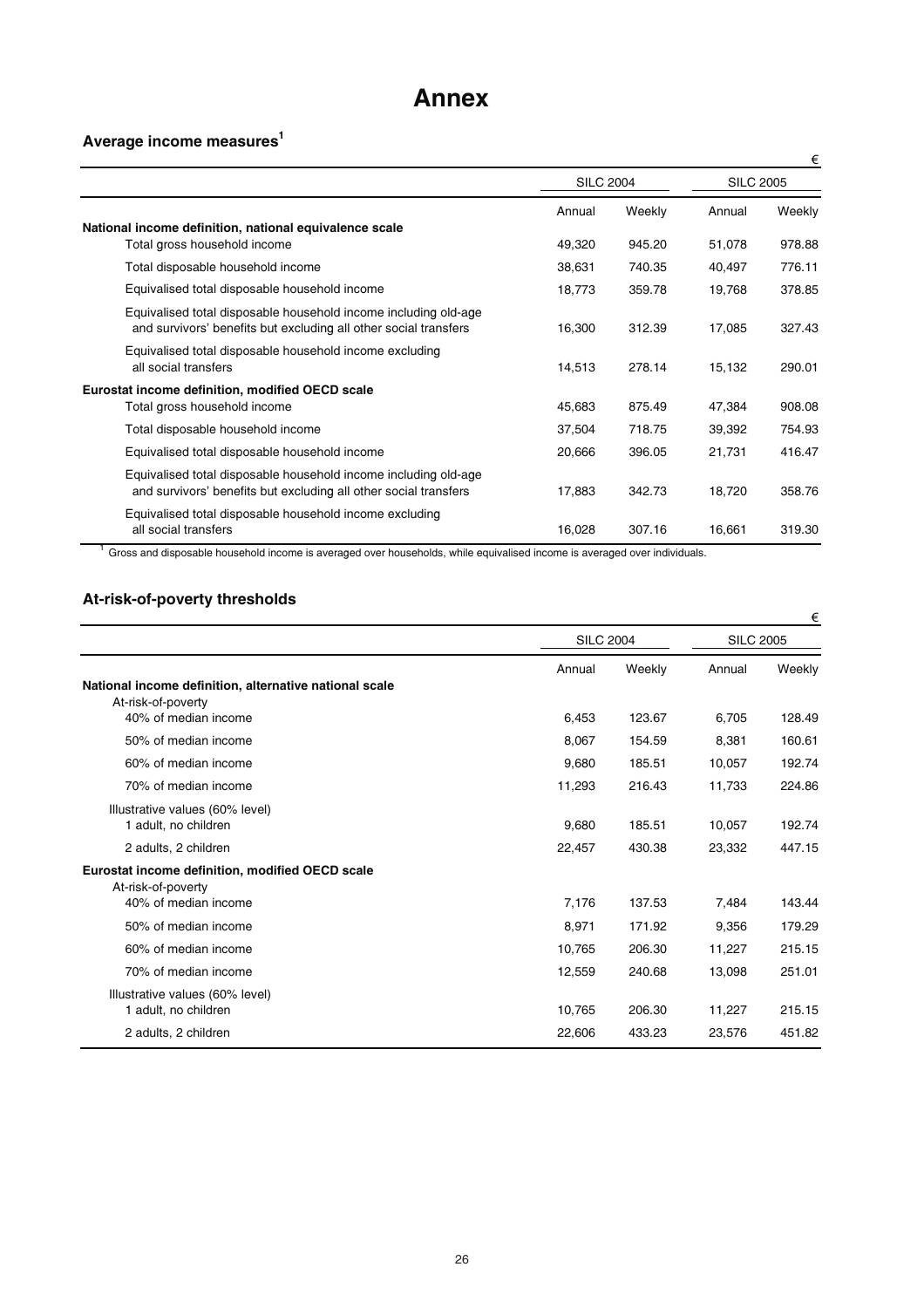# Background Notes

- **Purpose of survey** The EU Survey on Income and Living Conditions (EU-SILC) is a voluntary (for potential respondents) survey of private households. It is carried out under EU legislation (Council Regulation No 1177/2003) and commenced in Ireland in June 2003. The primary focus of the survey is the collection of information on the income and living conditions of different types of households. The survey also provides information on poverty, deprivation and social exclusion. This report presents the third set of results from the survey and is based on data collected in the period December 2004 to December 2005.
	- **Reference period** Information is collected continuously throughout the year, with up to 130 households surveyed each week to give a total sample of 5,000 to 6,000 households in each year. In 2005, the achieved sample size was 6,085 households and 15,539 individuals. The income reference period for EU-SILC is the 12 months prior to date of interview.
		- **Data collection** Information is collected on laptop computers, using Computer-Assisted Personal Interview (CAPI) software.
		- **Sample design** A two-stage sample design was used. This comprised of a first stage sample of 2600 blocks (or small areas) selected at county level to proportionately represent eight strata reflecting population density. Each block was selected to contain, on average, 75 dwellings.

The eight population density stratum groups used were as follows:

- 1 Cities<br>2 Subur
- 2 Suburbs of Cities<br>3 Mixed urban/rura
- Mixed urban/rural areas bordering on the suburbs of Cities
- 4 Towns and their environs with populations of 5,000 or over (large urban)<br>5 Mixed urban/rural areas bordering on the environs of larger towns
- Mixed urban/rural areas bordering on the environs of larger towns
- 6 Towns and their environs with a population of 1,000 to 5,000 (other urban)
- 7 Mixed urban/rural areas
- 8 Rural areas

The second stage of sampling involved the random selection of sample and substitute households for each block. In cases where interviewers could not secure an interview from the sample household, they systematically approached up to three substitute households (in the same block as the sample household), in order to secure an EU-SILC interview. In this manner variations in response by region were controlled.

**Weighting** The first step in the weighting procedure is the calculation of the household design weights. This is the inverse proportion to the probability with which the household was sampled. In terms of EU-SILC, the probability of the selection of a household is based on two elements, the probability of the selection of a block and the probability of selection of a household within that block. The design weights were calculated separately for cross-sectional and longitudinal households.

> For cross-sectional or wave 1 households, the design weights were calculated as above and adjusted so as to be proportional to the 2005 sample as a whole. No adjustment was made for non-response as substitutions were made for non-responding households.

> For longitudinal or wave 2 households, base weights were calculated by firstly adjusting the personal weights from 2004 for non-response. The Weight Share Method was then applied to calculate a base weight for the household. These design weights were then adjusted so as to be proportional to the 2005 sample as a whole.

> In accordance with Eurostat recommendation, CALMAR is used to calculate the household cross-sectional weights. Benchmark information is used to gross up the data to population estimates. The benchmark estimates are based on:

- Age by sex: Individual population estimates are generated from population projections from census data. Age is broken down into three categories: 0-14, 15-34, 35-64 and 65+.
- Region: Household population estimates in each of the eight NUTS3 regions are generated using LFS data.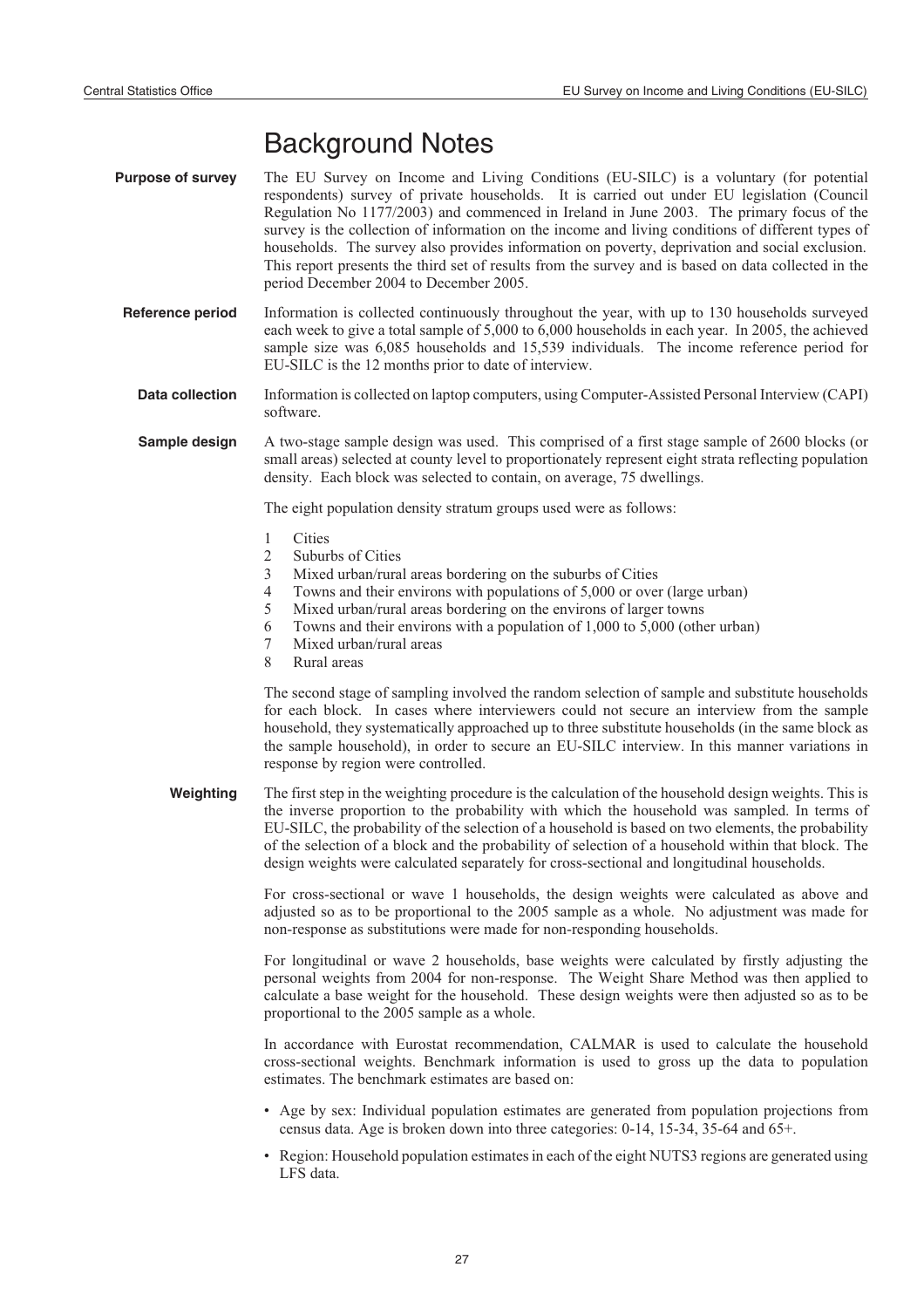- Household composition: Household composition estimates are also generated from the LFS. The following categories are used:
	- One adult, no children Two adults, no children Three or more adults, no children One adult, one or more children Two adults, one to three children
	- Other households with children

Due to the "integrative" calibration method, the personal weight generated in CALMAR is equal to the household weight. Because there is no individual non-response within a household, the weights for personal cross-sectional respondents aged 16 and over is the same as the overall personal weight.

- **Definitions of Income** There are two definitions of income (EU and national definition) referred to in this release, the components of which are outlined below. Some key differences between EU and national definitions are:
	- The EU definition of gross income does not include income from 'private pensions'. These are defined as private schemes fully organised by the individual, where contributions are at the discretion of the contributor independently of their employers or the state. Thus, 'private pensions' does not include occupational or state pensions.
	- All contributions to pension plans, except for those to private pension plans as defined above, are deducted from gross income when calculating disposable income under the EU definition. No pension contributions of any kind are deducted from gross income in the calculation of disposable income for national purposes.
	- Employer's social insurance contributions are included in the national definition of income. They are deducted from gross income in the calculation of net income. They are not included in any EU calculations of income. Employer's social insurance contributions include contributions to private health insurance and life assurance schemes.
	- The EU definition of income does not include the value of goods produced for own consumption.

**Gross income:** Income details are collected at both a household and individual level in EU-SILC. In analysis, each individual's income is summed up to household level and in turn added to household level income components to calculate *gross household income*. The components of gross household income are:

Direct Income:

- Employee income Gross employee cash or near cash income Gross non-cash employee income
- Employer's social insurance contributions (not included in EU definition)
- Gross cash benefits or losses from self-employment
- Other direct income
	- Value of goods produced for own consumption (not included in EU definition) Pension from individual private plans (not included in EU definition) Income from rental of property or land Regular inter-household cash transfers received Interests, dividends, profit from capital investments in unincorporated business Income received by people aged under 16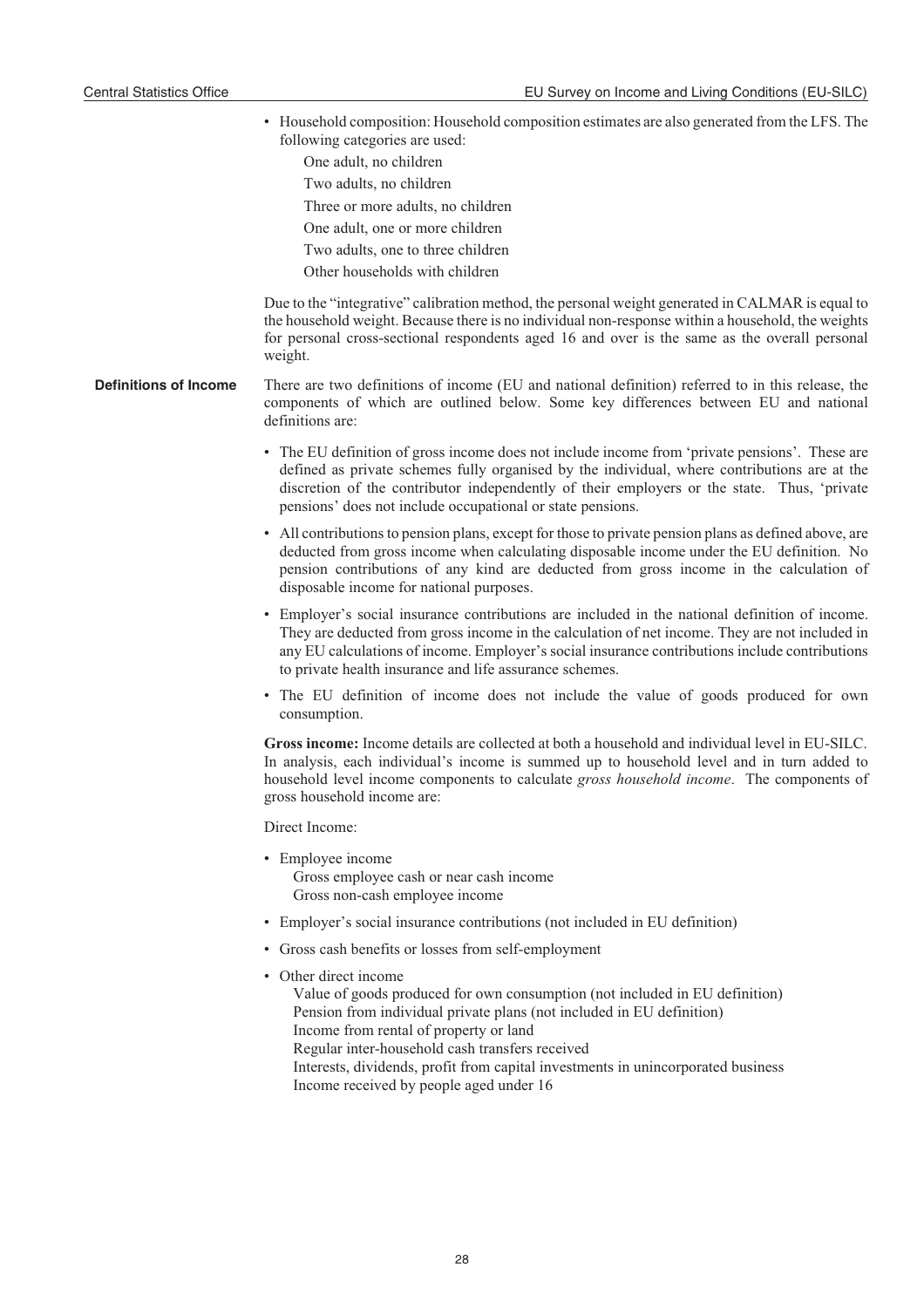#### Social Transfers

- Unemployment benefits
- Old-age benefits (note that this includes all occupational pensions other such social welfare payments to those aged 65 and over)
- Family/children related allowances
- Housing allowances
- Other social transfers Survivors' benefits Sickness benefits Disability benefits Education-related allowances Social exclusion not elsewhere classified

**Disposable income:** Tax and social insurance contributions are also summed to household level and subtracted from the gross household income to calculate the *total disposable household income*. The components of disposable household income are gross household income less:

- Employer's social insurance contributions (not included in EU definition)
- Regular inter-household cash transfer paid
- Tax on income and social insurance contributions (National definition of income does not deduct any pension contributions. EU definition deducts contributions to state and occupational pensions)

**Equivalence scales:** Equivalence scales are used to calculate the *equivalised household size* in a household. Although there are numerous scales, we focus on two: the modified OECD scale and the national scale. The national scale attributes a weight of 1 to the first adult, 0.66 to each subsequent adult (aged 14+ living in the household) and 0.33 to each child aged less than 14. The modified OECD scale attributes a weight of 1 to the first adult, 0.5 to each subsequent adult and 0.3 to each child aged less than 14. The weights for each household are then summed to calculate the *equivalised household size*.

#### Example:

A household consists of 5 people: 2 adults and 3 children. The modified OECD scale gives a weight of 1 to the first adult and 0.5 to each subsequent adult (aged 14+) living in the household, and 0.3 to each child. Thus, this household's *equivalised household size* is  $1 + 0.5 + 0.3 + 0.3 + 0.3 = 2.4$ .

**Equivalised income:** The disposable household income is divided by the *equivalised household size* to calculate the equivalised income for each individual, which essentially is an approximate measure of how much of the income can be attributed to each member of the household. This *equivalised income* is then applied to each member of the household.

#### Example:

If a household has a total disposable income of 50,000 and the equivalised household size is 2.4, the equivalised income for this household is 20,833.33. This income is applied to each member of the household.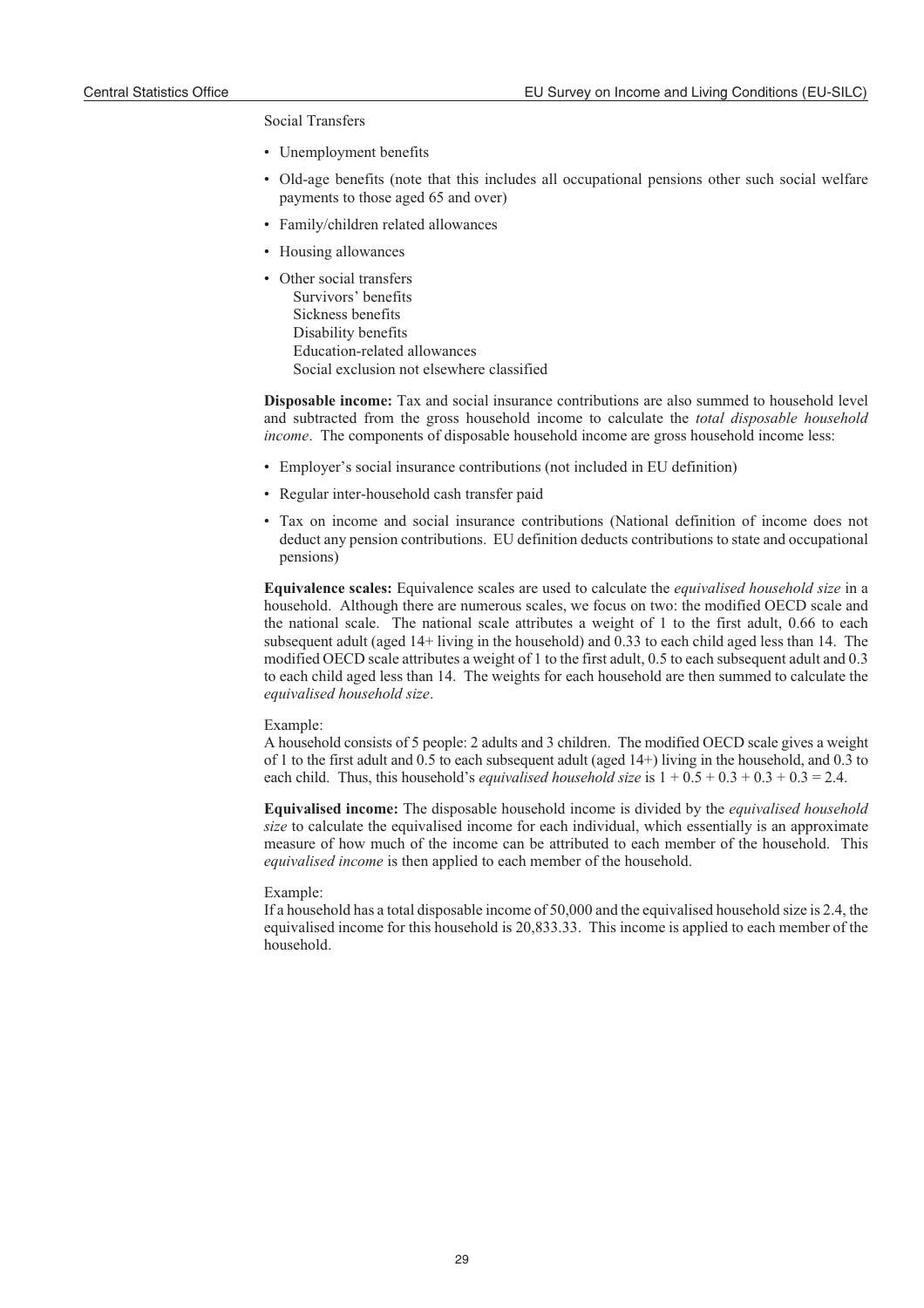| <b>Laeken indicators</b>       | In 2001 the Laeken European Council endorsed the first set of 18 common statistical indicators for<br>social inclusion, which will allow monitoring in a comparable way of member states' progress<br>towards agreed EU objectives regarding poverty and social exclusion. They cover four dimensions of<br>social exclusion: financial poverty, employment, health and education. The Laeken indicators are:                                                                                                                                                                                                                                             |
|--------------------------------|-----------------------------------------------------------------------------------------------------------------------------------------------------------------------------------------------------------------------------------------------------------------------------------------------------------------------------------------------------------------------------------------------------------------------------------------------------------------------------------------------------------------------------------------------------------------------------------------------------------------------------------------------------------|
|                                | • At-risk-of-poverty rate by various classifications                                                                                                                                                                                                                                                                                                                                                                                                                                                                                                                                                                                                      |
|                                | • Inequality of income distribution: S80/S20 quintile share ratio                                                                                                                                                                                                                                                                                                                                                                                                                                                                                                                                                                                         |
|                                | • At-persistent-risk-of-poverty rate by gender (60% median)                                                                                                                                                                                                                                                                                                                                                                                                                                                                                                                                                                                               |
|                                | • Relative at-risk-of-poverty gap                                                                                                                                                                                                                                                                                                                                                                                                                                                                                                                                                                                                                         |
|                                | • Regional cohesion (dispersion of regional employment rates)                                                                                                                                                                                                                                                                                                                                                                                                                                                                                                                                                                                             |
|                                | • Long term unemployment rate                                                                                                                                                                                                                                                                                                                                                                                                                                                                                                                                                                                                                             |
|                                | • Persons living in jobless households                                                                                                                                                                                                                                                                                                                                                                                                                                                                                                                                                                                                                    |
|                                | • Early school leavers not in education or training                                                                                                                                                                                                                                                                                                                                                                                                                                                                                                                                                                                                       |
|                                | • Life expectancy at birth                                                                                                                                                                                                                                                                                                                                                                                                                                                                                                                                                                                                                                |
|                                | • Self-defined health status by income level                                                                                                                                                                                                                                                                                                                                                                                                                                                                                                                                                                                                              |
|                                | • Dispersion around the at-risk-of-poverty threshold                                                                                                                                                                                                                                                                                                                                                                                                                                                                                                                                                                                                      |
|                                | • At-risk-of-poverty rate anchored at a moment in time                                                                                                                                                                                                                                                                                                                                                                                                                                                                                                                                                                                                    |
|                                | • At-risk-of-poverty rate before social transfers by gender                                                                                                                                                                                                                                                                                                                                                                                                                                                                                                                                                                                               |
|                                | • Inequality of income distribution: Gini coefficient                                                                                                                                                                                                                                                                                                                                                                                                                                                                                                                                                                                                     |
|                                | • At-persistent-risk-of-poverty rate by gender (50% median)                                                                                                                                                                                                                                                                                                                                                                                                                                                                                                                                                                                               |
|                                | • Long term unemployment share                                                                                                                                                                                                                                                                                                                                                                                                                                                                                                                                                                                                                            |
|                                | • Very long term unemployment rate                                                                                                                                                                                                                                                                                                                                                                                                                                                                                                                                                                                                                        |
|                                | • Persons with low educational attainment                                                                                                                                                                                                                                                                                                                                                                                                                                                                                                                                                                                                                 |
| <b>Some Laeken definitions</b> | At-risk-of-poverty rate: This is the share of persons with an equivalised income below a given<br>percentage (usually 60%) of the national median income. It is also calculated at 40%, 50% and<br>70% for comparison. The rate is calculated by ranking persons by equivalised income from<br>smallest to largest and the median or middle value is extracted. Anyone with an equivalised income<br>of less than 60% of the median is considered at-risk-of-poverty at a 60% level.                                                                                                                                                                      |
|                                | Inequality of income distribution (S80/S20 quintile share ratio): This is the ratio of total<br>equivalised income received by the 20% of persons with the highest income (top quintile) to that<br>received by the 20% of persons with the lowest income (lowest quintile).                                                                                                                                                                                                                                                                                                                                                                              |
|                                | Relative at-risk-of-poverty gap: This is the difference between the median equivalised income of<br>persons below the at-risk-of-poverty threshold and the at-risk-of-poverty threshold, expressed as a<br>percentage of the at-risk-of-poverty threshold.                                                                                                                                                                                                                                                                                                                                                                                                |
|                                | At-risk-of-poverty rate before social transfers: This indicator is calculated based on two<br>alternative measures of equivalised income. The first calculates equivalised income as the total<br>disposable household income including old-age and survivors' benefits but excluding all other<br>social transfers. The second excludes all social transfers. Any person with an equivalised income<br>before social transfers of less than 60% of the median <b>after</b> social transfers is considered at risk of<br>poverty before social transfers (i.e. the same threshold is used for calculating the rate before and<br>after social transfers). |
|                                | Gini coefficient: This is the relationship between cumulative shares of the population arranged<br>according to the level of income and the cumulative share of total income received by them. If there<br>was perfect equality (i.e. each person receives the same income) the Gini coefficient would be $0\%$ .                                                                                                                                                                                                                                                                                                                                         |

was perfect equality (i.e. each person receives the same income) the Gini coefficient would be 0%. A Gini coefficient of 100% would indicate there was total inequality and the entire national income was in the hands of one person.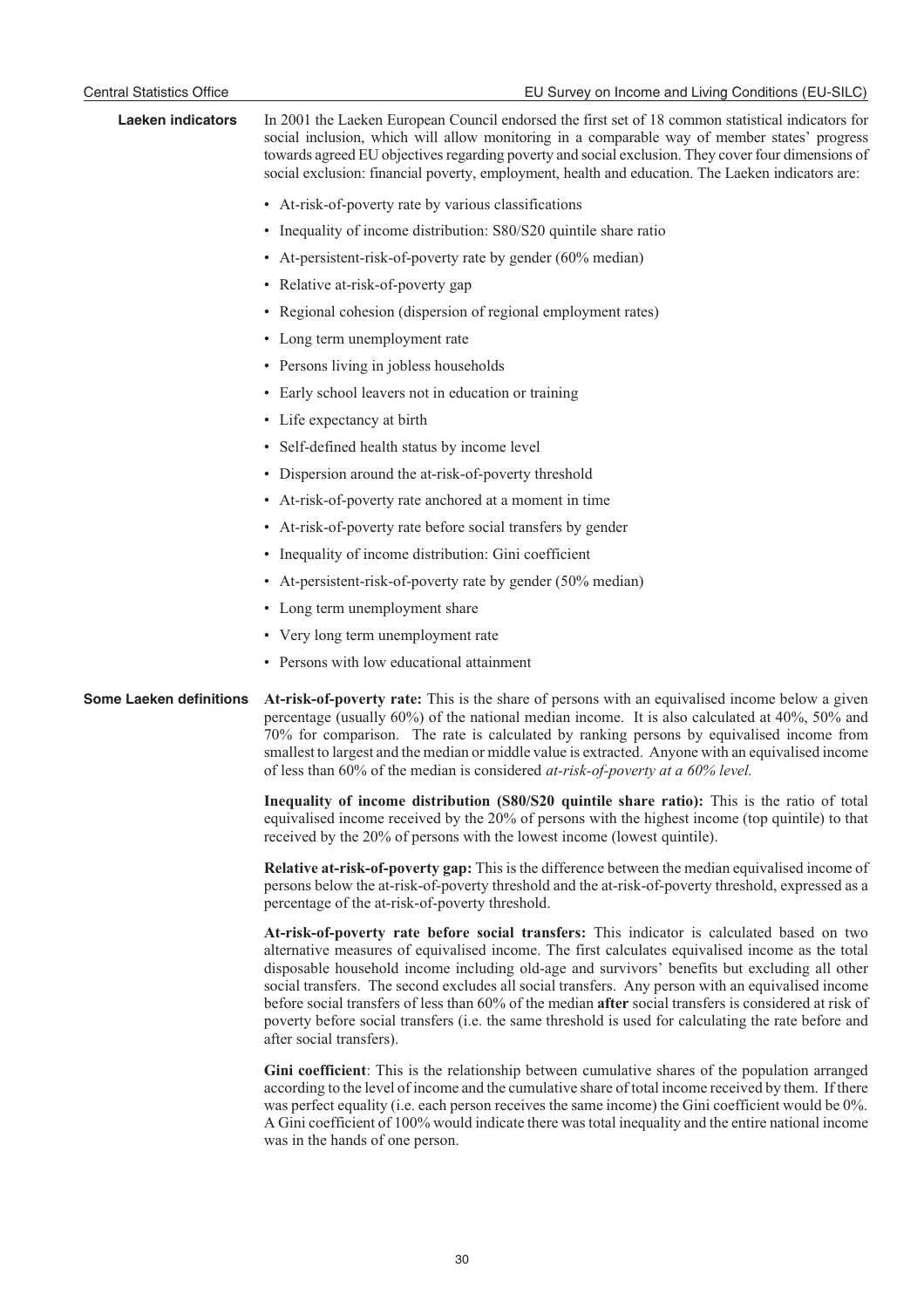| <b>National Anti-Poverty</b><br><b>Strategy (NAPS)</b><br>indicators | At a national level, data from the EU-SILC is be used to monitor and evaluate progress towards<br>achieving the targets set out in the National Anti-Poverty Strategy (NAPS). The NAPS was<br>initiated by the Government after the 1995 United Nations Social Summit in Copenhagen,<br>Denmark. The strategy, launched in 1997, sets out the extent of poverty, identifies the main<br>themes, and formulates strategic responses to combat poverty in Ireland. The strategic aims of the<br>NAPS fall into five key areas: |
|----------------------------------------------------------------------|------------------------------------------------------------------------------------------------------------------------------------------------------------------------------------------------------------------------------------------------------------------------------------------------------------------------------------------------------------------------------------------------------------------------------------------------------------------------------------------------------------------------------|
|                                                                      | • Educational Disadvantage                                                                                                                                                                                                                                                                                                                                                                                                                                                                                                   |
|                                                                      | • Unemployment                                                                                                                                                                                                                                                                                                                                                                                                                                                                                                               |
|                                                                      | • Income adequacy                                                                                                                                                                                                                                                                                                                                                                                                                                                                                                            |
|                                                                      | • Disadvantaged Urban Areas                                                                                                                                                                                                                                                                                                                                                                                                                                                                                                  |
|                                                                      | • Rural Poverty                                                                                                                                                                                                                                                                                                                                                                                                                                                                                                              |
|                                                                      | The key NAPS indicator derived from EU-SILC is the consistent poverty measure, which<br>combines relative income measures with a lack of what are considered to be basic resources.                                                                                                                                                                                                                                                                                                                                          |
| <b>Consistent poverty</b>                                            | The consistent poverty measure looks at those persons who are defined as being at risk of poverty<br>and assesses the extent to which this group may be excluded and marginalised from participating in<br>activities which are considered the norm for other people in society. The identification of the<br>marginalised or deprived is achieved on the basis of a set of eight basic deprivation indicators:                                                                                                              |
|                                                                      | • No substantial meal for at least one day in the past two weeks due to lack of money                                                                                                                                                                                                                                                                                                                                                                                                                                        |
|                                                                      | • Without heating at some stage in the past year due to lack of money                                                                                                                                                                                                                                                                                                                                                                                                                                                        |
|                                                                      | • Experienced debt problems arising from ordinary living expenses                                                                                                                                                                                                                                                                                                                                                                                                                                                            |
|                                                                      | • Unable to afford two pairs of strong shoes                                                                                                                                                                                                                                                                                                                                                                                                                                                                                 |
|                                                                      | • Unable to afford a roast once a week                                                                                                                                                                                                                                                                                                                                                                                                                                                                                       |
|                                                                      | • Unable to afford a meal with meat, chicken or fish (or vegetarian equivalent) every second day                                                                                                                                                                                                                                                                                                                                                                                                                             |
|                                                                      | • Unable to afford new (not second-hand) clothes                                                                                                                                                                                                                                                                                                                                                                                                                                                                             |
|                                                                      | • Unable to afford a warm waterproof coat                                                                                                                                                                                                                                                                                                                                                                                                                                                                                    |
|                                                                      | An individual is defined as being in 'consistent poverty' if they are:                                                                                                                                                                                                                                                                                                                                                                                                                                                       |
|                                                                      | • Identified as being at risk of poverty and                                                                                                                                                                                                                                                                                                                                                                                                                                                                                 |
|                                                                      | • Living in a household deprived of one or more of the eight basic deprivation items listed above<br>(Note that it is enforced deprivation that is relevant in this context. For example, a household<br>may not have a roast once a week. The household is classified as deprived of this basic indicator<br>only if the reason they didn't have it was because they could not afford it).                                                                                                                                  |
| <b>Further information</b>                                           | <b>Cross-sectional versus longitudinal households</b><br>In 2005, 2,727 (44.8%) of the households surveyed were longitudinal households. This means that<br>they were surveyed in both 2004 and 2005.                                                                                                                                                                                                                                                                                                                        |

The effect of both the timing of the questionnaire and the cross-sectional versus longitudinal component can be seen in the following table: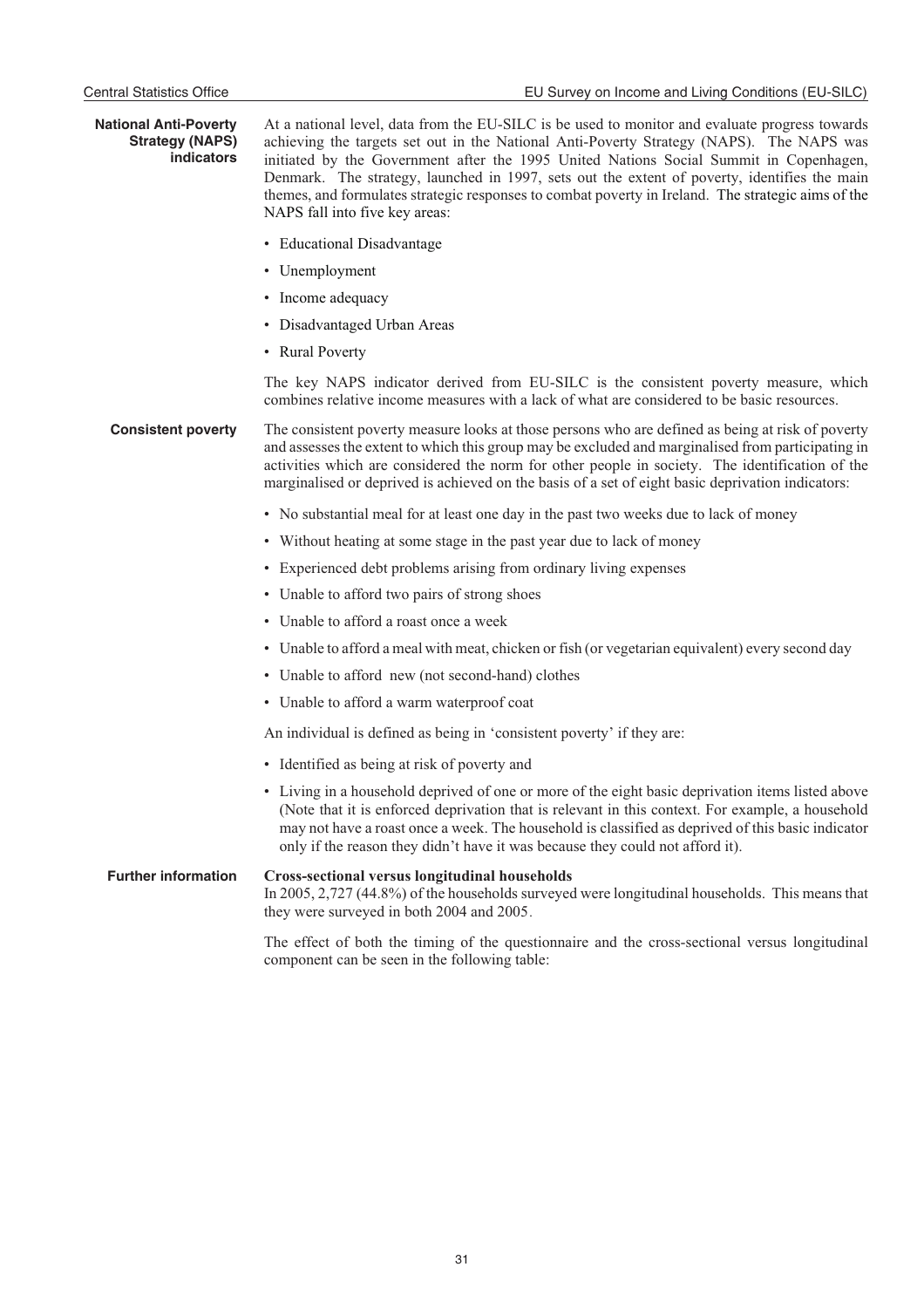#### **Poverty and deprivation rates for longitudinal and cross sectional respondents, 2004 and 2005**

|                         | 2004                                   |                                                                         |             | 2005                                                         |                                                     |             |
|-------------------------|----------------------------------------|-------------------------------------------------------------------------|-------------|--------------------------------------------------------------|-----------------------------------------------------|-------------|
|                         | Cross-sectional<br>first time in 2004) | Longitudinal only<br>only (surveyed for (surveyed in 2003)<br>and 2004) | Full sample | Cross-sectional<br>only (surveyed for<br>first time in 2005) | Longitudinal only<br>(surveyed in 2004<br>and 2005) | Full sample |
| At risk of poverty rate | 20.0                                   | 18.1                                                                    | 19.4        | 20.3                                                         | 16.3                                                | 18.5        |
| Deprivation rates       | 18.8                                   | 17.0                                                                    | 18.3        | 20.3                                                         | 17.9                                                | 19.2        |
| Consistent poverty rate | 7.2                                    | 5.7                                                                     | 6.8         | 7.9                                                          | 5.8                                                 | 7.0         |

#### **Principal Economic Status Classification**

Results are available using the Principal Economic Status (PES) classification, which is also used in the Quarter National Household Survey (QNHS) and the Census of Population. The PES classification is based on a combination of questions in which respondents aged 16 or over are asked what is their usual situation with regard to employment and their responses are categorised as follows:

- At work
- Unemployed
- Student
- Engaged on home duties
- Retired
- Ill/disabled
- Other

#### **Household composition**

For the purposes of deriving household composition, a child was defined as any member of the household aged 14 or under. Households were analysed as a whole, regardless of the number of family units within the household. The categories of household composition are:

- One adult, no children
- Two adults, no children
- Three or more adults, no children
- One adult, one or more children
- Two adults, one to three children
- Other households with children

**Urban/rural location** As previously stated, during sample design, the country is divided up into 8 strata based on population density. These areas are further classified into urban and rural areas as follows:

#### **Urban**

**Cities** Suburbs of cities Mixed urban/rural areas bordering on the suburbs of cities Towns and their environs with populations of 5,000 or over (large urban) Mixed urban/rural areas bordering on the environs of larger towns Towns and their environs with a population of 1,000 to 5,000 (other urban)

#### **Rural**

Mixed urban/rural areas Rural areas